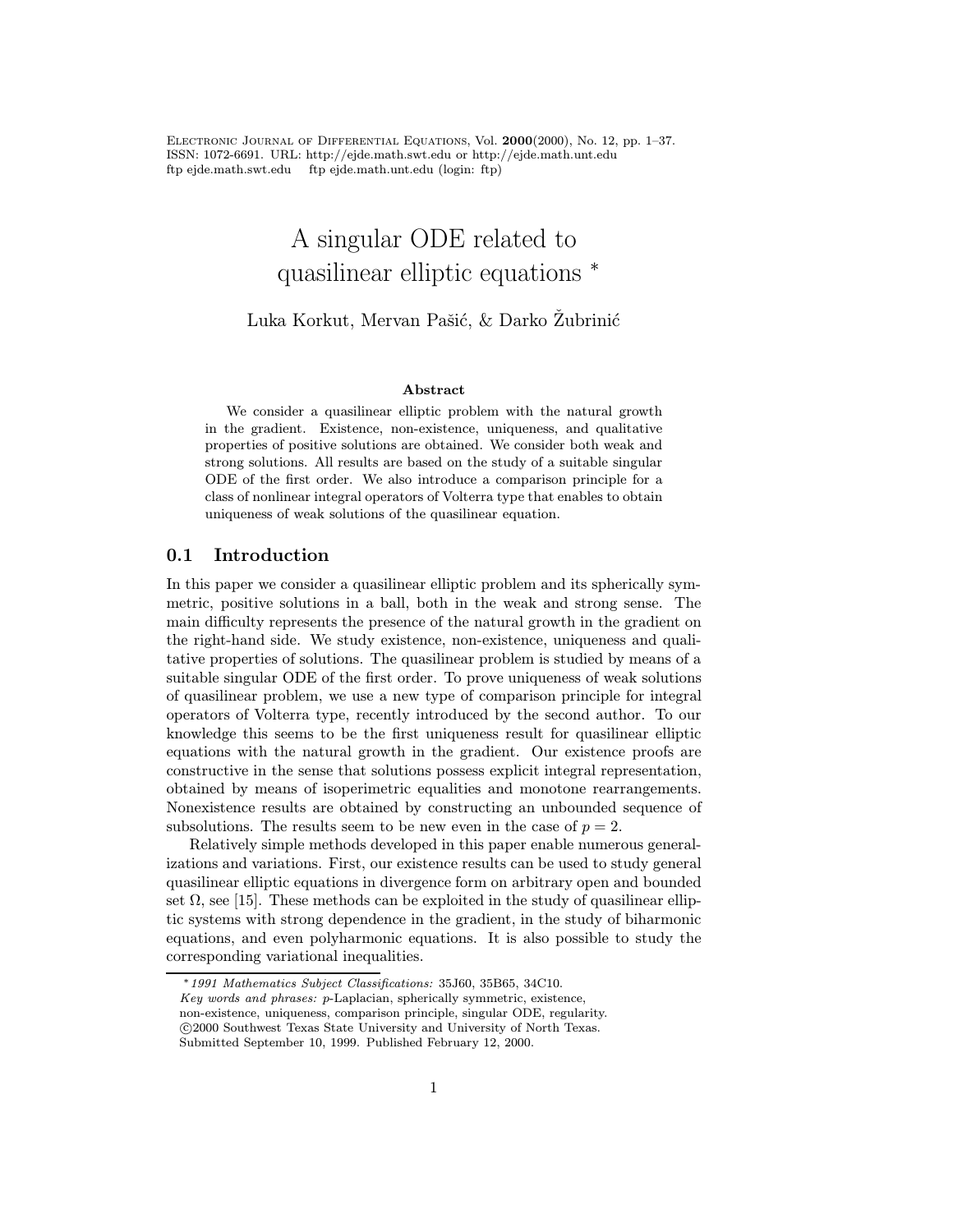Our basic model is the following class of quasilinear elliptic equations with the natural growth in the gradient:

$$
-\Delta_p v = \tilde{g}_0 |x|^m + \tilde{f}_0 |\nabla v|^p \quad \text{in } B \setminus \{0\},
$$
  
\n
$$
v = 0 \quad \text{on } \partial B,
$$
 (1)

 $v(x)$  spherically symmetric and decreasing.

Here  $B = B_R(0)$  is the ball of radius R in  $\mathbb{R}^N$ ,  $N \ge 1$ ,  $1 < p < \infty$ ,  $\Delta_p v =$  $\text{div}(|\nabla v|^{p-2}\nabla v)$ . We shall also need the conjugate exponent  $p' = \frac{p}{p-1}$ . Also, we denote  $\mathbb{R}^+ = [0, \infty)$ . We assume that the constants  $\tilde{f}_0$  and  $\tilde{g}_0$  are positive real numbers, and  $m \in \mathbb{R}$  can also be negative, i.e. the right hand side of (1) may be singular.

We can interpret solutions of equation (1) in three ways. We say that  $v(x)$ is

- (i) a strong solution of (1) if  $v \in C^2(B \setminus \{0\}) \cap C(\overline{B});$
- (ii) a classical solution of (1) if  $v \in C^2(\overline{B});$
- (iii) a weak solution of (1) if  $v \in W_0^{1,p}(B) \cap L^{\infty}(B)$ , and equation (1) is satisfied in the weak sense:

$$
\int_{B} |\nabla v|^{p-2} \nabla v \cdot \nabla \varphi \, dx = \tilde{g}_0 \int_{B} |x|^m \varphi(x) \, dx + \tilde{f}_0 \int_{B} |\nabla v|^p \varphi(x) \, dx \qquad (2)
$$
\n
$$
\text{for all } \varphi \in W_0^{1,p}(B) \cap L^\infty(B).
$$

In Section 1 we show that the study of (1) can be related to the study of the following ordinary differential equation:

$$
\frac{d\omega(t)}{dt} = g_0 \gamma t^{\gamma - 1} + f_0 \frac{\omega(t)^{\delta}}{t^{\varepsilon}}, \quad t \in (0, T),
$$
  

$$
\omega(0) = 0,
$$
 (3)

where the constants  $g_0, f_0, \delta, \gamma, T$  are assumed to be positive, and  $\varepsilon \in \mathbb{R}$ . Note that for  $\varepsilon > 0$  problem (3) is singular. In Section 1.2 we study weak solutions of (1), where we exploit techniques of isoperimetric equalities and monotone rearrangements.

In Section 2 we are interested in finding sufficient conditions on pairs  $(f_0, g_0)$ of positive real numbers that ensure existence of at least one solution  $\omega$  of (3), i.e. of (5). While for  $\delta \in (0,1)$  the problem is solvable for all  $(f_0, g_0)$ , the case of  $\delta > 1$  is strikingly different. Namely, in the latter case we always have an unbounded set of pairs  $(f_0, g_0)$  for which the problem is not solvable. More precisely, we obtain two explicit positive constants  $C_1 < C_2$  depending only on  $\delta$ ,  $\gamma$ ,  $\varepsilon$ , and T, such that if

$$
f_0 \le \frac{C_1}{g_0^{\delta - 1}}
$$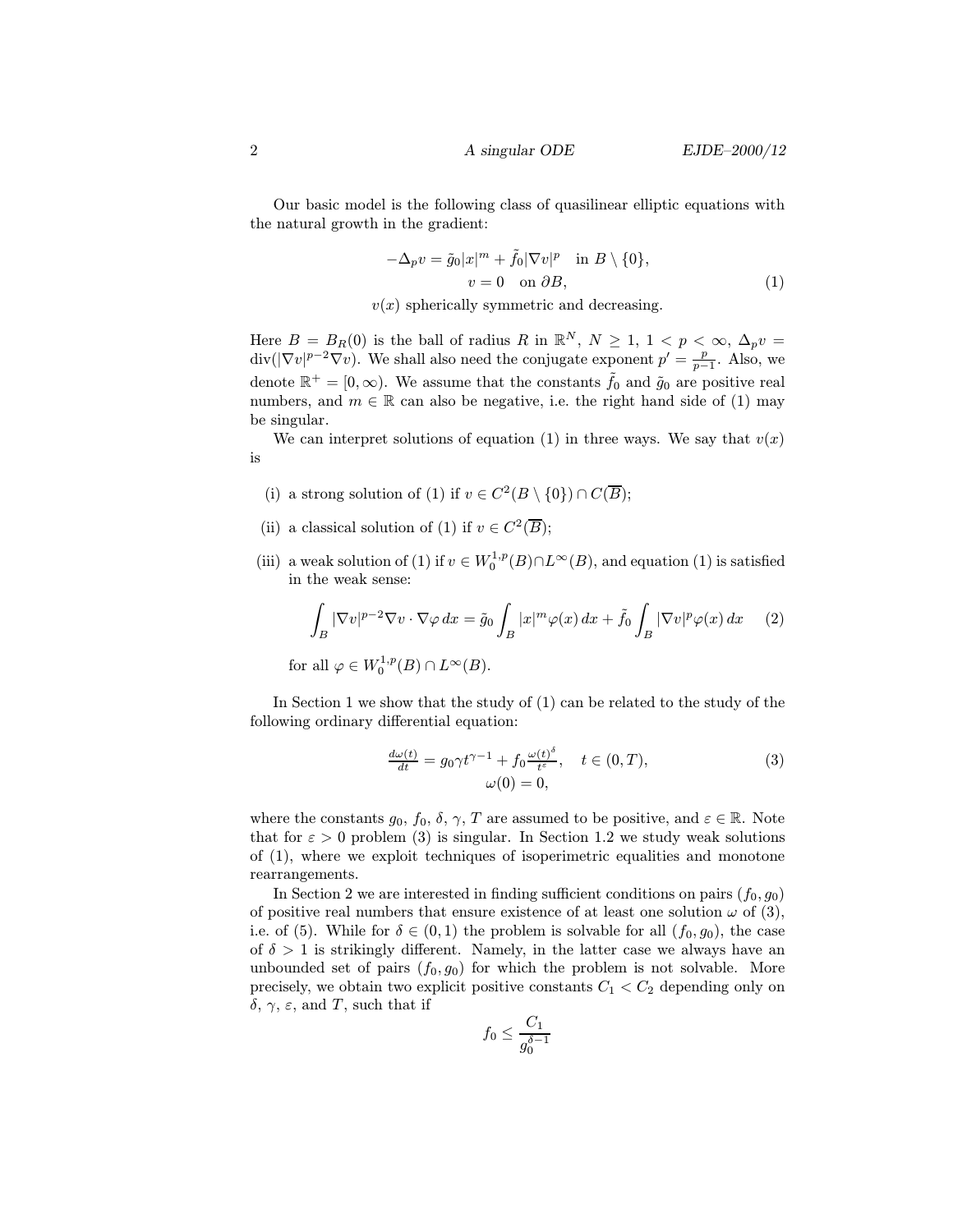then ODE (3) is solvable, while for

$$
f_0 \geq \frac{C_2}{g_0^{\delta-1}}
$$

problem (3), and even problem (22) below, is not solvable. We know (almost) nothing about solvability of (3) in the case when

$$
\frac{C_1}{g_0^{\delta-1}} < f_0 < \frac{C_2}{g_0^{\delta-1}}
$$

See Theorems 4, 5, 6 for solvability results related to (3), and Theorem 7 for a nonsolvability result. In Section 2.4 we show a regularity result for solutions of (3) at singular point  $t = 0$ .

It is interesting that in the case when  $(f_0, g_0)$  belongs to existence region described above, we can also prove uniqueness of the solution, but only in the set of the form (7). An important tool in obtaing uniqueness result is played by a pointwise comparison principle for general operators of Volterra type, that we introduce in Theorem 3, see Section 2.1. Its first version has appeared in Pašić [14].

In Section 3 we apply existence and non-existence results from Section 2 to study the problem of existence, qualitative properties, and non-existence of solutions of (1). Using the above results it is easy to obtain two positive constants  $C_1 < C_2$  depending only on m, p, N, and R, such that if

$$
\tilde{f}_0 \leq \frac{\tilde{C}_1}{\tilde{g}_0^{p'-1}}
$$

then PDE (1) possesses a strong solution generated by a solution of the corresponding singular ODE (3), that we call  $\omega$ -solution. In fact, we obtain that these strong solutions coincide with weak solutions, and furthermore, (1) is uniquely solvable in the weak sense, see Theorem 9. On the other hand, for

$$
\tilde{f}_0 \geq \frac{\tilde{C}_2}{\tilde{g}_0^{p'-1}}
$$

problem (1) has neither weak nor strong solutions. Again, we know (almost) nothing about solvability of (1) in the case when

$$
\frac{\tilde{C}_1}{\tilde{g}_0^{p'-1}} < \tilde{f}_0 < \frac{\tilde{C}_2}{\tilde{g}_0^{p'-1}}
$$

Existence results are supplied with constructive proofs, and, as we have said, we have even uniqueness of weak solutions. See our main results in Theorem 8 and Theorem 9 for precise statements. The non-existence result represents a refinement of the corresponding result in Pašić  $[16]$ . Aplying regularity result from Section 2.4 we are able to describe the behaviour of solutions of (1) at  $x = 0$  and on the boundary of B.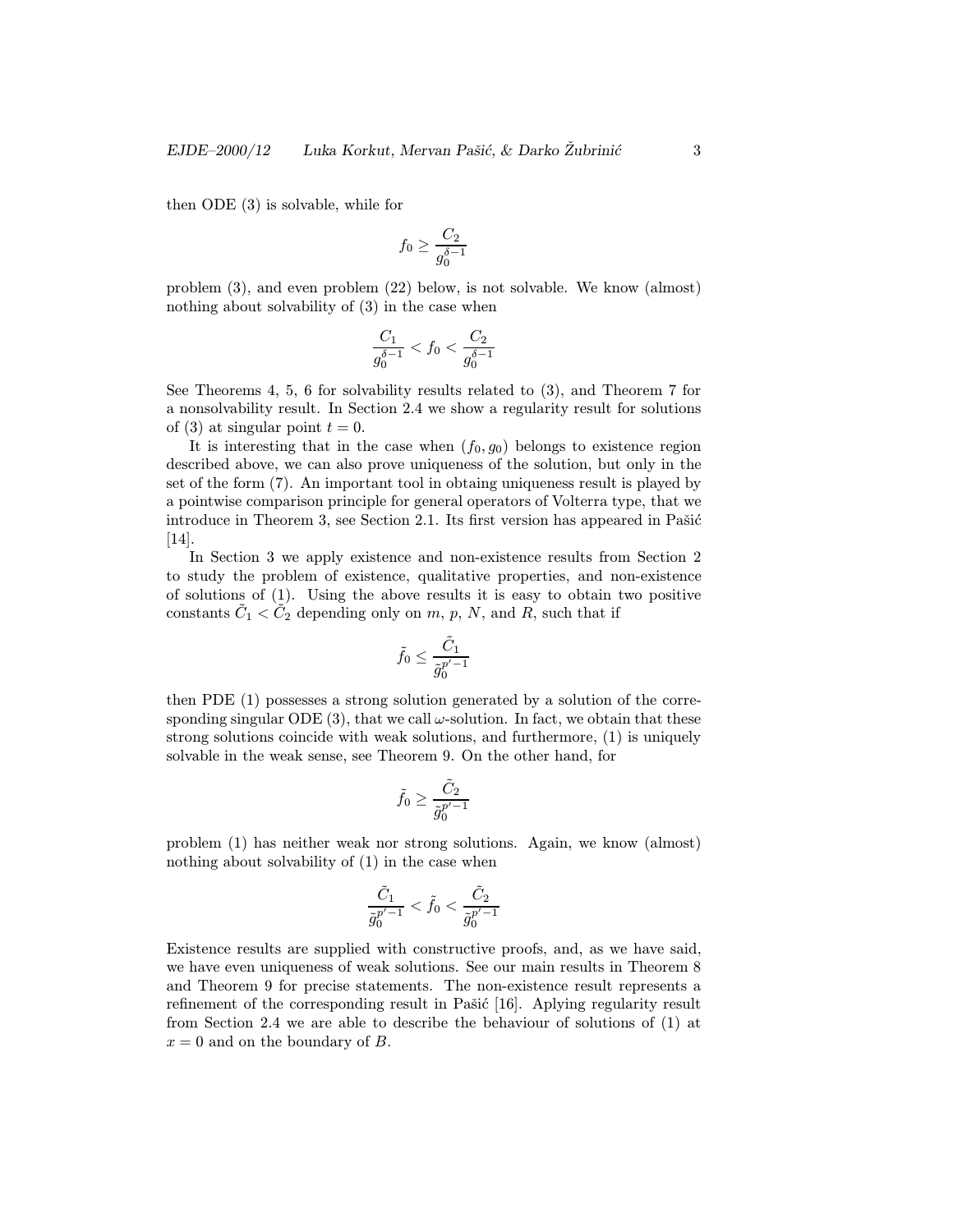It is worth noting that the phenomenon of having existence and non-existence regions with respect to  $(\tilde{f}_0, \tilde{g}_0)$  for (1) is due to the presence of the term  $\tilde{f}_0 |\nabla v|^p$ with  $f_0 > 0$ , on the right-hand side. Namely, if we have  $f_0 = 0$ , we have no more this effect with respect to parameter  $\tilde{g}_0$ .

# 1 Connection between ODE and PDE

### 1.1 Strong solutions

Here we want to describe the connection between strong solutions of quasilinear elliptic problem (1) and solutions of the corresponding singular ODE (3). We obtain solutions of (3) as fixed points of the following singular nonlinear integral operator of Volterra type:

$$
K: D(K) \subset C([0,T]) \to C([0,T]), \quad K\varphi(t) = g_0 t^{\gamma} + f_0 \int_0^t \frac{\varphi(s)^{\delta}}{s^{\varepsilon}} ds. \tag{4}
$$

A domain  $D(K)$  will be chosen so that the corresponding fixed point equation

$$
\omega \in D(K), \quad \omega = K\omega \tag{5}
$$

is solvable. We shall deal with two types of domains. When we apply Banach's contraction method or Schauder's fixed point theorem, then we shall use the domain

$$
D(K) = \{ \varphi \in C([0, T]) : 0 \le \varphi(t) \le Mt^{\gamma} \},\tag{6}
$$

with a suitable constant  $M > 0$  independent of  $\varphi$ , which ensures that  $R(K) \subset$  $D(K)$ , see Theorems 4 and 5 (by  $R(K)$ ) we denote the range of K). In the case of monotone iterations we take much larger domain, see Theorem 6:

$$
D(K) = \{ \varphi \in C([0, T]) : \exists M_{\varphi} \ge 0, 0 \le \varphi(t) \le M_{\varphi} t^{\gamma} \}. \tag{7}
$$

It will be convenient to introduce an auxiliary function  $V : [0, |B|] \to \mathbb{R}$ , where  $|B|$  is the Lebesgue measure of B, such that

$$
v(x) = V(C_N |x|^N),\tag{8}
$$

where  $C_N$  is the volume of the unit ball in  $\mathbb{R}^N$ . In fact, (8) will have two rôles: if a function  $v(x)$  is given, then it will serve to define  $V(s)$ , and if  $V(s)$  is given, it will define  $v(x)$ . If  $V(s)$  is decreasing, then (8) implies that

$$
-\Delta_p v = C_N^{p/N} N^p \frac{d}{ds} \left( s^{p(1-1/N)} \left| \frac{dV}{ds} \right|^{p-1} \right) \tag{9}
$$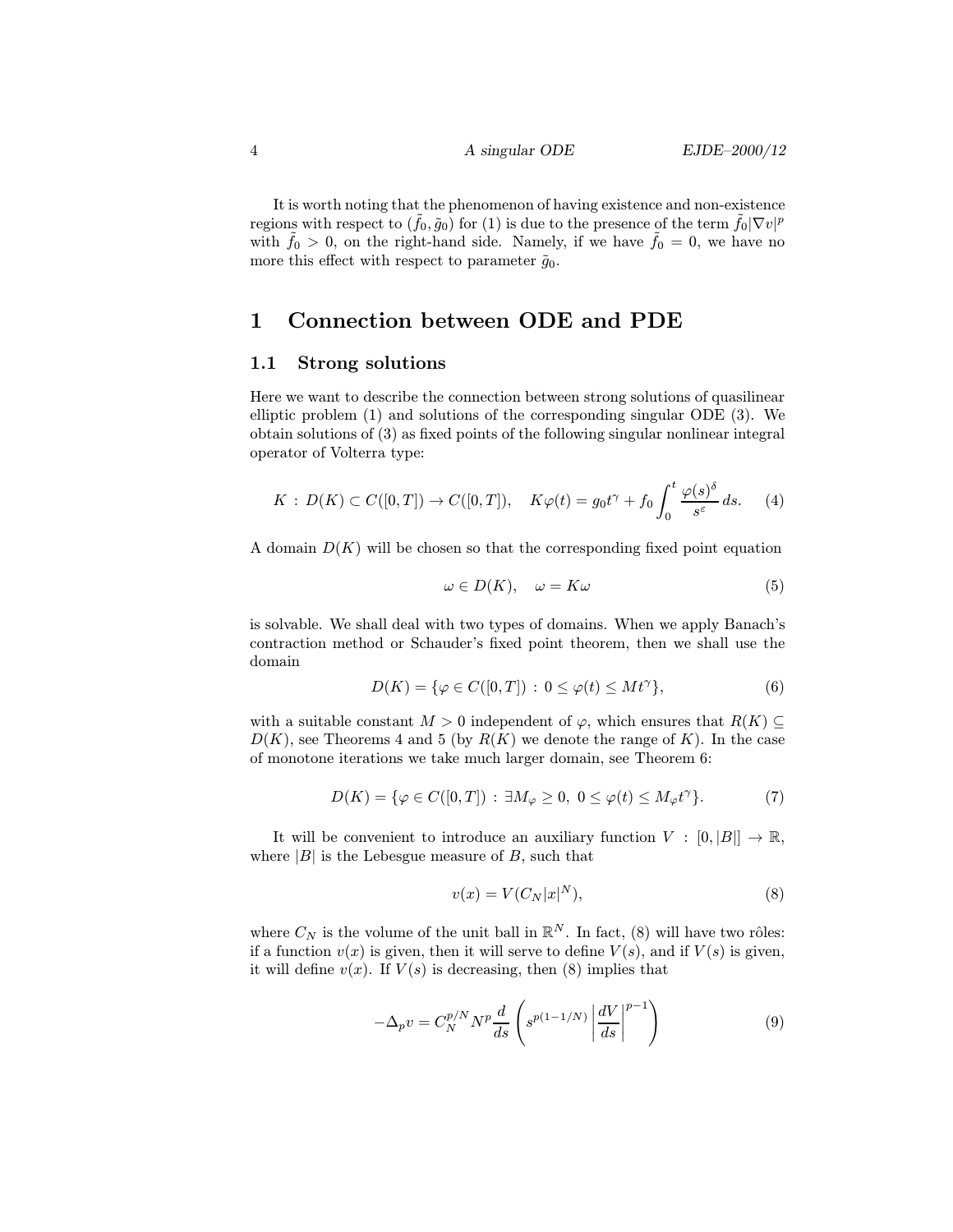From solutions of ODE to strong solutions of PDE. Let  $\omega : [0, T] \to \mathbb{R}$ be a solution of (3). In order to obtain a strong solution of (1) via (8), we define the function

$$
V(s) = \int_{s}^{T} \frac{\omega(\sigma)^{\beta}}{\sigma^{\alpha}} d\sigma, \quad T = |B|,
$$
\n(10)

with  $\alpha$  and  $\beta$  specified below. We shall always have that  $0 \leq \omega(s) \leq M s^{\gamma}$  with some  $\gamma > 0$  and  $M > 0$ , so that  $V(0) < \infty$  provided  $\alpha < \beta \gamma + 1$ . Using (10) we obtain

$$
-\Delta_p v(x) = C_N^{p/N} N^p \frac{d}{ds} \left( s^{p(1-\frac{1}{N}) - \alpha(p-1)} \omega(s)^{\beta(p-1)} \right), \quad s = C_N |x|^N. \tag{11}
$$

An easy computation shows that we have the following relation between  $\omega(s)$ and  $|\nabla v|$ , see (8) and (10):

$$
\omega(s) = N^{-1/\beta} C_N^{\frac{\alpha-1}{\beta}} |x|^{\frac{N\alpha-N+1}{\beta}} |\nabla v(x)|^{1/\beta}, \quad s = C_N |x|^N. \tag{12}
$$

In the following lemma we generate strong solutions of (1) starting from solutions of the corresponding ODE (3), so that the coefficients  $\alpha$ ,  $\beta$ ,  $\gamma$ ,  $\delta$ ,  $\varepsilon$  are defined by  $\tilde{f}_0$ ,  $\tilde{g}_0$ ,  $m$ ,  $p$ ,  $N$  using (14), (15) and (16).

**Lemma 1** Let  $\tilde{f}_0$  and  $\tilde{g}_0$  be given positive real numbers. Assume that  $1 < p <$  $\infty$ ,

$$
m > \max\{-p, -N\}.\tag{13}
$$

Let the constants  $\alpha$ ,  $\beta$ ,  $\gamma$ ,  $\delta$ , and  $\varepsilon$  be defined by

$$
\alpha = p'(1 - \frac{1}{N}), \quad \beta = \frac{p'}{p},\tag{14}
$$

and

$$
\gamma = 1 + \frac{m}{N}, \quad \delta = p', \quad \varepsilon = p'(1 - \frac{1}{N}), \tag{15}
$$

and let

$$
g_0 = \frac{\tilde{g}_0}{C_N^{\frac{m+p}{N}} N^{p-1} (m+N)}, \quad f_0 = \tilde{f}_0.
$$
 (16)

Then we have  $\alpha < \beta \gamma + 1$ ,  $\delta > \frac{\varepsilon - 1}{\gamma} + 1$ ,  $\gamma > 0$ , and for any solution  $\omega$  of (3) with  $T = |B|$ , such that  $0 \leq \omega(t) \leq Mt^{\gamma}$  for some  $M > 0$ , we have that the corresponding function  $v(x)$  defined by (8) and (10) is a strong solution of quasilinear problem (1). Furthermore, the following relation holds:

$$
u'(r) = -\frac{N}{C_N^{\frac{p'}{p}(1-\frac{p}{N})}} r^{-\frac{p'}{p}(N-1)} \omega(C_N r^N)^{p'/p},\tag{17}
$$

where  $u : [0, R] \to \mathbb{R}$  is defined by  $u(r) = v(x), r = |x|$ .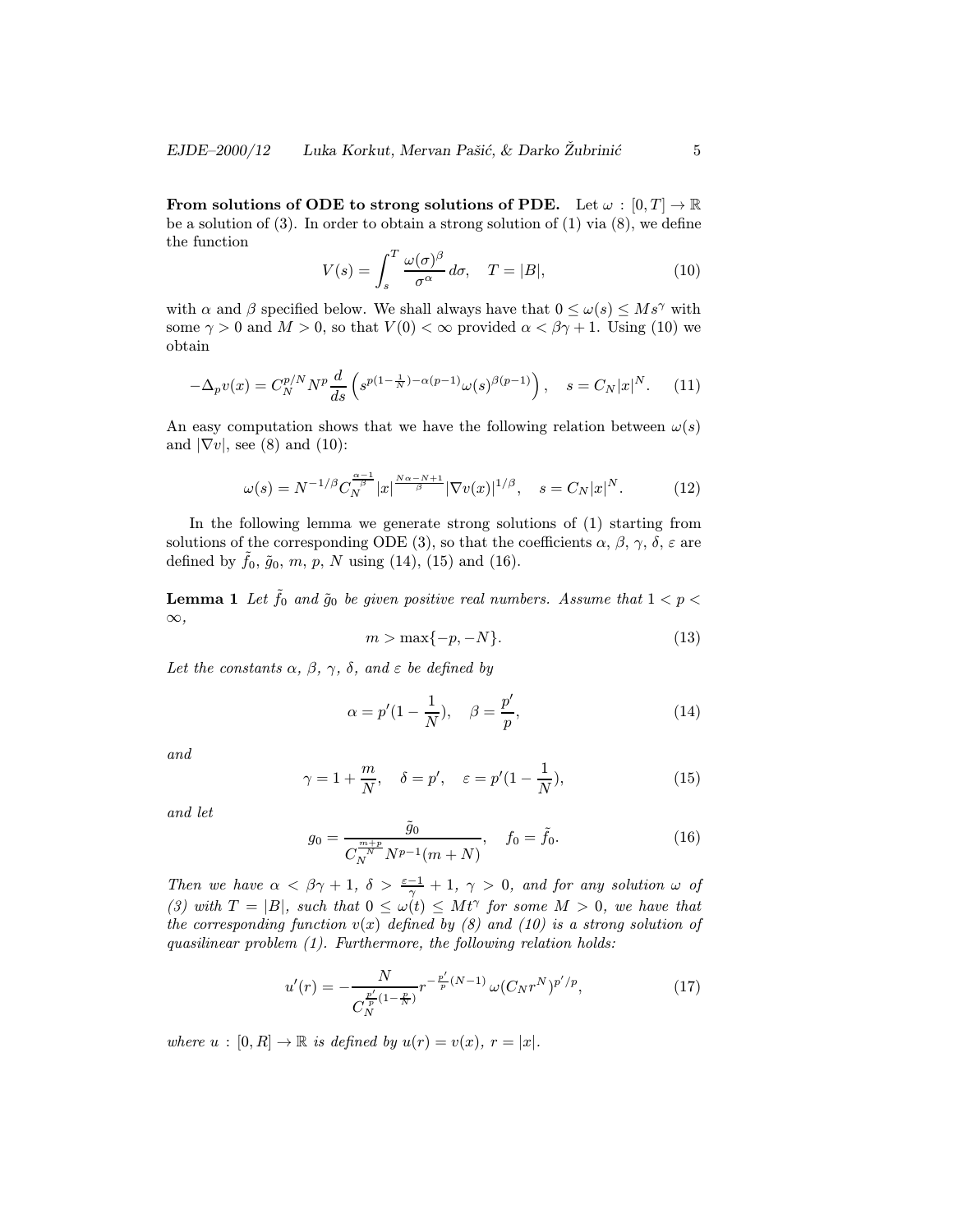PROOF. Note that both the integrability condition  $\alpha < \beta \gamma + 1$  of  $\sigma^{-\alpha} \omega(\sigma)^{\beta}$ in (10) and the condition  $\delta > \frac{\varepsilon - 1}{\gamma} + 1$  are equivalent to  $m > -p$ . Also, since  $m > -N$ , then  $\gamma = 1 + \frac{m}{N} > 0$ .

Using  $(14)$  we see that  $(11)$  reduces to

$$
-\Delta_p v = C_N^{p/N} N^p \frac{d\omega}{ds}.
$$
\n(18)

Now let us take into account our singular ordinary differential equation (3) with the values of  $\gamma$ ,  $\delta$ , and  $\varepsilon$  defined in (15). Substituting into (18) and using (12) we obtain that  $v(x)$  is a strong solution of (1):

$$
-\Delta_p v = C_N^{p/N} N^p [g_0 \gamma s^{\gamma - 1} + f_0 s^{-\varepsilon} \omega(s)^\delta]
$$
  
=  $C_N^{p/N} N^p [g_0 \gamma (C_N |x|^N)^{\gamma - 1} + f_0 (C_N |x|^N)^{-\varepsilon} \omega (C_N |x|^N)^\delta]$  (19)  
=  $\tilde{g}_0 |x|^m + \tilde{f}_0 |\nabla v|^p$ .

Relation (17) follows from (12) and the fact that  $|\nabla v(x)| = -u'(r)$ .  $\diamondsuit$ 

We say that  $v(x)$  is  $\omega$ -solution of PDE (1), if it is a strong solution which can be obtained as in Lemma 1, using the solution  $\omega(t)$  of ODE (3) such that  $0 \leq \omega(t) \leq Mt^{\gamma}$  for some  $M > 0$ .

Note that our ODE (3) is singular only for  $\varepsilon > 0$ . For  $\varepsilon$  as in (15) this condition corresponds to the case when  $N > 2$  in (1); if  $N = 1$  in (1), then  $\varepsilon = 0$  in equation (3). On the other hand, the right-hand side of our PDE (1) has singularity at  $x = 0$  provided  $m < 0$ , which means that  $\gamma < 1$  in the corresponding ODE (3).

From strong solutions of PDE to solutions of ODE. It is not difficult to show that a strong solution  $v$  of (1) generates a solution of a suitable ODE defined by (22), without any initial condition. We seek for solutions contained in the set

$$
D^{+} = \{ \varphi \in C([0, T]) : \varphi(t) \ge 0, \varphi \text{ nondecreasing} \}. \tag{20}
$$

**Lemma 2** Let v be a strong solution of (1), where  $\tilde{f}_0 > 0$ ,  $\tilde{g}_0 > 0$ , and m, p, N satisfy (13). Define  $V(s)$  by (8), and let

$$
\omega(s) = s^{p(1-\frac{1}{N})} \left| \frac{dV}{ds} \right|^{p-1}, \quad s \in (0, T), \quad T = |B|.
$$
 (21)

Then  $\omega$  satisfies the following ODE:

$$
\frac{d\omega(t)}{dt} = g_0 \gamma t^{\gamma - 1} + f_0 \frac{\omega(t)^{\delta}}{t^{\varepsilon}}, \quad t \in (0, T),
$$
  

$$
\omega \in D^+.
$$
 (22)

where  $g_0$ ,  $f_0$  are defined by (16), and constants  $\gamma$ ,  $\delta$ ,  $\varepsilon$  are defined by (15). Also,  $V(s)$  can be represented by (10), where  $\alpha$  and  $\beta$  are defined by (14).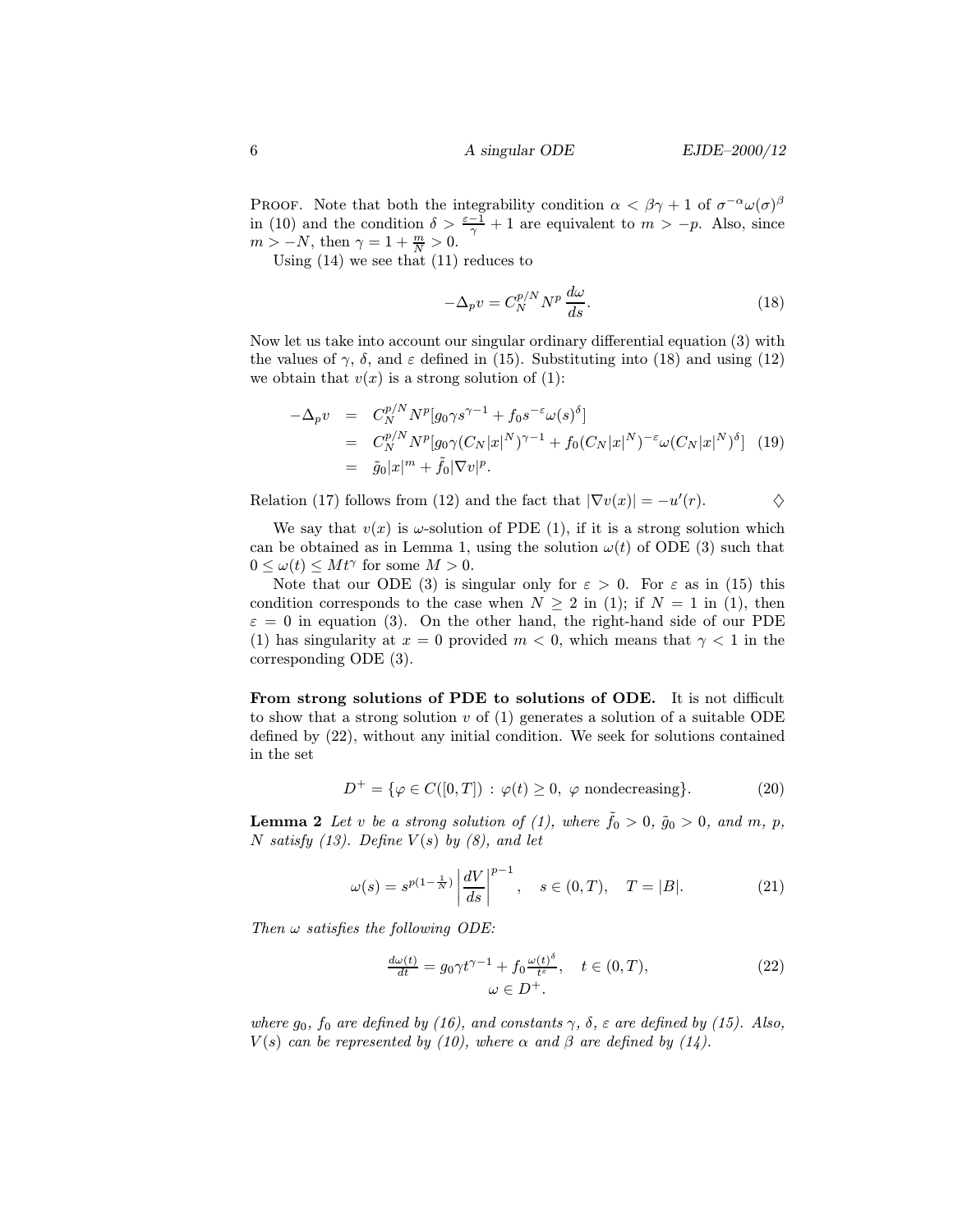PROOF. From  $V(s) = v(x)$ ,  $s = C_N |x|^N$  we obtain  $|\nabla v| = NC_N^{1/N} s^{1-\frac{1}{N}} \left| \frac{dV}{ds} \right|$ . Using (1), (18), and (16) it is easy to show that  $\omega$  satisfies (3). From (21), and using the fact that  $V(s)$  is decreasing, we see that  $\frac{dV}{ds} = -s^{-\alpha}\omega(s)^{\beta}$ . Integrating from s to T we obtain (10).

# 1.2 Weak solutions

Theorem 2 below shows that every weak solution of (1) is  $\omega$ -solution of (1). In fact, we consider a more general problem than (1):

$$
-\Delta_p v = \tilde{g}(|x|, v) + \tilde{f}_0 |\nabla v|^p \quad \text{in } B \setminus \{0\},
$$
  

$$
v = 0 \quad \text{on } \partial B,
$$
 (23)

 $v(x)$  spherically symmetric and decreasing.

We define the notion of weak solution of this equation as a function  $v \in$  $W_0^{1,p}(B) \cap L^{\infty}(B)$  satisfying integral identity analogous to (2). In what follows we assume  $\tilde{g} : \mathbb{R}^+ \times \mathbb{R}^+ \to \mathbb{R}^+$  is a Carathéodory function such that

$$
\int_0^{|B|} \tilde{g}\left(\left(\frac{s}{C_N}\right)^{1/N}, \varphi(s)\right) ds < \infty, \quad \forall \varphi \in C([0, |B|]), \ \varphi \ge 0. \tag{24}
$$

**Theorem 1** Assume that  $(24)$  holds, and let v be a weak solution of  $(23)$ . Let us define  $V(s)$ ,  $s \in [0, T]$ ,  $T = |B|$  by (8) and the function  $w : [0, T] \to \mathbb{R}$  by

$$
\omega(s) = \frac{1}{N^p C_N^{p/N}} e^{-\tilde{f}_0 V(s)} \int_0^s \tilde{g}\left(\left(\frac{\sigma}{C_N}\right)^{1/N}, V(\sigma)\right) e^{\tilde{f}_0 V(\sigma)} d\sigma.
$$
 (25)

Then the functions  $\omega$  and V satisfy the following system of ODE's:

$$
\frac{d\omega}{ds} = \frac{1}{N^p C_N^{p/N}} \tilde{g}\left( \left(\frac{s}{C_N}\right)^{1/N}, V(s) \right) + \tilde{f}_0 \frac{\omega(s)^{p'}}{s^{p'(1-\frac{1}{N})}} \quad a.e. \ s \in (0, T), \n\frac{dV}{ds} = -s^{p'(-1+\frac{1}{N})} \omega(s)^{p'/p} \quad a.e. \ s \in (0, T) \n\omega(0) = 0, \quad \omega \in AC^+([0, T]), \nV(T) = 0, \quad V \in AC^+([a, T]), \quad \forall a > 0.
$$
\n(26)

Furthermore, we have

$$
\omega(s) \le \frac{e^{\tilde{f}_0 V(0)}}{N^p C_N^{p/N}} \int_0^s \tilde{g}\left(\left(\frac{\sigma}{C_N}\right)^{1/N}, V(\sigma)\right) d\sigma, \tag{27}
$$

and  $v \in C^{\infty}(\overline{B} \setminus \{0\})$ . If there exists  $M > 0$  such that  $\omega(s) \leq M s^{1+m/N}$ ,  $s \in [0,T]$ , and  $m > -p$ , then also  $v \in C(\overline{B})$ , and v is the strong solution of (23).

We have a partial converse: if  $\omega$  and V are solutions of (26) such that  $0 \leq \omega(s) \leq M s^{1+m/N}$  for some  $M > 0$ , then the corresponding function  $v(x)$ defined by  $(8)$  is a strong solution of  $(23)$ .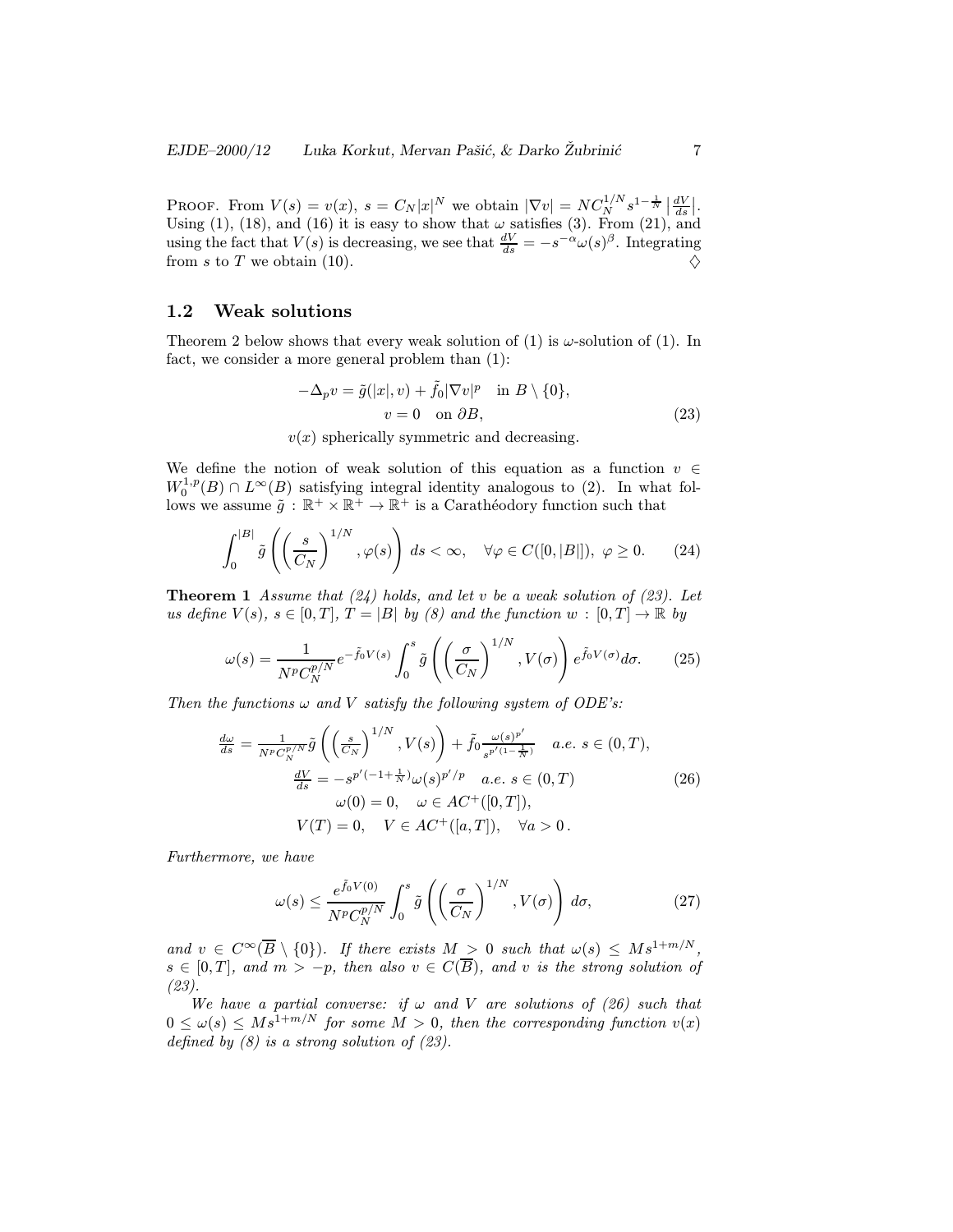In the special case of  $\tilde{g}(r, \eta) = \tilde{g}_0 r^m$ , for some fixed  $m \in \mathbb{R}$  and  $\tilde{g}_0 > 0$ , we obtain problem (1).

**Theorem 2** Assume that  $m > -N$ , and let  $v(x)$  be a weak solution of (1). If we define  $V(s)$ ,  $s \in [0, T]$ ,  $T = |B|$ , by  $(8)$ , then the function  $\omega : [0, T] \to \mathbb{R}^+$ defined by

$$
\omega(s) = \frac{\tilde{g}_0}{N^p C_N^{\frac{m+p}{N}}} e^{-\tilde{f}_0 V(s)} \int_0^s \sigma^{\frac{m}{N}} e^{\tilde{f}_0 V(\sigma)} d\sigma,\tag{28}
$$

satisfies equation (3), where the constants  $\gamma$ ,  $\delta$ ,  $\varepsilon$  are defined by (15), and  $f_0$ ,  $g_0$  by (16). Also, we have that for all  $s \in [0, T]$ 

$$
\omega(s) \le Ms^\gamma, \quad M = g_0 \cdot e^{\tilde{f}_0 V(0)}.
$$
\n(29)

We have  $v \in C^{\infty}(\overline{B} \setminus \{0\}) \cap C(\overline{B})$ . If in addition to the above hypotheses we assume  $m > -p$ , then  $v \in C(\overline{B})$  and the weak solution of (1) is also  $\omega$ -solution.

PROOF OF THEOREM 2. This theorem follows easily from Theorem 1. Concerning the continuity of v on B, note that (29) and (10) imply that  $V(s)$  is continuous at  $s = 0$ , and therefore  $v(x)$  is continuous at  $x = 0$ . The partial converse can be proved similarly as in Lemma 1.  $\Diamond$ 

Before proceeding to proof of Theorem 1 we compare Lemma 2 with the above theorem. On the one hand, it should be noted that the function  $\omega(s)$ defined by (28) satisfies the same ODE (3) as the one defined by (21) in Lemma 2. On the other hand, in Theorem 1 we have that weak solutions of (1) yield  $w \in AC^+([0,T])$  and the estimate (29), while in Lemma 2 strong solutions yield only  $\omega \in D^+$ . As we see from Theorem 2, any weak solution of (1) is  $\omega$ -solution, while for strong solutions this is an open problem.

Before proving Theorem 1 we recall some very well known results on Schwartz symmetrization.

**Lemma 3** Let  $v \in W_0^{1,p}(B) \cap L^{\infty}(B)$  be a spherically symmetric and decreasing function and let  $V(s)$ ,  $s \in [0, |B|]$ , be defined by (8). Then we have:

(i)  $V(s) = v^*(s)$ , where by definition  $v^*(s) = |\{t \geq 0 : \mu(t) > s\}|$ ,  $\mu(t) =$  $|\{x \in B : v(x) > t\}|$ ; also  $\mu(s) = V^{-1}(s)$ , where  $V^{-1}$  denotes the inverse function of  $V$ ;

(ii)  $V \in W^{1,p}_{loc}(0, |B|) \cap C([0, |B|]),$  and  $V \in AC([a, |B|])$  for all  $a > 0$ .

PROOF. (i) follows easily from the fact that  $v$  is decreasing. For the proof of (ii) see for example Rakotoson, Temam [17].  $\diamond$ 

PROOF OF THEOREM 1. We define the function

$$
\varphi(x) = e^{\tilde{f}_0 V(C_N |x|^N)} S_{t,h}(v(x)) \tag{30}
$$

where  $t \in (0, T)$ ,  $h > 0$ , and

$$
S_{t,h}(\tau) = \begin{cases} 0, & \text{for } \tau \le t, \\ \frac{1}{h}(\tau - t), & \text{for } t < \tau \le t + h, \\ 1, & \text{for } \tau > t + h. \end{cases} \tag{31}
$$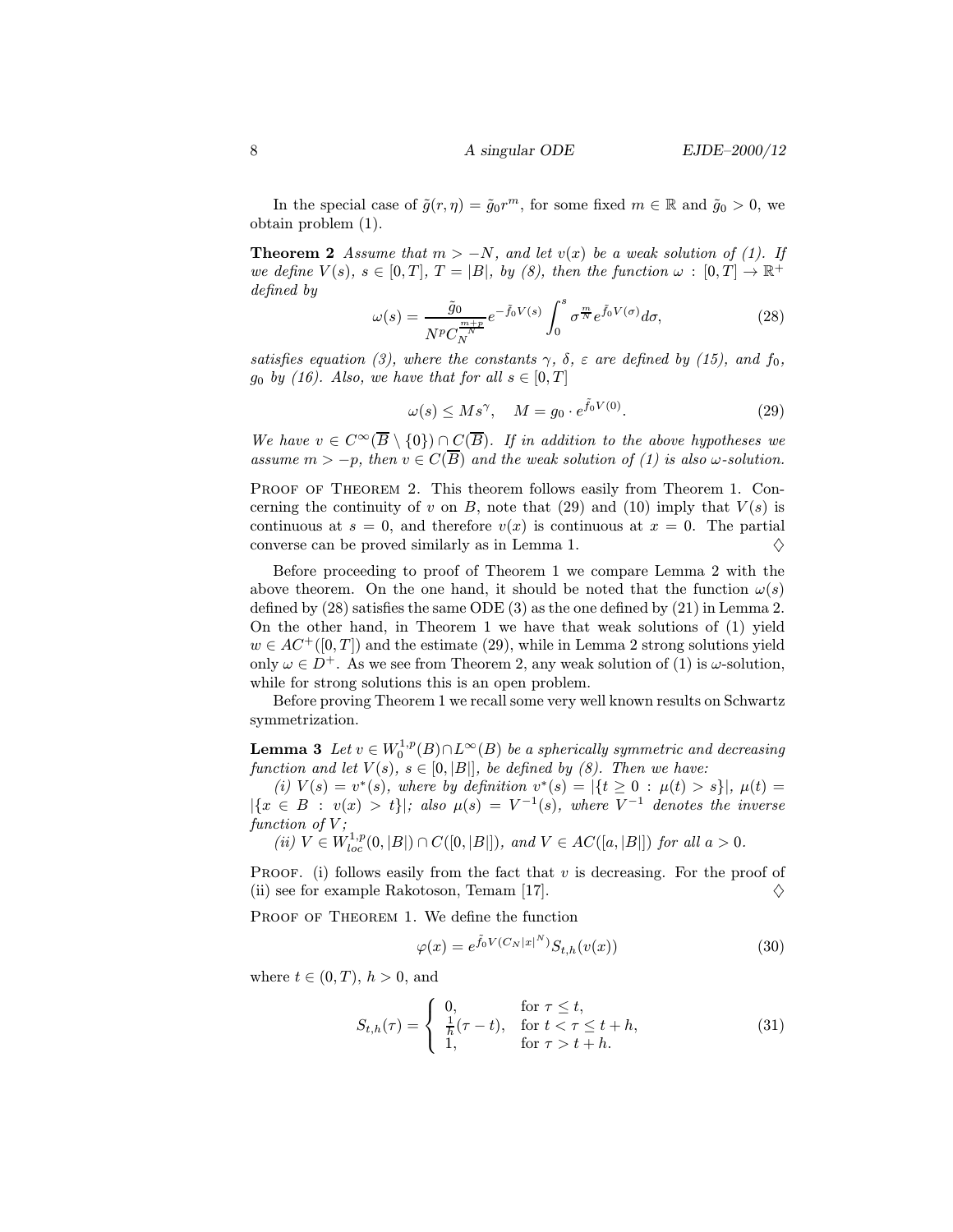It is easy to see that  $\varphi \in W_0^{1,p}(B) \cap L^{\infty}(B)$ . Now if we test (23) with  $\varphi$  and let  $h\to 0$  we obtain

$$
-\frac{d}{dt}\int_{\{v>t\}}|\nabla v|^p dx = e^{-\tilde{f}_0 t} \int_{\{v>t\}} \tilde{g}(|x|,v) e^{\tilde{f}_0 v(x)} dx.
$$
 (32)

Let us show that

$$
-\frac{d}{dt} \int_{\{v>t\}} |\nabla v|^p dx = N^p C_N^{p/N} \mu(t)^{p(1-\frac{1}{N})} |\mu'(t)|^{1-p} \tag{33}
$$

$$
\int_{\{v>t\}} \tilde{g}(|x|,v) e^{\tilde{f}_0 v} dx = \int_0^{\mu(t)} \tilde{g}\left(\left(\frac{\sigma}{C_N}\right)^{1/N}, V(\sigma)\right) e^{\tilde{f}_0 V(\sigma)} d\sigma. \quad (34)
$$

(a) To prove relation (33), we start with:

$$
-\frac{d}{dt}\int_{\{v>t\}}|\nabla v|^p dx = \lim_{h\to 0}\frac{1}{h}\int_{\{t
$$

Now use (8) and pass to the generalized spherical coordinates:

$$
\int_{\{t < v \leq t + h\}} |\nabla v|^p dx \tag{35}
$$
\n
$$
= C_N^p N^p \int_{\{t < v \leq t + h\}} |x|^{p(N-1)} \left| \frac{dV}{ds} (C_N |x|^N) \right|^p dx
$$
\n
$$
= C_N^{p+1} N^{p+1} \int_{\{t < V(C_N r^N) \leq t + h\}} r^{p(N-1)} \left| \frac{dV}{ds} (C_N r^N) \right|^p r^{N-1} dr
$$
\n
$$
= N^p C_N^p \int_{\mu(t+h)}^{\mu(t)} s^{p(1-\frac{1}{N})} \left| \frac{dV}{ds} \right|^p ds
$$
\n
$$
= N^p C_N^{p/N} \int_t^{t+h} \mu(\sigma)^{p(1-\frac{1}{N})} |\mu'(\sigma)|^{1-p} d\sigma,
$$
\n(35)

where we used the change of variables  $V(s) = \sigma$ ,  $\frac{dV}{ds} = \frac{1}{\mu'(s)}$ , and  $\mu^{-1} = V$ , see Lemma 3(i). This proves  $(33)$ . Relation  $(34)$  is proved in the same way.

(b) Using (32), (33), (34), and (25) we obtain

$$
1 = \mu(t)^{p(-1+\frac{1}{N})} |\mu'(t)|^{p-1} \omega(\mu(t)).
$$

This implies

$$
\frac{dV}{ds} = \lim_{h \to 0} \frac{1}{h} \int_{V(s)}^{V(s+h)} 1^{p'/p} dt
$$
  
\n
$$
= \lim_{h \to 0} \frac{1}{h} \int_{V(s)}^{V(s+h)} \mu(t)^{p'(-1+\frac{1}{N})} |\mu'(t)| \omega(\mu(t))^{p'/p} dt
$$
  
\n
$$
= -\lim_{h \to 0} \frac{1}{h} \int_{s}^{s+h} \tau^{p'(-1+\frac{1}{N})} \omega(\tau)^{p'/p} d\tau
$$
  
\n
$$
= -s^{p'(-1+\frac{1}{N})} \omega(s)^{p'/p}.
$$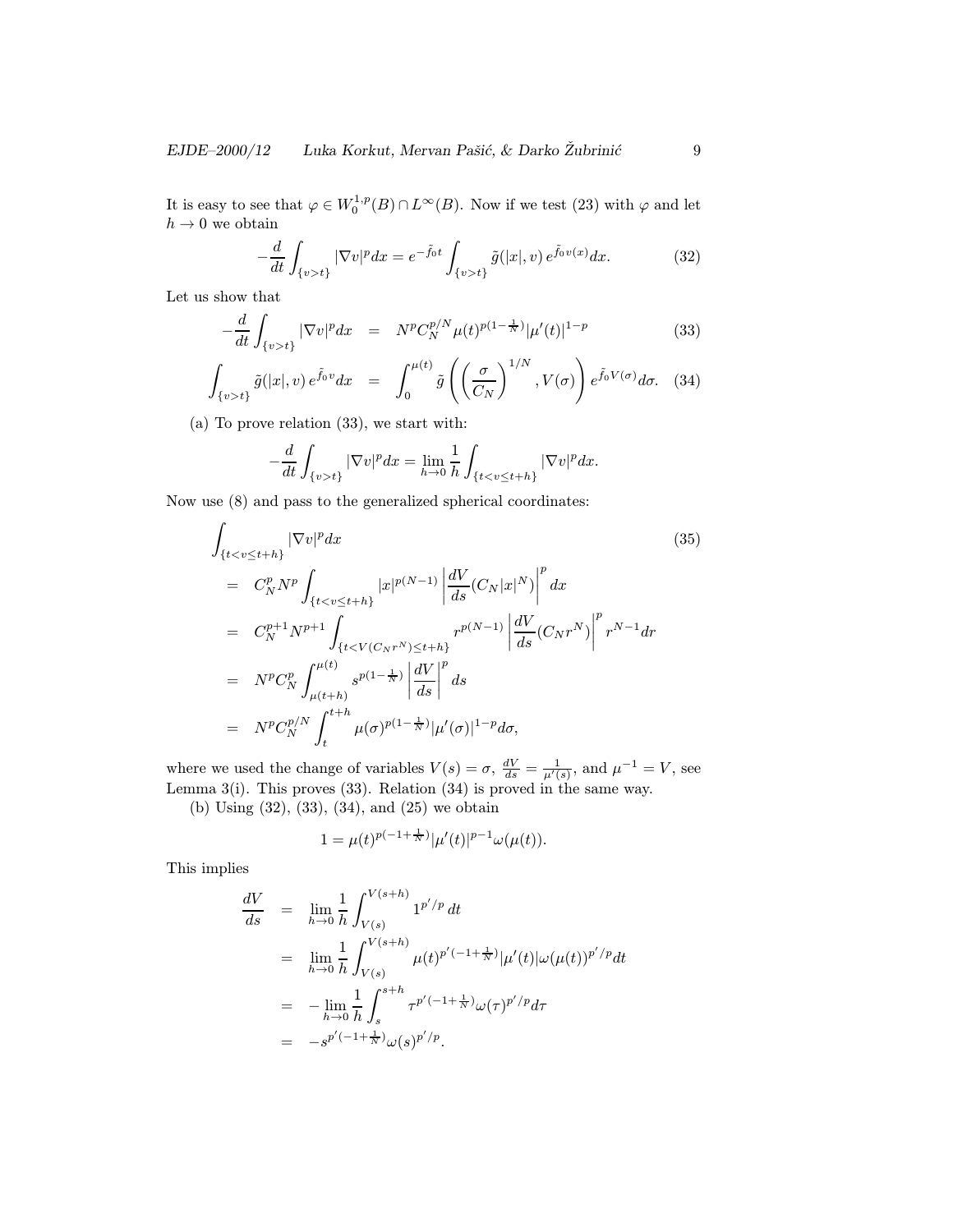Here we have used the change of variables  $\mu(t) = \tau$ , and the fact that  $\mu^{-1}(\tau) =$  $V(\tau)$ .

It is now easy to verify that the function  $\omega(t)$  defined by (25) satisfies the first ODE in (26). Note that the second ODE in (26) implies that  $V(s)$  has the form (10). From this it is easy to conclude that  $\omega \in C^{\infty}((0,T])$ , and then also  $v \in C^{\infty}(\overline{B} \setminus \{0\})$ . If  $\omega(s) \leq M s^{\gamma}$ , then (10), (8) and  $m > -p$  imply that  $v \in C(\overline{B}).$ 

# 2 Singular ODE

### 2.1 Comparison principle and uniqueness of solutions

Let  $(X, \leq)$  be a partially ordered set, and assume that  $K : D(K) \subset X \to X$  is an operator. We say that  $u$  is a subsolution of  $K$  if

$$
u \in D(K) \quad \text{and} \quad u \leq Ku. \tag{36}
$$

We say that  $v$  is a supersolution of  $K$  if

$$
v \in D(K) \quad \text{and} \quad v \geq Kv. \tag{37}
$$

Also, the operator K is said to be nondecreasing if for any  $\varphi, \psi \in D(K)$  the assumption  $\varphi \leq \psi$  implies that  $K\varphi \leq K\psi$ .

We say that an operator  $K : D(X) \subset X \to X$  has (weak) comparison property if for any subsolution  $u$  and any supersolution  $v$  of  $K$  we necessarily have  $u \le v$  ( $Ku \ge Kv$ ). Now we formulate the following very simple uniqueness lemma.

**Lemma 4** Let  $K : D(K) \subset X \to X$  have (weak) comparison property. Then the fixed point equation  $\omega = K\omega$  possesses at most one solution in  $D(K)$ .

**PROOF.** Let  $\omega_1, \omega_2 \in D(K)$  be such that  $\omega_1 = K\omega_1$ ,  $\omega_2 = K\omega_2$ . Since  $\omega_1$  is a subsolution, and  $\omega_2$  is a supersolution of K, then  $\omega_1 \leq \omega_2$ . Similarly  $\omega_2 \leq \omega_1$ , that is  $\omega_1 = \omega_2$ .

If K has weak comparison property then we obtain  $K\omega_1 \leq K\omega_2$  and  $K\omega_2 \leq$  $K\omega_1$ , that is  $\omega_1 = K\omega_1 = K\omega_2 = \omega_2$ .

Let us describe our basic example of operators having (weak) comparison property. Let  $X = C([0,T])$  with pointwise partial ordering, and assume that  $k(s, \eta) : [0, T] \times \mathbb{R} \to \mathbb{R}$  is a Carathéodory function (measurable with respect to s for all  $\eta$  and continuous with respect to  $\eta$  for a.e. s) such that the integral operator of Volterra type

$$
K : D(K) \subset C([0, T]) \to C([0, T]), \quad K\varphi(t) = \int_0^t k(s, \varphi(s)) ds \tag{38}
$$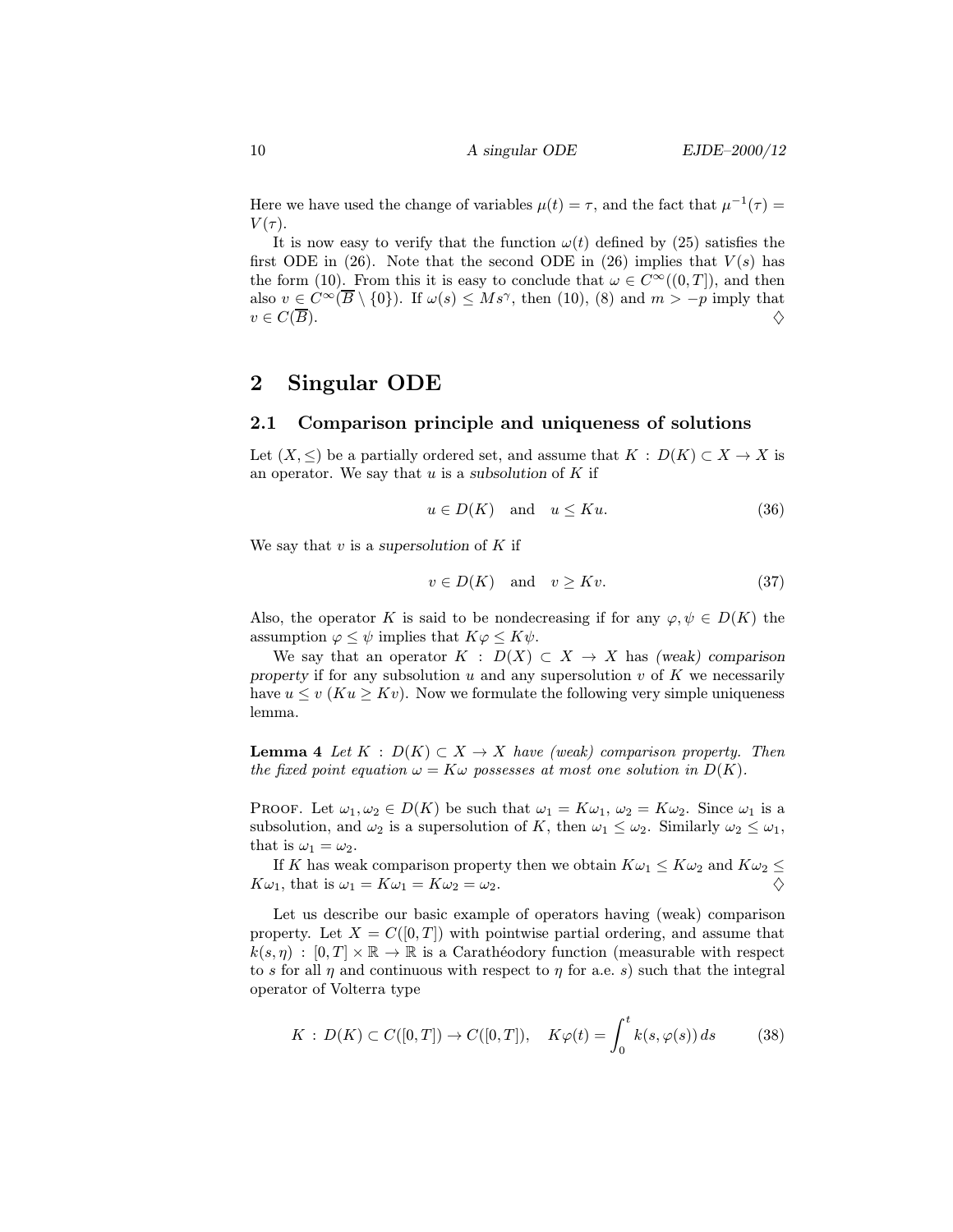is well defined on a nonempty domain  $D(K)$ . We say that the operator K has property  $(m)$  if for all  $\varphi, \psi \in D(K)$ , for all  $a \in [0, T)$  and for all  $c \in (a, T)$ , there exist  $b \in (a, c)$  and  $m(a, b, \varphi, \psi) \in [0, 1)$  such that

$$
||k(\cdot,\varphi(\cdot)) - k(\cdot,\psi(\cdot))||_{L^1(a,b)} \leq m(a,b,\varphi,\psi) \cdot ||\varphi - \psi||_{L^\infty(a,b)}.\tag{39}
$$

We shall also say that the function  $k(s, \eta)$  has property  $(m)$ .

It is easy to see that our  $(m)$ -condition for operator K will be satisfied if we can obtain the last inequality in (39) so that the following property on the coefficient  $m(a, b, \varphi, \psi)$  is satisfied:

$$
\forall \varphi, \psi \in D(K), \ \forall a \in [0, T), \ \lim_{b \to a+} m(a, b, \varphi, \psi) = 0. \tag{40}
$$

This will be the situation in all applications that follow, see Lemma 5 below. In fact, even more general condition suffices for  $(m)$ -condition to be fulfilled:

$$
\forall \varphi, \psi \in D(K), \ \forall a \in [0, T), \ \liminf_{b \to a+} m(a, b, \varphi, \psi) \in [0, 1). \tag{41}
$$

However, we do not know any example of operator  $K$  satisfying property  $(41)$ which does not satisfy (40).

The following comparison principle will play basic rôle in obtaining uniqueness results for the fixed point problem  $\omega = K \omega$  using monotone iterations method.

**Theorem 3** (comparison principle) Let  $K : D(K) \subset C([0,T]) \to C([0,T])$  be an integral operator of Volterra type given by (38), satisfying property (m), and such that  $R(K) \subseteq D(K)$ .

- (a) If  $k(s, \cdot)$  is nondecreasing for a.e. s then the operator K has comparison property, that is, if  $u, v \in D(K)$  are such that  $u \leq Ku, v \geq Kv$ , then necessarily  $u \leq v$ .
- (b) If  $k(s, \cdot)$  is nonincreasing for a.e. s then K has weak comparison property, that is, if  $u, v \in D(K)$  are such that  $u \leq Ku$ ,  $v \geq Kv$ , then necessarily  $K(u) \geq K(v)$ .

In both cases the fixed point equation  $\omega = K\omega$  possesses at most one solution in  $D(K)$ .

PROOF. (a) Let u and v be a subsolution and supersolution of K respectively. Denote  $\theta = Ku$  and  $\omega = Kv$ . Then we have  $\theta, \omega \in D(K) \cap AC([0,T])$ , and  $u \leq \theta, v \geq \omega$  on [0, T]. Since  $k(s, \cdot)$  is nondecreasing for a.e. s we obtain the following two differential inequalities

$$
\frac{\frac{d\theta}{dt}}{\frac{d\omega}{dt}} \le k(t, \theta(t)) \quad a.e. \ t \in [0, T],
$$
\n
$$
\frac{d\omega}{dt} \ge k(t, \omega(t)) \quad a.e. \ t \in [0, T].
$$
\n(42)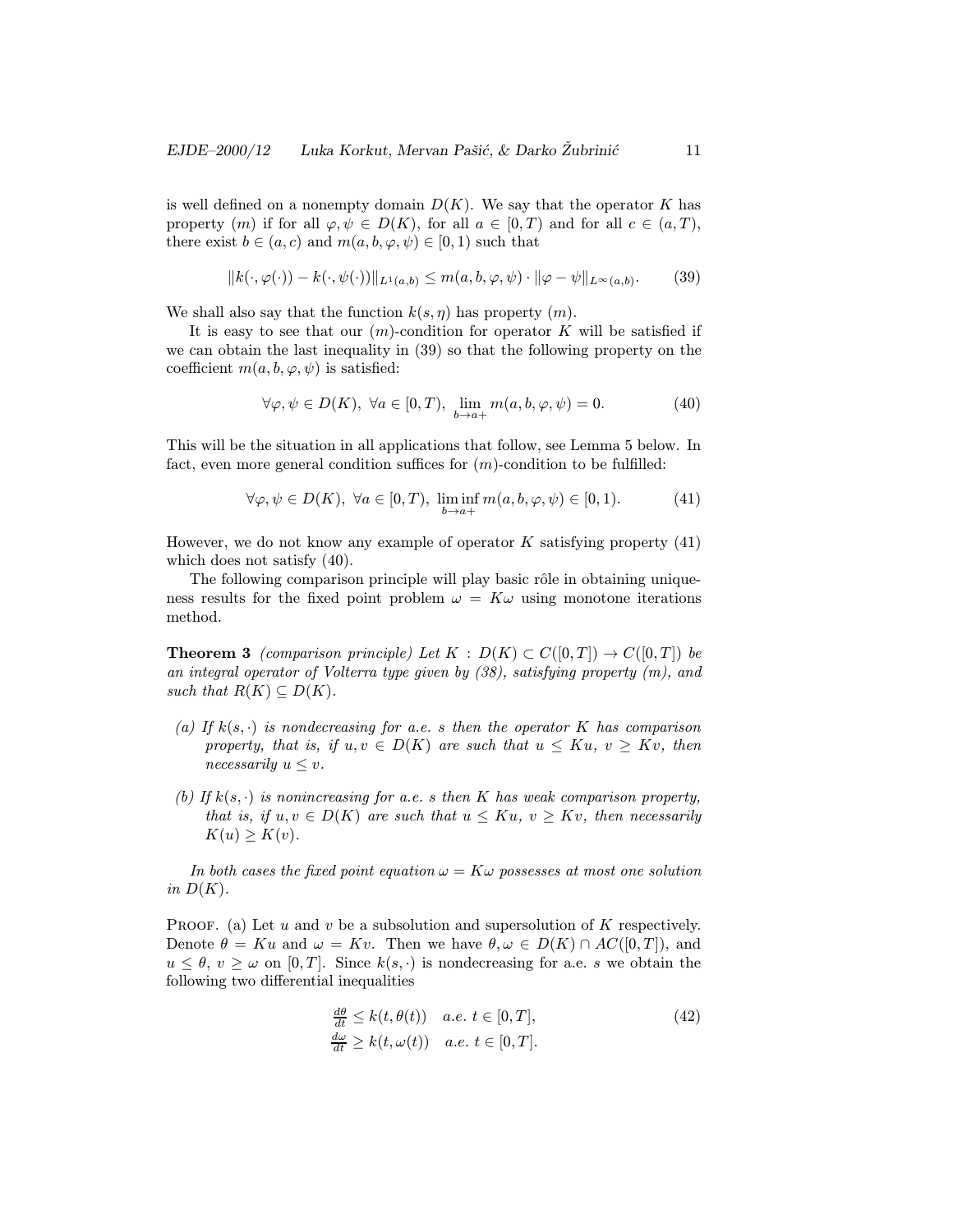Let us first prove that

$$
\theta(t) \le \omega(t) \quad \text{for all } t \in [0, T]. \tag{43}
$$

It suffices to show that

$$
\forall a \in [0, T) \text{ such that } \theta(a) = \omega(a) \text{ there is no } c \in (a, T]
$$
  
such that  $\forall t \in (a, c] \theta(t) > \omega(t)$ . (44)

We argue by contradiction. Assume, contrary to (44), that there exists  $a \in [0, T)$ such that  $\theta(a) = \omega(a)$  and let there exist  $c \in (a, T]$  satisfying  $\theta(t) > \omega(t)$  for all  $t \in (a, c]$ . Integrating (42) over [a, t] with  $t \in [a, c]$  and using property (m) we obtain

$$
|\theta(t) - \omega(t)| = \theta(t) - \omega(t) \le \int_a^t k(s, \theta(s)) ds - \int_a^t k(s, \omega(s)) ds
$$
  

$$
\le \int_a^t |k(s, \theta(s)) - k(s, \omega(s))| ds \le ||k(\cdot, \theta(\cdot)) - k(\cdot, \omega(\cdot))||_{L^1(a,c)}
$$
  

$$
\le m(a, c, \theta, \omega) ||\theta - \omega||_{L^{\infty}(a,c)}.
$$

Taking the maximum over  $t \in [a, c]$  we obtain  $\|\theta-\omega\|_{L^{\infty}(a, c)} \leq m(a, c, \theta, \omega) \|\theta-\theta\|$  $\omega\|_{L^{\infty}(a,c)}$ , and from this  $\theta \equiv \omega$  on [a, c], which is a contradiction. This proves (43).

Now using  $(43)$ ,  $(36)$ , and  $(37)$  we have that

$$
u \le Ku = \theta \le \omega = Kv \le v \tag{45}
$$

The case (b) is treated in the same way as (a). The uniqueness claim follows from Lemma 4.  $\diamondsuit$ 

Note that in case (a) the operator  $K$  is monotone, while in case (b) the operator  $-K$  is monotone.

It is clear that if a subsolution  $u$  and a supersolution  $v$  of  $K$  are given in advance in the above theorem, then we can replace the condition  $R(K) \subseteq D(K)$ with  $Ku, Kv \in D(K)$  only.

Now we would like to describe our basic example of operators satisfying property  $(m)$ . We shall need the following elementary inequality which will be useful in the sequel:

$$
|\varphi^{\delta} - \psi^{\delta}| \le \delta \max\{\varphi^{\delta - 1}, \psi^{\delta - 1}\}|\varphi - \psi|,\tag{46}
$$

where  $\varphi, \psi \geq 0$  and  $\delta > 0$ . This follows immediately from the mean value theorem applied to  $F(t) = t^{\delta}, t \geq 0$ .

**Lemma 5** Assume that  $\delta > \frac{\varepsilon - 1}{\gamma} + 1$ ,  $\delta > 0$ ,  $\gamma > 0$ ,  $\varepsilon \in \mathbb{R}$ ,  $f_0 \in \mathbb{R}$ , and  $g_0 \in \mathbb{R}$ . Let the Volterra type operator K be defined by (4), with its domain  $D(K)$  contained in the set  $\{\varphi \in C([0,T]) : \exists M_{\varphi} \geq 0, 0 \leq \varphi(t) \leq M_{\varphi} t^{\gamma}\}\.$  Then the operator K has property  $(m)$ . In particular, the equation  $\omega = K \omega$  possesses at most one solution in  $D(K)$ .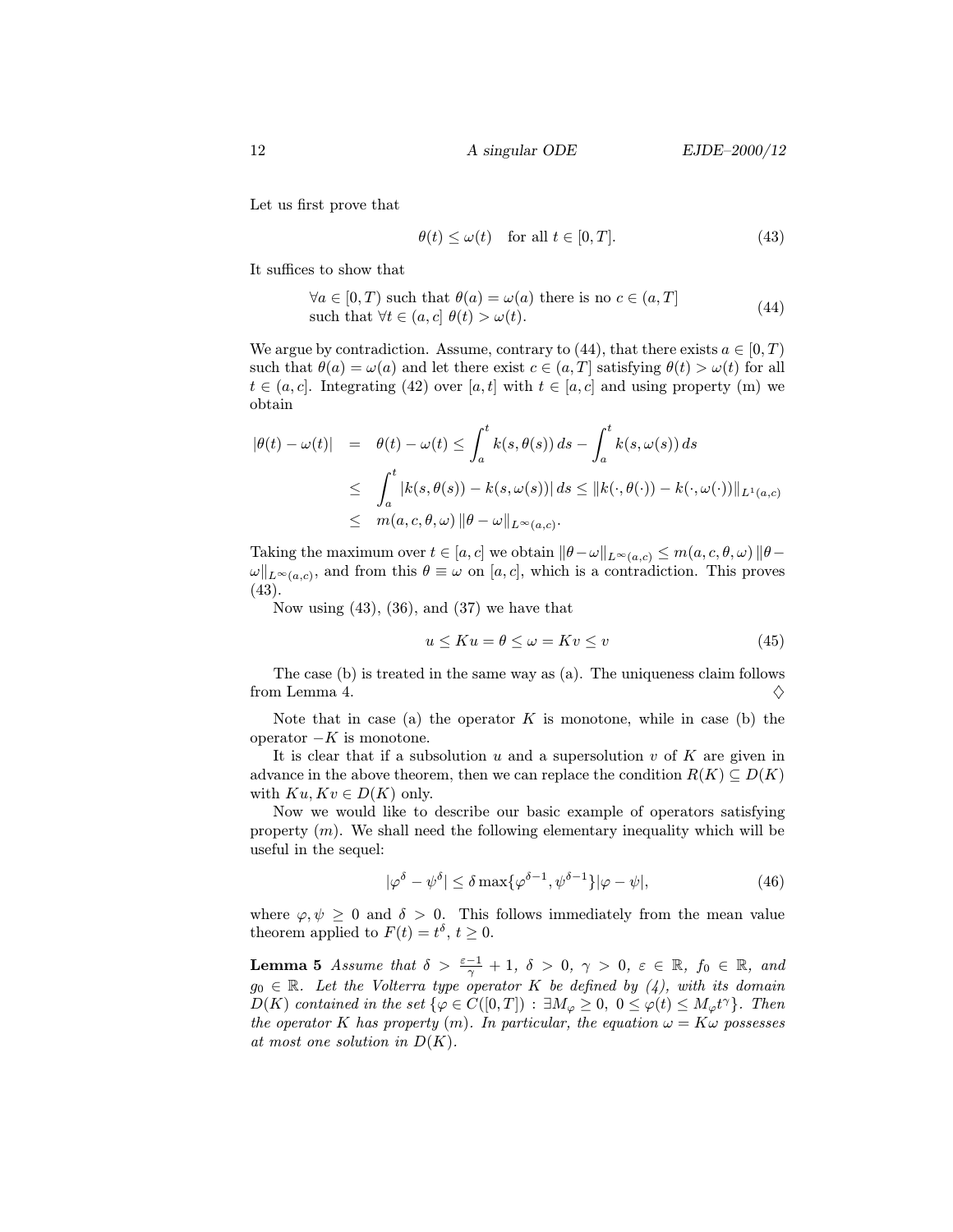PROOF. Here we have

$$
k(s,\eta) = \gamma g_0 s^{\gamma - 1} + f_0 \frac{\eta^{\delta}}{s^{\varepsilon}}.
$$

For any  $\varphi, \psi \in D(K)$ ,  $0 \le a < b \le T$ , we have:

$$
||k(\cdot,\varphi(\cdot)) - k(\cdot,\psi(\cdot))||_{L^1(a,b)} \leq |f_0| \int_a^b \frac{|\varphi(s)^\delta - \psi(s)^\delta|}{s^\varepsilon} ds
$$
  

$$
\leq |f_0|\delta M^{\delta-1} \int_a^b s^{\gamma(\delta-1) - \varepsilon} |\varphi(s) - \psi(s)| ds
$$
  

$$
\leq m(a,b,\varphi,\psi) ||\varphi - \psi||_{L^\infty(a,b)} \qquad (47)
$$

where we have denoted

$$
M = \max\{M_{\varphi}, M_{\psi}\},
$$
  

$$
m(a, b, \varphi, \psi) = \frac{|f_0|\delta M^{\delta - 1}}{\gamma(\delta - 1) - \varepsilon + 1} [b^{\gamma(\delta - 1) - \varepsilon + 1} - a^{\gamma(\delta - 1) - \varepsilon + 1}].
$$
 (48)

The condition (40) is clearly satisfied. The uniqueness claim follows from Theorem 3.  $\diamondsuit$ 

The following lemma provides some sufficient conditions for  $R(K) \subseteq D(K)$ to hold.

**Lemma 6** Let the operator K be defined by  $(4)$ , where  $f_0$  and  $g_0$  are given positive real numbers,  $\delta \geq \frac{\varepsilon - 1}{\gamma} + 1$ ,  $\gamma > 0$ , and  $\varepsilon \in \mathbb{R}$ . (a) Assume that the domain  $D(K)$  is defined by (6), and let  $M > 0$  be such that

$$
g_0 \le M - f_0 \frac{M^{\delta} T^{\gamma(\delta - 1) - \varepsilon + 1}}{\gamma \delta - \varepsilon + 1}.
$$
\n(49)

Then  $R(K) \subseteq D(K)$ , and the function  $v(t) = Mt^{\gamma}$  is a supersolution of K. (b) If  $D(K)$  is defined by (7), then  $R(K) \subseteq D(K)$ .

PROOF. (a) Let us take any  $\varphi \in D(K)$ . Then

$$
K\varphi(t) \le g_0 t^{\gamma} + f_0 M^{\delta} \int_0^t s^{\gamma \delta - \varepsilon} ds \le g_0 t^{\gamma} + \frac{f_0 M^{\delta}}{\gamma \delta - \varepsilon + 1} t^{\gamma \delta - \varepsilon + 1}.
$$
 (50)

Since  $\gamma \delta - \varepsilon + 1 \ge \gamma$  and  $t/T \le 1$ , we have  $\left(\frac{t}{T}\right)^{\gamma \delta - \varepsilon + 1} \le \left(\frac{t}{T}\right)^{\gamma}$ , and therefore

$$
0 \leq K\varphi(t) \leq \left(g_0 + f_0 \frac{M^{\delta} T^{\gamma(\delta-1)-\varepsilon+1}}{\gamma \delta - \varepsilon + 1}\right) t^{\gamma} \leq Mt^{\gamma},
$$

that is,  $K\varphi \in D(K)$ . The proof that  $v(t) = Mt^{\gamma}$  is a supersolution, that is,  $Kv \leq v$ , can be obtained in the same way.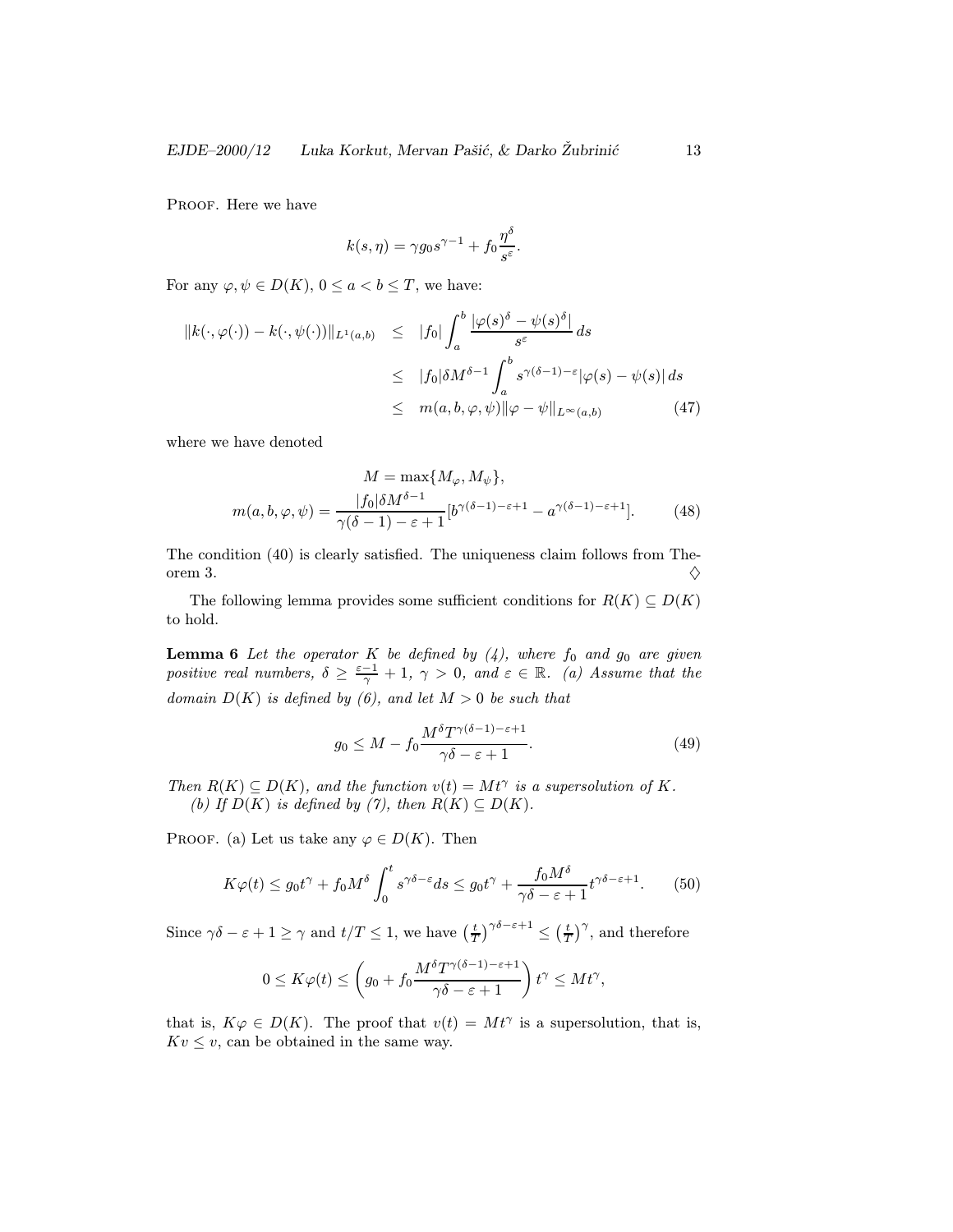(b) For any  $\varphi \in D(K)$  we have in the same way as in (a),

$$
0 \leq K\varphi(t) \leq \left(g_0 + f_0 M_{\varphi}^{\delta} \frac{T^{\gamma(\delta-1)-\varepsilon+1}}{\gamma \delta - \varepsilon + 1}\right) t^{\gamma}.
$$

and therefore there exists  $M > 0$  such that  $K\varphi(t) \leq Mt^{\gamma}$ , that is,  $K\varphi \in D(K)$ .  $\Diamond$ 

### 2.2 Existence and uniqueness of solutions

#### 2.2.1 Contraction method

In this section we present a constructive proof of existence (and uniqueness) of solutions of (3) based on the method of contraction. It will be convenient to introduce the vector space  $X_{\gamma}$  of all functions  $\varphi \in C([0, T])$  such that

$$
\|\varphi\|_{\gamma} = \sup_{t \in (0,T]} \frac{|\varphi(t)|}{t^{\gamma}} < \infty,
$$
\n(51)

where  $\gamma > 0$  is given. This norm is equal to  $\|\varphi\|_{\gamma} = \inf\{M > 0 : |\varphi(t)| \leq Mt^{\gamma}\}.$ It is not difficult to see that  $(X_{\gamma}, \|\cdot\|_{\gamma})$  is a Banach space which is continuously imbedded into  $C([0,T])$ .

**Theorem 4** Let  $\delta \geq \frac{\varepsilon-1}{\gamma} + 1$ ,  $\delta > 0$ ,  $\gamma > 0$ ,  $\varepsilon \in \mathbb{R}$ .

(a) Let  $M > 0$  be given, and assume that  $f_0$  and  $g_0$  are positive real numbers satisfying conditions (49) and

$$
f_0 < \frac{\gamma \delta - \varepsilon + 1}{\delta M^{\delta - 1} T^{\gamma (\delta - 1) - \varepsilon + 1}}.\tag{52}
$$

Then the operator  $K : D(K) \to D(K)$  given by (4) and (6) is well defined and  $X_{\gamma}$ -contractive. There exists a unique  $\omega \in D(K)$  such that  $\omega = K \omega$ . Furthermore, if  $\delta > \frac{\varepsilon - 1}{\gamma} + 1$ , then the solution  $\omega$  is unique in the set defined by (7).

(b) Let  $\delta > 1$ . The set of all pairs  $(f_0, g_0)$  of positive real numbers for which there exists  $M > 0$  satisfying conditions (49) and (52) is described by the following inequality:

$$
f_0 < \frac{\gamma \delta - \varepsilon + 1}{\delta T^{\gamma(\delta - 1) - \varepsilon + 1} (\delta' g_0)^{\delta - 1}},\tag{53}
$$

where  $\delta' = \frac{\delta}{\delta - 1}$ . Problem (4) is solvable for all such  $(f_0, g_0)$ .

PROOF. (a) By Lemma 6 we have that  $R(K) \subseteq D(K)$ . To show that K is contraction, let  $\varphi, \psi \in D(K)$ . Then using inequality (46) we obtain

$$
\frac{1}{t^{\gamma}}|K\varphi(t) - K\psi(t)| = \frac{f_0}{t^{\gamma}}\int_0^t \frac{|\varphi(s)^{\delta} - \psi(s)^{\delta}|}{s^{\varepsilon}} ds
$$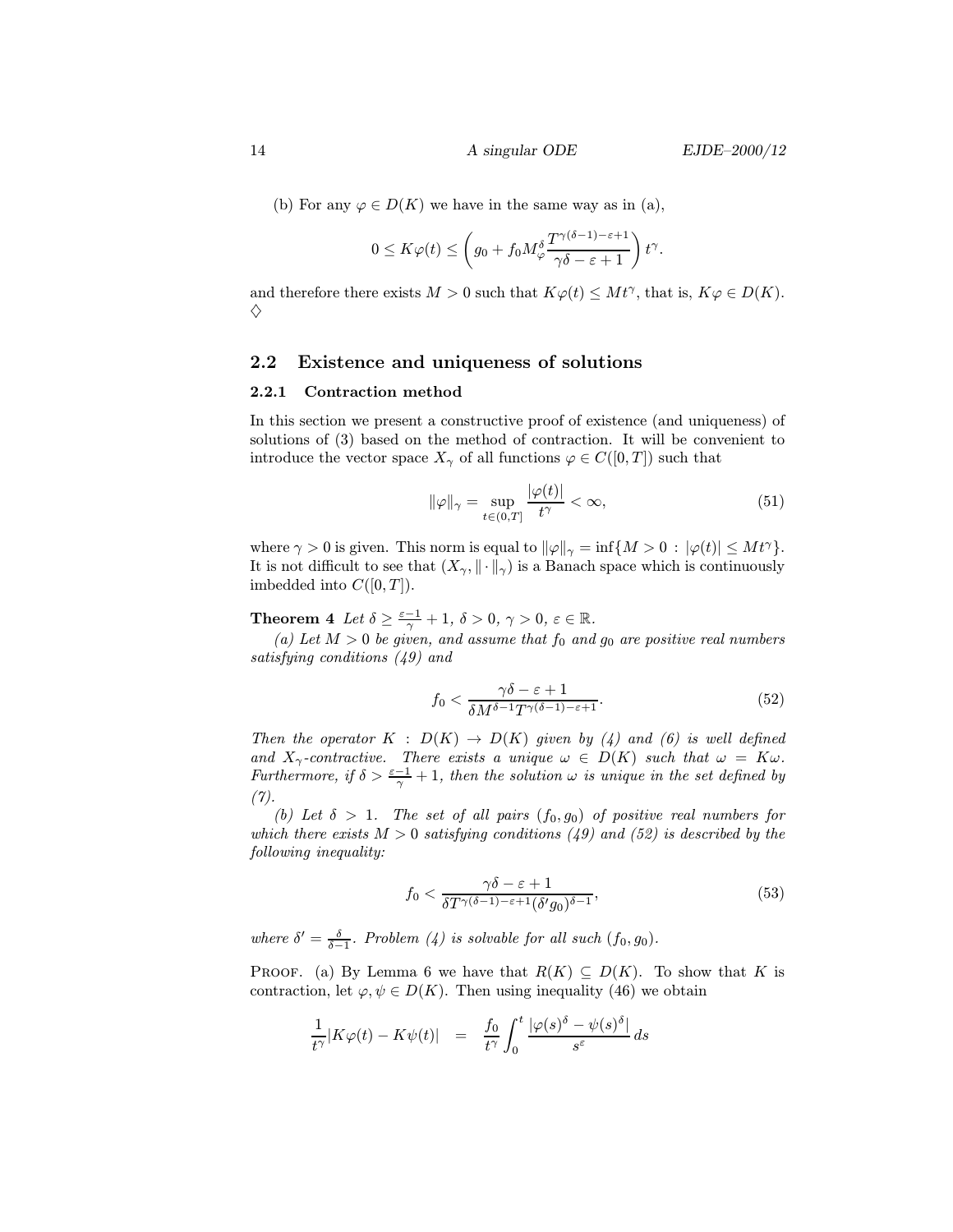$$
\leq \frac{f_0}{t^{\gamma}} \delta \int_0^t \frac{(Ms^{\gamma})^{\delta - 1}}{s^{\varepsilon - \gamma}} \cdot \frac{|\varphi(s) - \psi(s)|}{s^{\gamma}} ds
$$
  
\n
$$
\leq \frac{f_0}{t^{\gamma}} \delta M^{\delta - 1} ||\varphi - \psi||_{\gamma} \int_0^t s^{\gamma \delta - \varepsilon} ds
$$
  
\n
$$
\leq c(f_0) ||\varphi - \psi||_{\gamma}, \qquad (54)
$$

where

$$
c(f_0) = f_0 \delta M^{\delta - 1} \frac{T^{\gamma(\delta - 1) - \varepsilon + 1}}{\gamma \delta - \varepsilon + 1} < 1 \tag{55}
$$

because of (52). Taking the supremum in (54) over  $t \in (0, T]$  we obtain that  $\|K\varphi - K\psi\|_{\gamma} \leq c(f_0)\|\varphi - \psi\|_{\gamma}$ , which proves that K is contraction. The claim follows from Banach's fixed point theorem. The uniqueness claim in the set defined by (7) follows from Lemma 5.

(b) Let us fix any  $M > 0$ , and consider the set  $Q_M$  of all pairs  $(f_0, g_0)$  of positive real numbers satisfying conditions (49) and (52). Owing to claim (a) that we have just proved, it suffices to show that the set

$$
\mathcal{M}_b = \bigcup_{M>0} Q_M \tag{56}
$$

is described by (53). It is not difficult to see that for any  $(f_0, g_0) \in \mathcal{M}_b$  there exists  $M > 0$  such that

$$
g_0 = M - f_0 \frac{M^{\delta} T^{\gamma(\delta - 1) - \varepsilon + 1}}{\gamma \delta - \varepsilon + 1}
$$
\n(57)

and

$$
f_0 = \frac{\gamma \delta - \varepsilon + 1}{\delta M^{\delta - 1} T^{\gamma(\delta - 1) - \varepsilon + 1}}.
$$
\n(58)

Namely, the envelope of the family of lines (57) in  $(f_0, g_0)$ -plain is the convex curve defined by (64) below, as we shall see in the proof of Theorem 5. The union of its tangents obviously contains  $\mathcal{M}_b$ . Substituting (58) into (57) we get  $M = \frac{\delta}{\delta - 1} g_0$ . Inserting this into (58) we obtain

$$
f_0 = \frac{\gamma \delta - \varepsilon + 1}{\delta T^{\gamma(\delta - 1) - \varepsilon + 1} (\delta' g_0)^{\delta - 1}},\tag{59}
$$

which proves the claim. Note that we have strict inequality in (53) because of the strict inequality in  $(52)$ . Although the sets  $Q_M$  are not open, their union  $\mathcal{M}_b$  is open.  $\Diamond$ 

This result extends the corresponding result in Pašić [14]. Note that we could also have used contraction method in the larger space  $C([0, T])$  instead of  $X_{\gamma}$ , but in this case we obtain a weaker result. Namely in this case we need  $\delta > \frac{\varepsilon - 1}{\gamma} + 1$ , and the numerator of the right-hand side of (52) should be  $\gamma\delta - \varepsilon + 1 - \gamma$  instead of  $\gamma\delta - \varepsilon + 1$ .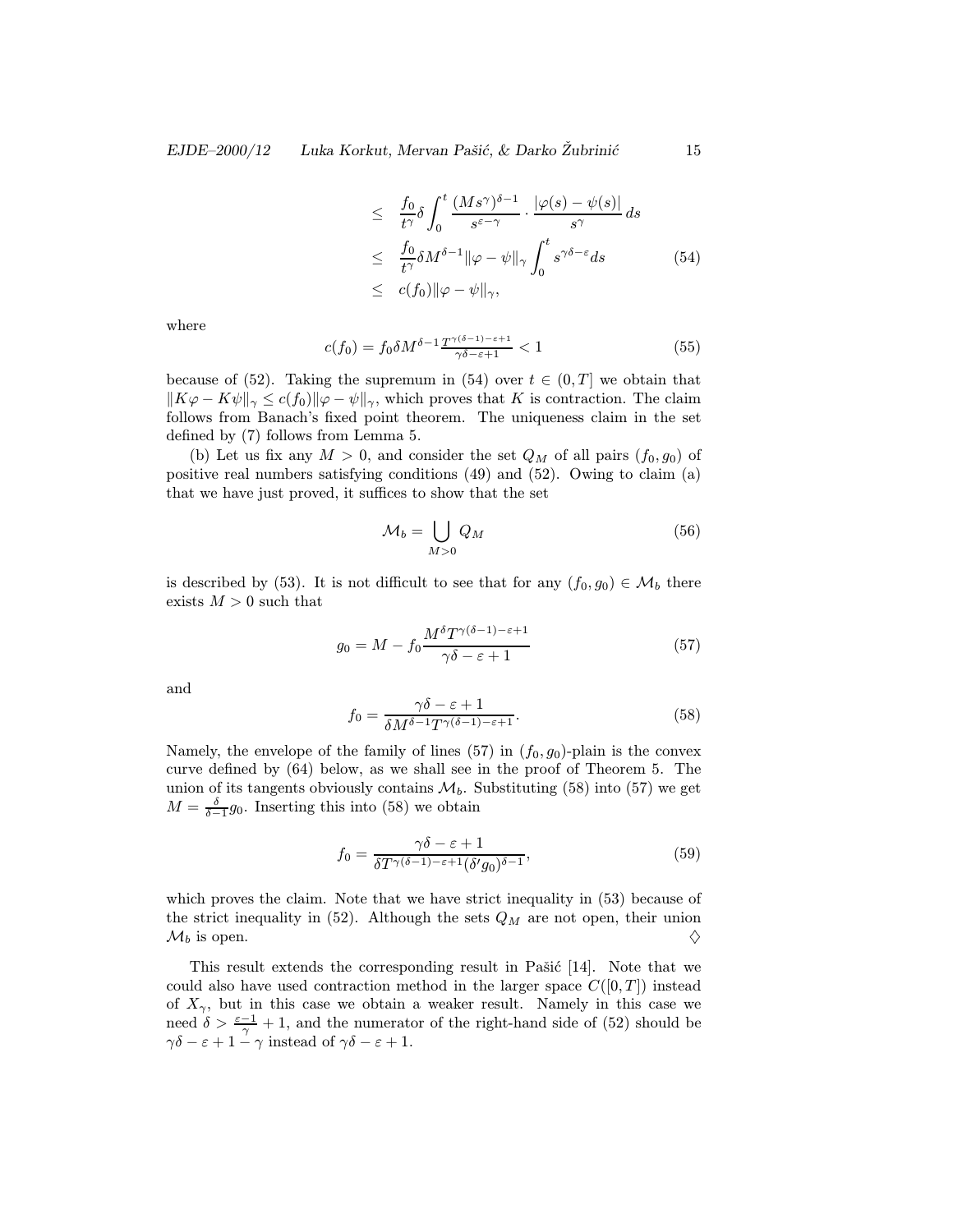#### 2.2.2 Schauder's method

In this section we apply Schauder's fixed point theorem to obtain existence result for solutions of our singular ODE (3).

**Lemma 7** Let  $f_0$  and  $g_0$  be positive real numbers. Assume that  $\delta > \frac{\varepsilon - 1}{\gamma}, \gamma > 0$ ,  $\varepsilon \in \mathbb{R}$ , and let the operator K be defined by (4), with domain (6) for some fixed  $M > 0$ . Then then the operator K is compact with respect to uniform topology.

PROOF. It suffices to show that  $R(K)$  is relatively compact in  $C([0, T])$ . We use Ascoli's theorem. To show equicontinuity of the family  $R(K)$  take any  $K\varphi \in R(K)$ . Then for any a, b such that  $0 \le a < b \le T$  we have

$$
|K\varphi(b) - K\varphi(a)| \le g_0(b^{\gamma} - a^{\gamma}) + f_0 \int_a^b M^{\delta} s^{\gamma \delta - \varepsilon} ds
$$
  
 
$$
\le g_0(b^{\gamma} - a^{\gamma}) + \frac{f_0 M^{\delta}}{\gamma \delta - \varepsilon + 1} [b^{\gamma \delta - \varepsilon + 1} - a^{\gamma \delta - \varepsilon + 1}]. \tag{60}
$$

The last expression is equal to  $h(b) - h(a)$ , where  $h(t) = g_0 t^{\gamma} + \frac{f_0 M^{\delta}}{\gamma \delta - \varepsilon + 1} t^{\gamma \delta - \varepsilon + 1}$ is uniformly continuous on [0, T]. Therefore  $|K\varphi(b) - K\varphi(a)|$  tends to zero uniformly as  $b-a \to 0$ . Also, the the family of functions from  $R(K)$  is uniformly bounded, see (50):

$$
0 \le K\varphi(t) \le g_0 T^{\gamma} + \frac{f_0 M^{\delta}}{\gamma \delta - \varepsilon + 1} T^{\gamma \delta - \varepsilon + 1}.
$$

This proves that the operator K is compact.  $\Diamond$ 

The following theorem shows that (3) is solvable also in the case when we have equality in  $(53)$ .

**Theorem 5** Assume that  $\delta \geq \frac{\varepsilon - 1}{\gamma} + 1$ ,  $\delta > 0$ ,  $\gamma > 0$ , and  $\varepsilon \in \mathbb{R}$ .

(a) Let  $f_0$  and  $g_0$  be positive real numbers and let  $M > 0$  satisfy (49). Then there exists at least one  $\omega \in D(K)$  such that  $\omega = K\omega$ , where  $D(K)$  is defined by  $(6)$ .

(b) Assume that also  $\delta > 1$ . The set of all pairs  $(f_0, g_0)$  of positive real numbers for which there exists  $M > 0$  satisfying (49) is described by the following inequality:

$$
f_0 \le \frac{\gamma \delta - \varepsilon + 1}{\delta T^{\gamma(\delta - 1) - \varepsilon + 1} (\delta' g_0)^{\delta - 1}}.
$$
\n(61)

In particular, equation (3) is solvable for all such  $(f_0, g_0)$ .

(c) If we assume that  $\delta$  < 1, then for each pair  $(f_0, g_0)$  of positive real numbers there exists a solution  $\omega \in D(K)$  of the fixed point equation  $\omega = K \omega$ , where  $D(K)$  is defined by (6) with M large enough.

(d) If  $\delta > \frac{\varepsilon-1}{\gamma} + 1$ , then the solution  $\omega$  in (a), (b), and (c) is unique in the domain  $D(K)$  defined by (7).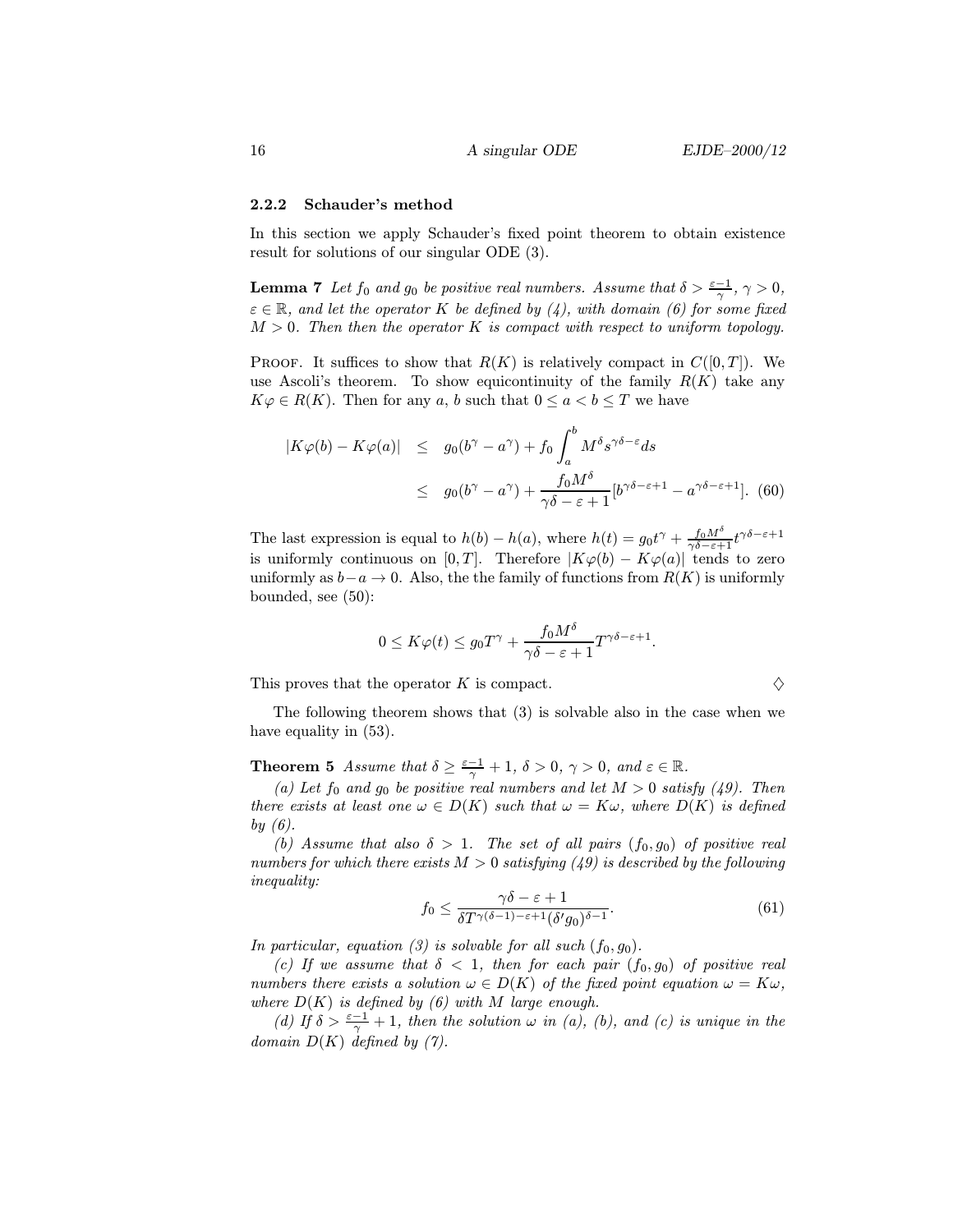PROOF. (a) Note that the domain  $D(K)$  is bounded, closed, and convex. By Lemma 7 the operator K is compact, and by Lemma 6 we have  $R(K) \subseteq D(K)$ . Existence of at least one solution  $\omega \in D(K)$  of equation  $\omega = K\omega$  follows from Schauder's fixed point theorem. For  $\delta > \frac{\varepsilon - 1}{\gamma} + 1$  we can give a constructive proof of this result based on the method of monotone iterations, see the remark after the proof.

(b) Let us denote the set of all  $(f_0, g_0)$  satisfying (49) by  $T_M$ . We have to show that the union of these sets

$$
\mathcal{M}_s = \bigcup_{M>0} T_M \tag{62}
$$

is described by (61). Consider the family of lines

$$
g_0 = M - f_0 \frac{M^{\delta} T^{\gamma(\delta - 1) - \varepsilon + 1}}{\gamma \delta - \varepsilon + 1}, \quad M > 0.
$$
 (63)

in the  $(f_0, g_0)$ -plane. To find the envelope of this family, we differentiate with respect to M:

$$
0 = 1 - f_0 \frac{\delta M^{\delta - 1} T^{\gamma(\delta - 1) - \varepsilon + 1}}{\gamma \delta - \varepsilon + 1}.
$$

Eliminating  $M$  from the last two equations we obtain after some elementary computation that

$$
f_0 = \frac{\gamma \delta - \varepsilon + 1}{\delta T^{\gamma(\delta - 1) - \varepsilon + 1} (\delta' g_0)^{\delta - 1}}.
$$
\n(64)

Since the corresponding set of  $(f_0, g_0)$  satisfying  $(61)$  is convex, we obviously have that it is equal to  $\mathcal{M}_s$ .

(c) First, let us define  $D(K)$  by (6), with M to be chosen later. The operator  $K : D(K) \to C([0,T])$  is compact, see Lemma 7. For any  $\varphi \in D(K)$  we have

$$
\frac{K\varphi(t)}{t^{\gamma}} = g_0 + \frac{f_0}{t^{\gamma}} \int_0^t \frac{\varphi(s)^{\delta}}{s^{\varepsilon}} ds \le g_0 + \frac{f_0 M^{\delta}}{t^{\gamma}} \int_0^t s^{\gamma \delta - \varepsilon} ds
$$
\n
$$
\le g_0 + f_0 \frac{T^{\gamma(\delta - 1) - \varepsilon + 1}}{\gamma \delta - \varepsilon + 1} M^{\delta}.
$$

If  $\delta$  < 1, we conclude that the last expression is  $\leq M$  for M large enough, that is,  $K\varphi \in D(K)$ . This shows that  $R(K) \subset D(K)$ . The set  $D(K)$  is bounded, closed, and convex in  $C([0,T])$ , and the existence of a solution follows from Schauder's fixed point theorem.

(d) The uniqueness claim follows from Lemma 5.  $\Diamond$ 

Note that the existence (and uniqueness!) result that we obtained via Schauder's theorem is not constructive. However, if  $\delta > \frac{\varepsilon - 1}{\gamma} + 1$  it is possible to give a constructive proof. Namely, if we take  $v(t) = Mt^{\gamma}$ , with M as in (49), then  $v$  is a supersolution of  $K$ , see Lemma 6, and the corresponding operator  $K$  has  $(m)$ -property, see Lemma 5. This implies the existence of the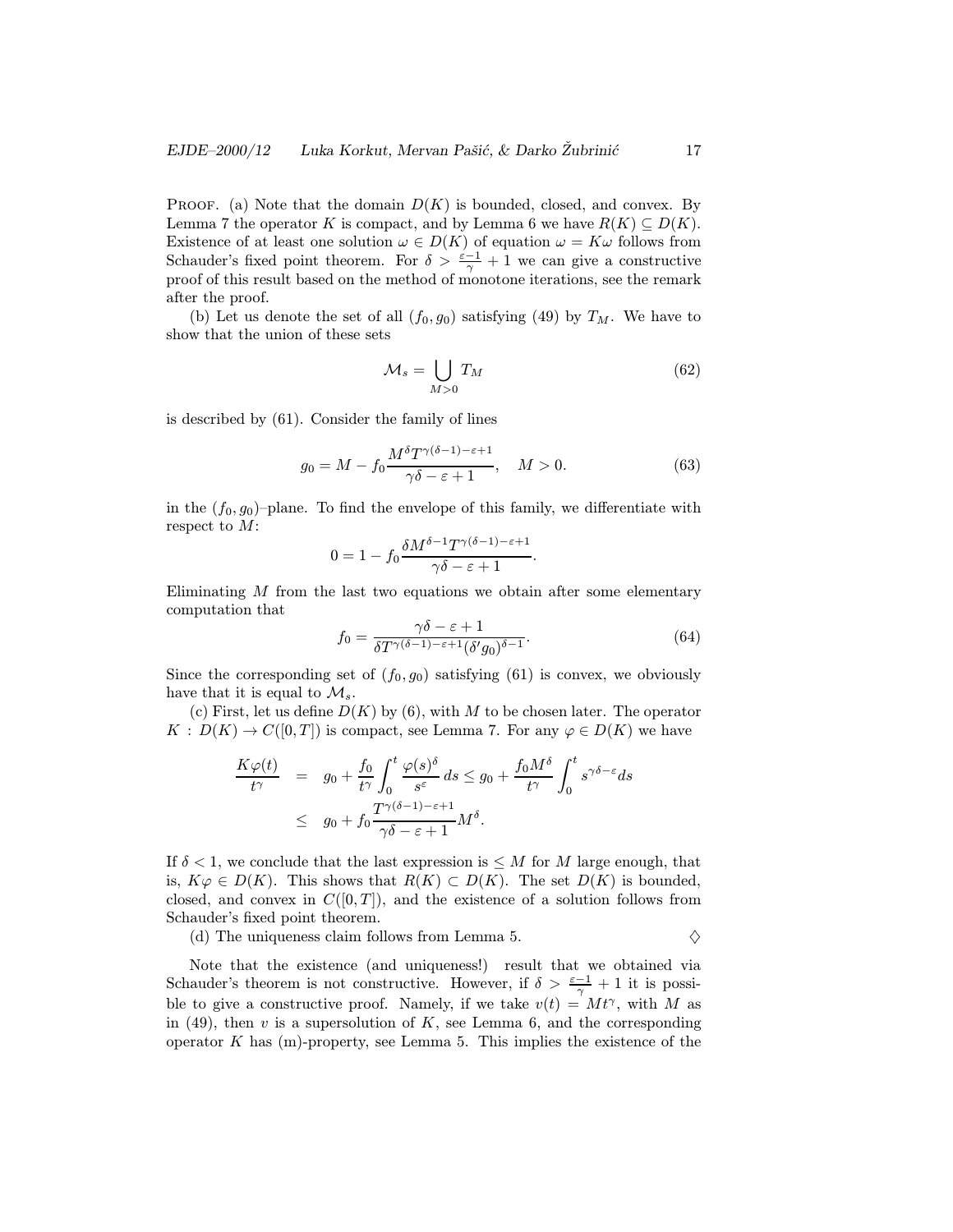solution of  $\omega = K\omega$  using the method of monotone iterations in the same way as in the proof of Theorem 6 below.

Note that if we have strict inequality in (61), then we are in the situation of Theorem 4. It is clear that  $\overline{\mathcal{M}}_b \subset \mathcal{M}_s$ , the closure being taken in  $(0,\infty)^2$ . Here  $\mathcal{M}_b$  and  $\mathcal{M}_s$  are defined by (53) and (61).

#### 2.2.3 Monotone iterations

In this section we apply the method of monotone iterations to obtain existence of solutions of (3). First of all, note that since  $f_0$  and  $g_0$  are positive, then the zero function  $u = 0$  is a subsolution of integral operator K defined by (4).

**Theorem 6** Assume that  $\delta > \frac{\varepsilon - 1}{\gamma} + 1$ ,  $\delta \ge \max\{1, \varepsilon/\gamma\}$ ,  $\delta > \varepsilon$ ,  $\gamma > 0$ ,  $\varepsilon \in \mathbb{R}$ , and let us define

$$
z(t) = \gamma g_0 e^{h_0 t^{1-\varepsilon/\delta}} \int_0^t s^{\gamma - 1} e^{-h_0 s^{1-\varepsilon/\delta}} ds, \quad h_0 = \frac{f_0}{1 - \varepsilon/\delta}.
$$
 (65)

If  $f_0$  and  $g_0$  are positive real numbers such that

$$
g_0 \le T^{\frac{\varepsilon}{\delta} - \gamma} e^{-h_0 T^{1 - \varepsilon/\delta}},\tag{66}
$$

then  $z \in D(K)$ , where  $D(K)$  is defined by (7), and z is a supersolution of K:  $z \geq Kz$ .

There exists the unique solution  $\omega \in D(K)$  of  $\omega = K\omega$ . It can be obtained constructively using the method of monotone iterations, and the following estimate holds:

$$
g_0 t^{\gamma} + f_0 g_0^{\delta} \frac{t^{\gamma \delta - \varepsilon + 1}}{\gamma \delta - \varepsilon + 1} \le \omega(t) \le z(t), \quad \forall t \in [0, T]. \tag{67}
$$

PROOF. (a) We have that  $v(t) \leq C_1 \int_0^t s^{\gamma-1} ds$ , where  $C_1$  is a positive constant, which implies that  $z \in D(K)$ . To prove that z is a supersolution of K, note that it satisfies the following linear ODE:  $z'(t) = g_0 \gamma t^{\gamma - 1} + f_0 \frac{z(t)}{t^{\varepsilon/\delta}}$ ,  $z(0) = 0$ , that is,

$$
z(t) = g_0 t^{\gamma} + f_0 \int_0^t \frac{z(s)}{s^{\varepsilon/\delta}} ds.
$$

Therefore, to achieve  $z \geq Kz$  it suffices to have

$$
\frac{z(s)}{s^{\varepsilon/\delta}} \ge \frac{z(s)^\delta}{s^\varepsilon} = \left(\frac{z(s)}{s^{\varepsilon/\delta}}\right)^\delta, \quad \forall s \in [0, T].
$$

Since  $\delta \geq 1$ , this is equivalent to

$$
\frac{z(s)}{s^{\varepsilon/\delta}} \le 1.
$$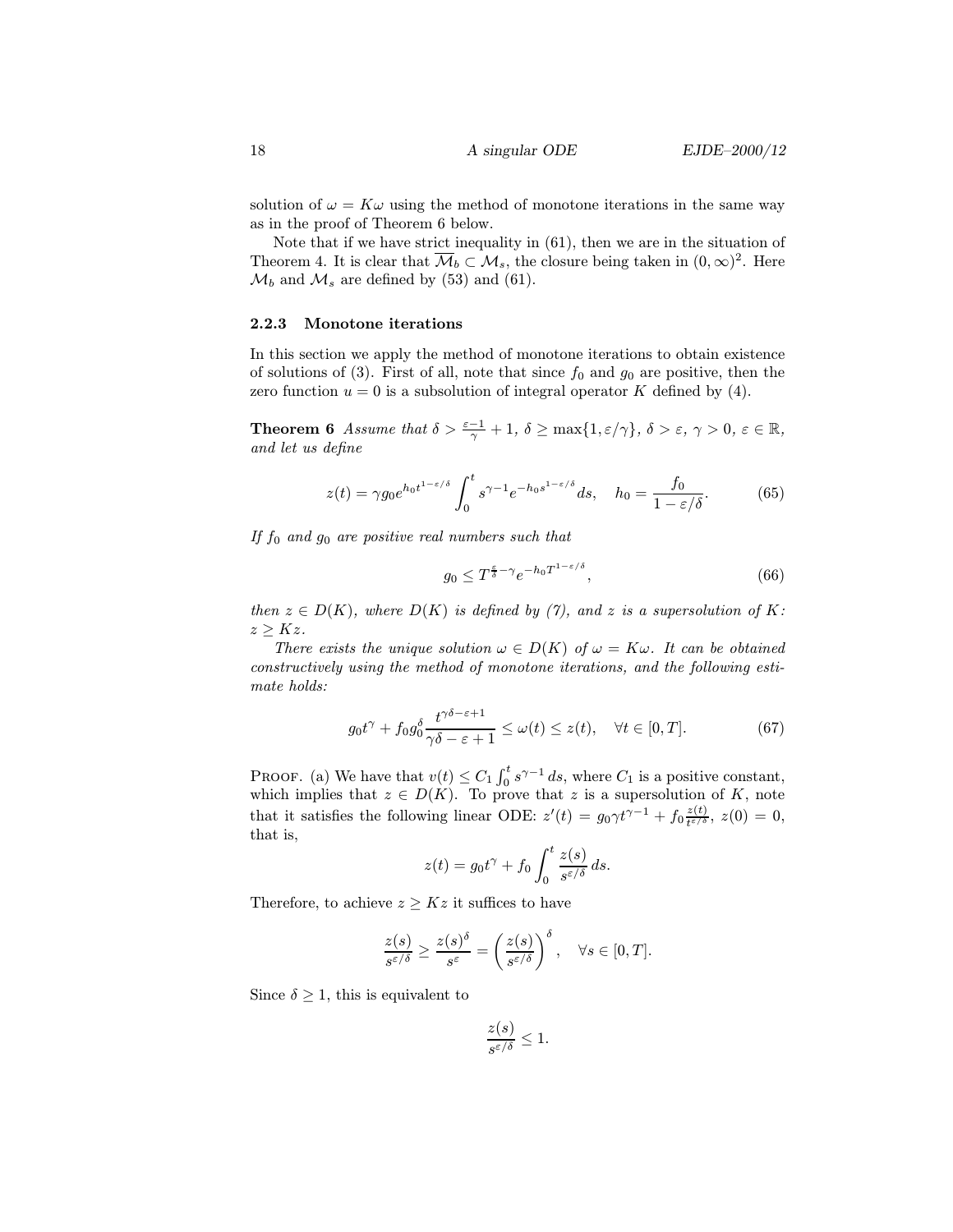Now this inequality can be proved using the following easy consequence of (65)

$$
z(t) \leq \gamma g_0 e^{h_0 t^{1-\varepsilon/\delta}} \int_0^t s^{\gamma-1} ds,
$$

and (66):

$$
\frac{z(t)}{t^{\varepsilon/\delta}} \le g_0 t^{\gamma-\varepsilon/\delta} e^{h_0 t^{1-\varepsilon/\delta}} \le g_0 T^{\gamma-\varepsilon/\delta} e^{h_0 T^{1-\varepsilon/\delta}} \le 1.
$$

(b) To prove existence, we proceed with the usual monotone iterations scheme. Let the sequence  $(u_k)$  in  $D(K)$  be defined by  $u_k = K u_{k-1}$ ,  $u_0 = 0$ , where we note that  $R(K) \subseteq D(K)$  by Lemma 6. Since  $0 \leq z$ , K is nondecreasing, and z is a supersolution, it is easy to conclude that the sequence  $u_k$  is monotone and bounded in  $C([0, T])$ :

$$
u \le u_k \le z, \quad u_{k-1} \le u_k.
$$

Therefore, applying Dominated Convergence Theorem we conclude that there exists  $\omega \in L^{\infty}(0,T)$  such that  $u_k \to \omega$  in  $L^1(0,T)$  as  $k \to \infty$ . Now using the continuity property of the integral operator (that is, the Lebesgue Dominated Convergence Theorem again) we easily see that

$$
K\omega = K(\lim_{k \to \infty} u_k) = \lim_{k \to \infty} Ku_k = \lim_{k \to \infty} u_{k+1} = \omega,
$$

with the limits being taken in  $L^1(0,T)$ . The integral equality  $\omega = K\omega$  implies that  $\omega \in C([0,T])$ , and the claim is proved. It is clear that  $u_k \leq \omega \leq z$  for all k. The estimate (67) is obtained for  $k = 2$ .

(c) The uniqueness result follows immediately from Lemma 5.  $\Diamond$ 

As we have seen in Lemma  $6$ , the operator  $K$  possesses another supersolution  $z(t) = Mt^{\gamma}$  for  $(f_0, g_0) \in \mathcal{M}_s$ . If  $\delta > \frac{\varepsilon - 1}{\gamma} + 1$ , then as in the proof of the preceding theorem, see step (b), we can show that the solution in Theorem 5 can be obtained constructively using monotone iterations. Note that we obtained in fact two solutions of  $\omega = K\omega$ , using Schauder's method and the method of monotone iterations. They coincide due to Lemma 5, and therefore we have that the a priori estimate (67) holds also for the solution that we have obtained in Theorem 5.

It is clear that the set  $\mathcal{M}_s \setminus \mathcal{M}_m$  is always nonempty, where  $\mathcal{M}_s$  is defined as the set of all pairs  $(f_0, g_0)$  of positive numbers satisfying (61), and  $\mathcal{M}_m$  is defined by (66). It is interesting that in some cases the set  $\mathcal{M}_m \setminus \mathcal{M}_s$  can also be nonempty. Indeed, let us fix  $f_0 > 0$ . Denote by  $g_s$  the maximum of all  $g_0$ satisfying (61), and denote the right-hand side of (66) by  $g_m$ . Then we obtain that

$$
\left(\frac{g_s}{g_m}\right)^{\delta-1} = \frac{(\delta-1)^{\delta-1}}{\delta^{\delta}} \left(\gamma \delta - \varepsilon + 1\right) \frac{\exp\left(\frac{\delta-1}{1-\varepsilon/\delta} f_0 T^{1-\varepsilon/\delta}\right)}{f_0 T^{1-\varepsilon/\delta}}.
$$

Using the following elementary inequality  $e^x \geq ex$  with  $x = \frac{\delta - 1}{1 - \varepsilon/\delta} f_0 T^{1 - \varepsilon/\delta}$  (the equality is achieved only for  $x = 1$ , we get

$$
\left(\frac{g_s}{g_m}\right)^{\delta-1} \ge e\left(1 - \frac{1}{\delta}\right)^{\delta} \frac{\gamma \delta - \varepsilon + 1}{1 - \varepsilon/\delta}
$$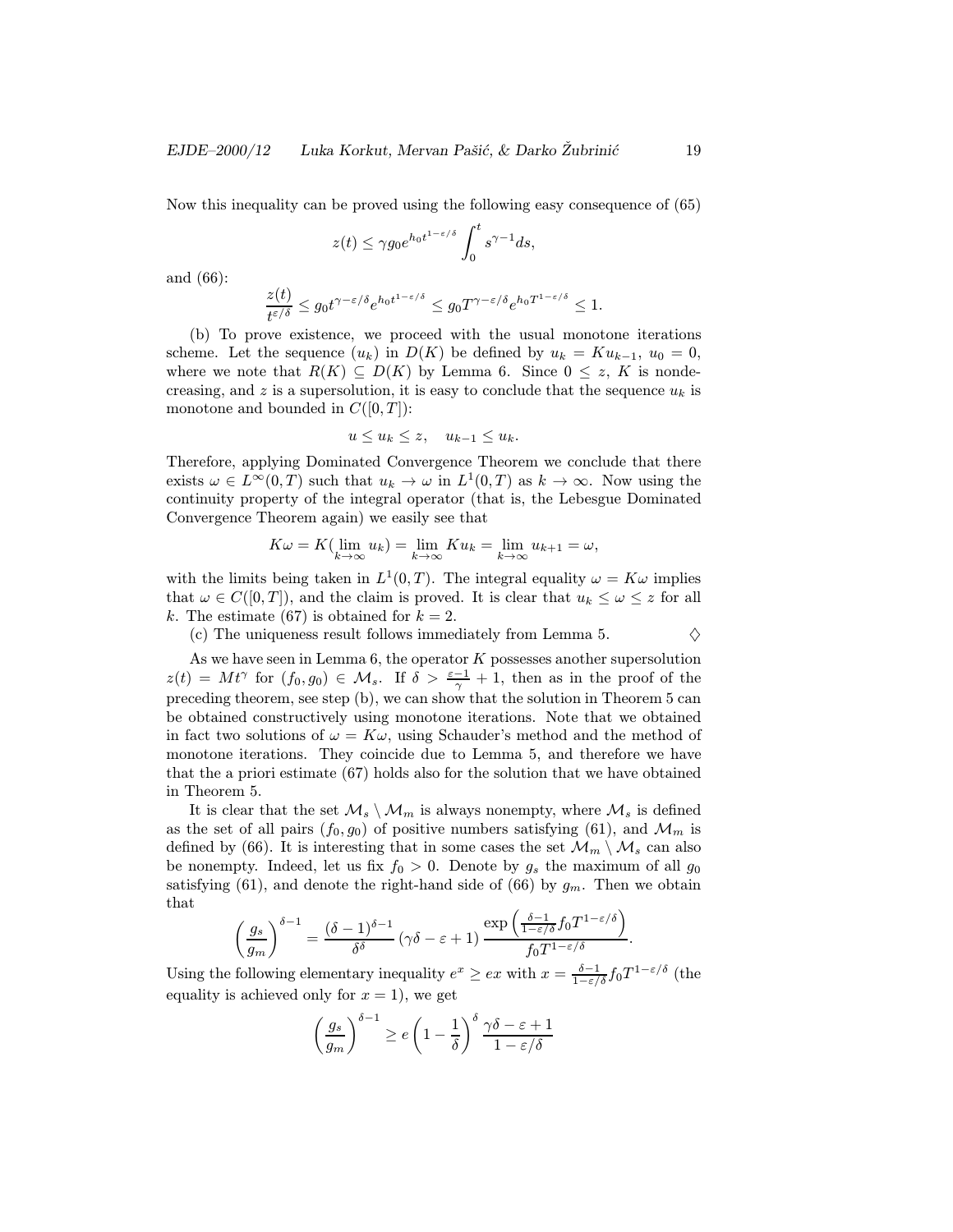Note that  $e(1 - 1/\delta)^{\delta} < 1$  for all  $\delta > 1$ . The remaining fraction on the right hand side is  $> 1$ , but it can be made as close to 1 as we wish by fixing  $\delta > 1$ , taking  $\gamma > 0$  small enough, and then by taking  $\varepsilon \geq 0$  small enough, so that all conditions of Theorem 6 still hold. The above equality condition  $x = 1$  is equivalent to  $T = \left(\frac{\delta - \varepsilon}{\delta(\delta - 1)}\right)^{\delta/(\delta - \varepsilon)}$ . Using this T we can therefore achieve that

$$
\left(\frac{g_s}{g_m}\right)^{\delta-1} = e\left(1 - \frac{1}{\delta}\right)^{\delta} \frac{\gamma \delta - \varepsilon + 1}{1 - \varepsilon/\delta} < 1,
$$

that is,  $g_m > g_s$  in this case.

# 2.3 Nonexistence of solutions

The aim of this section is to show that problem (3), and even (22), is not solvable provided  $f_0$  and  $g_0$  are sufficiently large.

**Theorem 7** Assume that  $\delta > \frac{\varepsilon - 1}{\gamma} + 1$ ,  $\delta > 1$ ,  $\gamma > 0$ , and  $\varepsilon \in \mathbb{R}$ . Let  $f_0$  and  $g_0$ be positive real numbers. Assume that

$$
f_0 \ge \begin{cases} \frac{[\gamma(\delta - 1) - \varepsilon + 1] \delta^{\delta'}}{(\delta - 1) T^{\gamma(\delta - 1) - \varepsilon + 1} g_0^{\delta - 1}} & \text{for } \varepsilon < 1, \\ \frac{\gamma \delta^{\delta'}}{T^{\gamma(\delta - 1) - \varepsilon + 1} g_0^{\delta - 1}} & \text{for } \varepsilon \ge 1. \end{cases}
$$
(68)

Then problem (3), and even (22), has no solutions in  $D^+$ , see (20). Furthermore, there exists a sequence of subsolutions of K which is unbounded in  $C([0,T])$ .

To prove this non-existence result, we state two auxiliary propositions.

**Proposition 1** Let  $\delta > \frac{\varepsilon - 1}{\gamma} + 1$ ,  $\delta > 1$ ,  $\gamma > 0$ , and  $\varepsilon \in \mathbb{R}$ , and let us define a sequence of functions  $z_m(t)$  inductively by

$$
z_{m+1}(t) = f_0 \int_0^t \frac{z_m(s)^{\delta}}{s^{\varepsilon}} ds, \quad z_0(t) = g_0 t^{\gamma}.
$$
 (69)

Then for each solution  $\omega \in D^+$  of (22) we have

$$
\omega(t) \ge \sum_{m=0}^{n} z_m(t), \quad t \in [0, T], \quad \forall n \in \mathbb{N}.
$$
 (70)

Furthermore,

$$
z_m(t) = \frac{g_0^{\delta^m} f_0^{\sum_{k=0}^{m-1} \delta^k} t^{(1-\varepsilon) \sum_{k=0}^{m-1} \delta^k + \gamma \delta^m}}{\prod_{k=1}^m [(1-\varepsilon) \sum_{j=0}^{k-1} \delta^j + \gamma \delta^k]^{\delta^{m-k}}} \ge 0,
$$
\n(71)

and  $z_m \in D(K)$ , with  $D(K)$  defined by (7). The function  $\omega_n$  defined as the right-hand side of (70) is a subsolution of K for each  $n = 0, 1, 2...$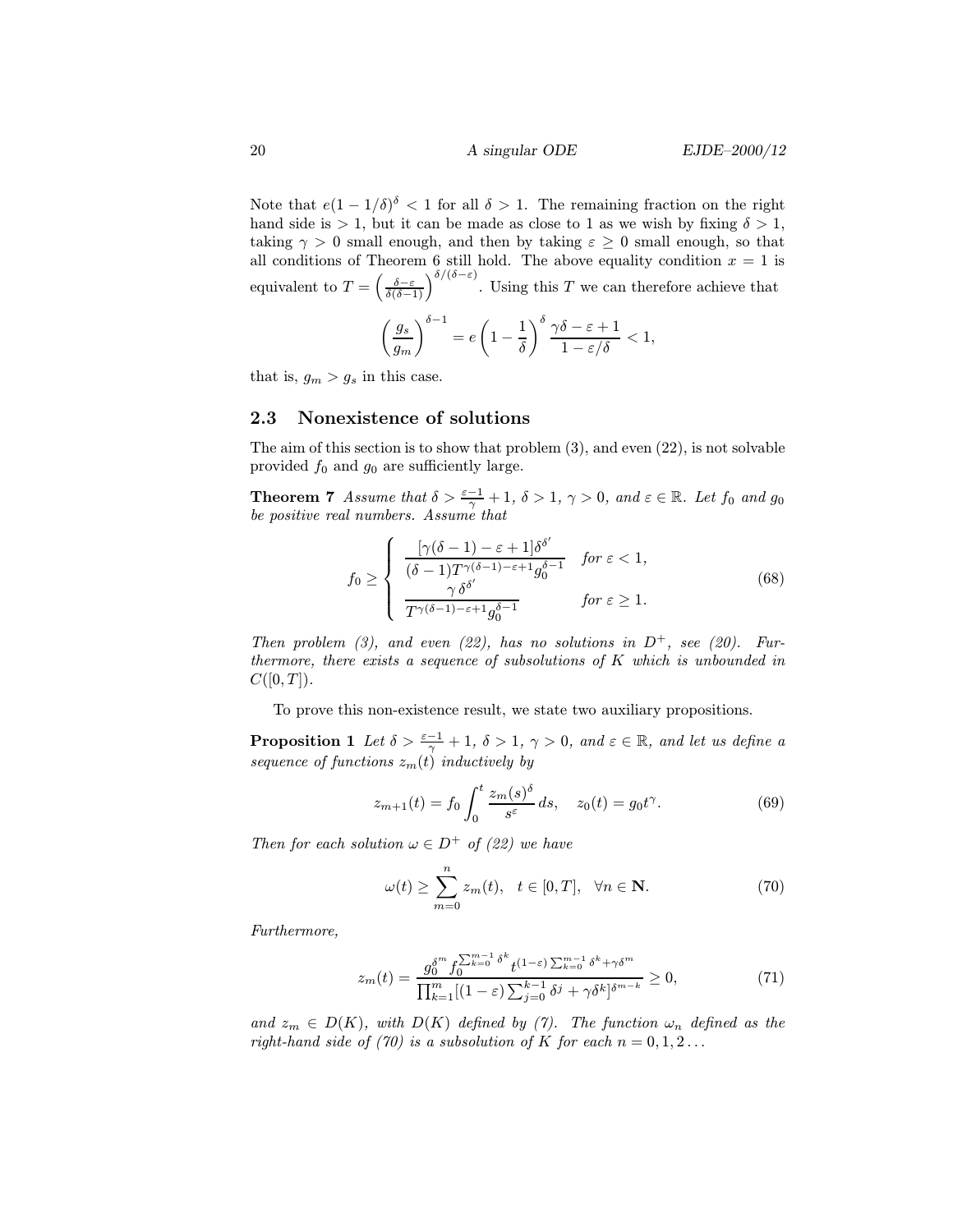**Proposition 2** Let  $\delta > \frac{\varepsilon - 1}{\gamma} + 1$ ,  $\delta > 1$ ,  $\gamma > 0$ ,  $\varepsilon \in \mathbb{R}$ , and let  $z_m$  be defined by (71). Assume that condition (68) is fulfilled, and let us define

$$
t^* := \begin{cases} \left( \frac{\left[ \gamma(\delta - 1) - \varepsilon + 1 \right] \delta^{\delta'}}{(\delta - 1) f_0 g_0^{\delta - 1}} \right)^{1/\left[ \gamma(\delta - 1) - \varepsilon + 1 \right]} & \text{for } \varepsilon < 1, \\ \left( \frac{\gamma \delta^{\delta'}}{f_0 g_0^{\delta - 1}} \right)^{1/\left[ \gamma(\delta - 1) - \varepsilon + 1 \right]} & \text{for } \varepsilon \ge 1. \end{cases} \tag{72}
$$

Then  $t^* \leq T$  and  $\sum_{m=0}^{\infty} z_m(t) = \infty$  for all  $t \in [t^*, T]$ .

PROOF OF THEOREM 7. We argue by contradiction. Assume that there exists a solution  $\omega \in D^+$  of (3). Using Proposition 1 and inequality (70) we obtain that  $\sum_{m=0}^{\infty} z_m(t) \leq \omega(t) < \infty$  for all  $t \in [0, T]$  and all m. But this contradicts Proposition 2. Propositions 1 and 2 imply that  $\omega_n$  is an unbounded sequence of subsolutions of K.  $\Diamond$ 

PROOF OF PROPOSITION 1. We proceed by induction with respect to  $n$ . Since  $\omega(t) = K\omega(t) \ge g_0 t^{\gamma}$ , we can use (3) to obtain

$$
\frac{d\omega}{dt} \ge g_0 \gamma t^{\gamma - 1} + f_0 g_0^{\delta} t^{\gamma \delta - \varepsilon}.
$$

Integrating over  $(0, t)$ ,  $t \in (0, T]$ , we get (recall a well known fact that for  $\omega$ nondecreasing we have  $\omega(t) - \omega(0) \ge \int_0^t \frac{d\omega}{dt} dt$ :

$$
\omega(t) \ge z_0(t) + z_1(t),
$$

which proves the claim for  $n = 1$ .

Assume the claim holds for some  $n \in \mathbb{N}$  and let us prove that it holds also for  $n+1$ . From (3),  $\omega \in D^+$  and using  $(a+b)^{\delta} \ge a^{\delta} + b^{\delta}$ ,  $a \ge 0$ ,  $b \ge 0$ ,  $\delta > 1$ , we obtain:

$$
\frac{d\omega}{dt} = g_0 \gamma t^{\gamma - 1} + f_0 t^{-\varepsilon} \omega^{\delta}(t) \ge g_0 \gamma t^{\gamma - 1} + f_0 t^{-\varepsilon} \left( \sum_{m=0}^n z_m(t) \right)^{\delta} \ge
$$
  

$$
\ge g_0 \gamma t^{\gamma - 1} + f_0 t^{-\varepsilon} \sum_{m=0}^n z_m^{\delta}(t).
$$

Integrating the preceding inequality over  $(0, t)$ , we obtain

$$
\omega(t) \ge z_0(t) + \sum_{m=0}^n z_{m+1}(t) = \sum_{m=0}^{n+1} z_m(t), \quad t \in [0, T].
$$

This proves (70). Formula (71) can be checked easily by induction using (69). To show that  $z_m \in D(K)$ , note that  $\delta > 1$  and  $\sum_{k=0}^{m} \delta^k = \frac{\delta^{m+1}-1}{\delta-1}$  imply:

$$
z_m(t) = \frac{g_0^{\delta^m} f_0^{\frac{\delta^m - 1}{\delta - 1}} t^{\frac{[\gamma(\delta - 1) - \varepsilon + 1]\delta^m + \varepsilon - 1}{\delta - 1}}(\delta - 1)^{\sum_{k=1}^m \delta^{m - k}}}{\prod_{k=1}^m [(\gamma(\delta - 1) - \varepsilon + 1)\delta^k + \varepsilon - 1]^{\delta^{m - k}}} \tag{73}
$$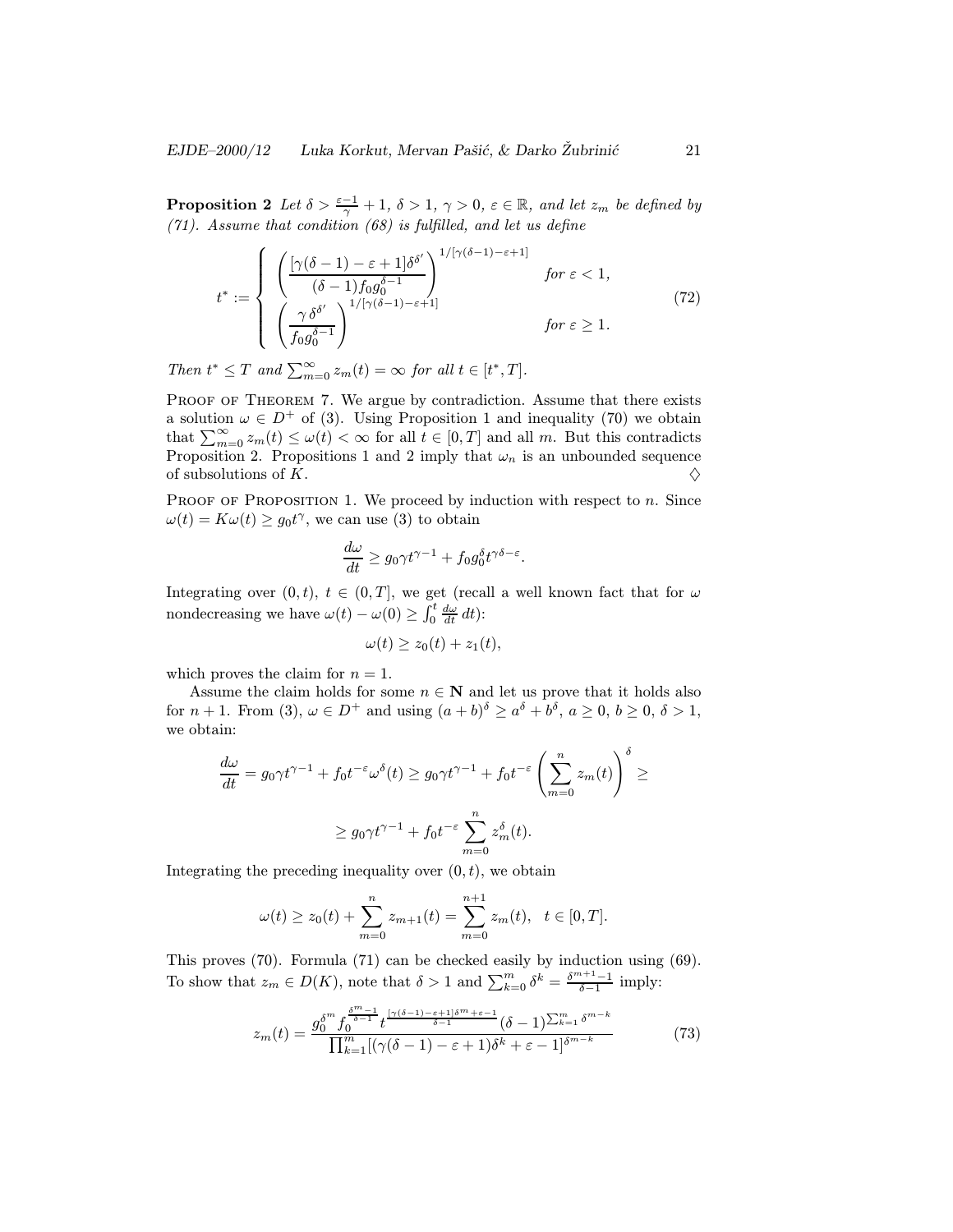Since  $\gamma(\delta - 1) - \varepsilon + 1 > 0$  and  $\delta^m > 1$ , we see that the exponent at t is  $\geq \gamma$ . To show that  $\omega_n(t)$  are subsolutions of K, note that  $\delta > 1$  implies:

$$
K\omega_n(t) = z_0(t) + f_0 \int_0^t \frac{[z_0(s) + z_1(s) + \dots + z_n(s)]^{\delta}}{s^{\varepsilon}} ds
$$
  
\n
$$
\geq z_0(t) + f_0 \int_0^t \frac{z_0(s)^{\delta} + z_1(s)^{\delta} + \dots + z_n(s)^{\delta}}{s^{\varepsilon}} ds
$$
  
\n
$$
= z_0(t) + z_1(t) + z_2(t) + \dots + z_{n+1}(t) = \omega_{n+1}(t) \geq \omega_n(t).
$$

PROOF OF PROPOSITION 2. (a) Assume that  $\varepsilon < 1$ . Using (73) we have

$$
z_m(t) \geq \frac{g_0^{\delta^m} f_0^{\frac{\delta^m-1}{\delta-1}} t^{\frac{\lceil \gamma(\delta-1)-\varepsilon+1\rfloor \delta^m+\varepsilon-1}{\delta-1}}(\delta-1)^{\sum_{k=1}^m \delta^{m-k}}}{\lceil \gamma(\delta-1)-\varepsilon+1\rceil^{\frac{\delta^m-1}{\delta-1}} \delta^{\sum_{k=1}^m k\delta^{m-k}}},
$$

where we have used  $\sum_{k=1}^{m} \delta^{m-k} = \frac{\delta^m - 1}{\delta - 1}$ . Now we use

$$
\sum_{k=1}^{m} k \delta^{m-k} = \frac{(2\delta - 1)(\delta^m - 1)}{(\delta - 1)^2} - \frac{\delta^m + m - 1}{\delta - 1}
$$

to obtain

$$
z_m(t) \geq \left(\frac{\left[\gamma(\delta-1)-\varepsilon+1\right]\delta^{\delta'}t^{\varepsilon-1}}{f_0(\delta-1)}\right)^{\frac{1}{\delta-1}}(\delta^m)^{\frac{1}{\delta-1}} \times \left(\frac{g_0^{\delta-1}f_0t^{\gamma(\delta-1)-\varepsilon+1}(\delta-1)}{\delta^{\delta'}[\gamma(\delta-1)-\varepsilon+1]}\right)^{\frac{\delta^m}{\delta-1}}
$$

Note that condition (68) implies that  $t^* \leq T$ . Since the inequality  $t \geq t^*$  is equivalent to

$$
\frac{g_0^{\delta-1}f_0t^{\gamma(\delta-1)-\varepsilon+1}(\delta-1)}{\delta^{\delta'}[\gamma(\delta-1)-\varepsilon+1]}\geq 1,
$$

we obtain  $z_m(t) \geq A(t) \cdot (\delta^m)^{\frac{1}{\delta-1}}$ , where  $A(t)$  does not depend on m. Using  $\delta > 1$  we have that  $\delta^m \to \infty$  as  $m \to \infty$ , and we conclude that  $\sum_{m=0}^{\infty} z_m(t) = \infty$ as  $m \to \infty$  for all  $t \in [t^*, T]$ .

(b) Assume that  $\varepsilon \geq 1$ . Since  $[\gamma(\delta - 1) - \varepsilon + 1]\delta^k + \varepsilon - 1 \leq \gamma(\delta - 1)\delta^k$ , we obtain similarly as in (a):

$$
z_m(t)\geq \left(\frac{\gamma\delta^{\delta'}t^{\varepsilon-1}}{f_0}\right)^{\frac{1}{\delta-1}}(\delta^m)^{\frac{1}{\delta-1}}\left(\frac{g_0^{\delta-1}f_0t^{\gamma(\delta-1)-\varepsilon+1}}{\gamma\delta^{\delta'}}\right)^{\frac{\delta^m}{\delta-1}}
$$

for all  $t \in [0, T]$  and all  $m \in \mathbb{N}$ . The rest of the proof is analogous to (a).  $\diamondsuit$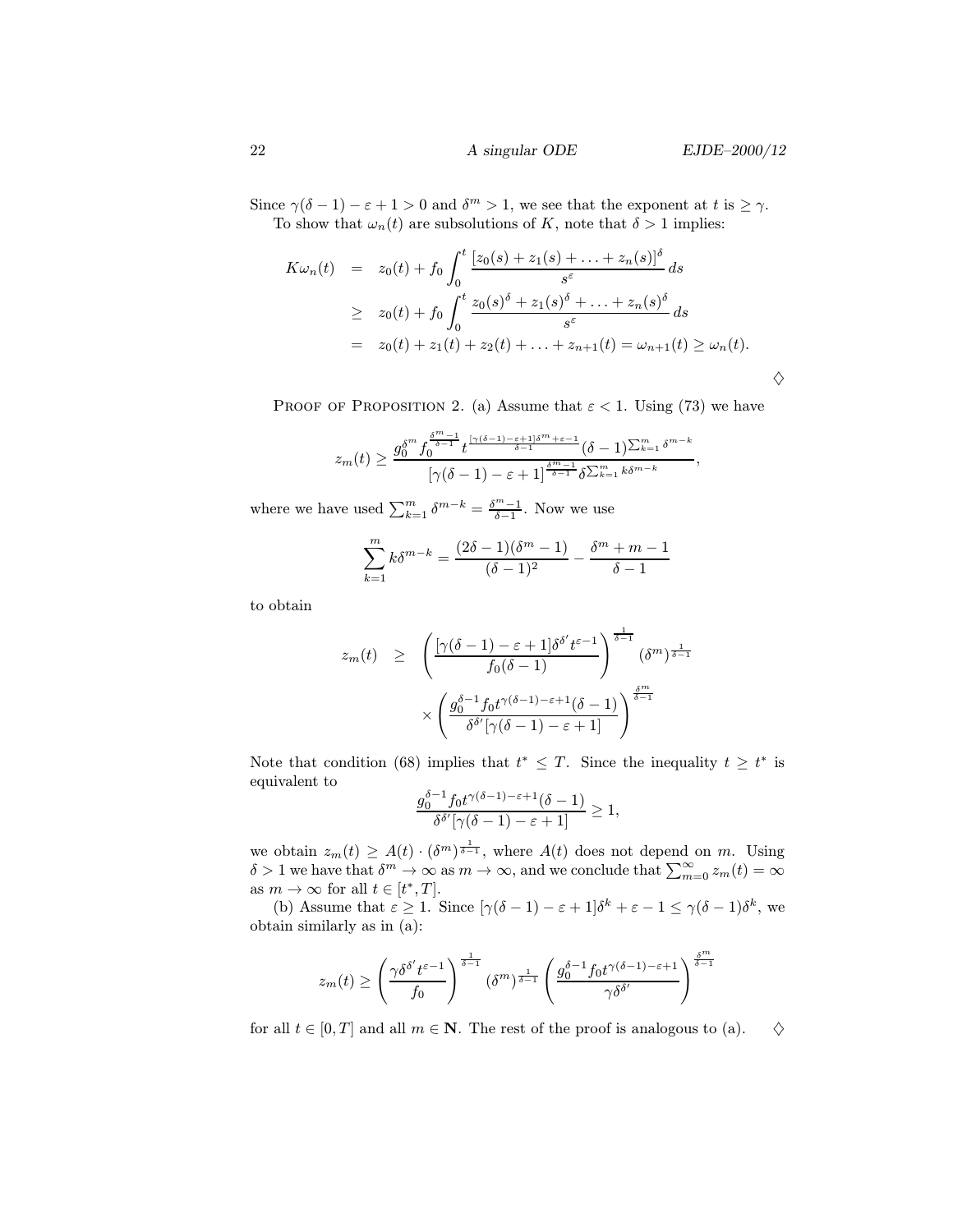Comparison of existence and non-existence regions. Let us denote the non-existence set of all  $(f_0, g_0)$  satisfying the conditions of Theorem 7 by  $\mathcal{M}_n$ . Of course, we assume that the constants  $\delta$ ,  $\gamma$ , and  $\varepsilon$  are fixed. As we already saw, we have existence of solutions of  $\omega = K\omega$  for  $(f_0, g_0) \in M_s \cup M_m$ , see Theorems 5 and 6. We do not know anything about solvability or nonsolvability of (5) when

$$
(f_0,g_0)\in (0,\infty)^2\setminus (\mathcal{M}_s\cup \mathcal{M}_m\cup \mathcal{M}_n).
$$

If we denote the set of all positive real numbers  $(f_0, g_0)$  for which  $(5)$  is solvable by S, and the set of all  $(f_0, g_0)$  for which the fixed point equation is not solvable by N, then we have  $M_s \cup M_m \subseteq S$  and  $M_n \subseteq N$ . We do not know whether any of the sets S or N is closed or open in  $(0, \infty)^2$ . However, we conjecture that these two sets are separated by a curve of the form  $f_0 = c/g_0^{\delta-1}$ , with some constant  $c > 0$ .

Now we would like to discuss how large is the region in  $(0, \infty)^2$  where we do not know anything about existence or non-existence. First, we compare the sets  $\mathcal{M}_s$  and  $\mathcal{M}_n$ . It will be convenient to fix  $f_0$  and see the quotient of the corresponding values of  $g_n$  and  $g_s$  defined as the minimal possible value of  $g_0$  in  $(68)$  and the maximal possible value of  $g_0$  in  $(61)$  respectively. It is not difficult to see that both for  $\varepsilon < 1$  and  $\varepsilon \geq 1$  we obtain the same estimate

$$
\frac{g_n}{g_s} \ge \delta' \delta^{\frac{\delta'}{\delta - 1}} > e^{\delta' - 1},\tag{74}
$$

where  $e = 2.71828...$  The last inequality follows from the fact that  $\delta^{\delta'}(\delta')^{\delta-1}$ is increasing for  $\delta > 1$  and tends to e as  $\delta \to 1$ . To show the first inequality in (74), let  $\varepsilon < 1$ . Then

$$
\left(\frac{g_n}{g_s}\right)^{\delta-1} = \frac{\gamma(\delta-1)-\varepsilon+1}{\gamma\delta-\varepsilon+1} \delta^{\delta'}(\delta')^{\delta},
$$

and the infimum of the fraction on the right-hand side over  $\varepsilon < 1$  is equal to  $\frac{\delta-1}{\delta}$ . Similarly for  $\varepsilon \geq 1$ .

Now let us compare the sets  $\mathcal{M}_m$  and  $\mathcal{M}_n$ . Let us fix  $f_0 > 0$  again and denote the right-hand side (66) by  $g_m$ . We obtain

$$
\frac{g_n}{g_m} > (e \,\delta^{\delta'})^{\delta'-1}.\tag{75}
$$

Indeed, let  $\varepsilon < 1$ . Using  $e^x \geq ex$  with  $x = \frac{\delta - 1}{1 - \varepsilon/\delta} f_0 T^{1 - \varepsilon/\delta}$  we obtain

$$
\left(\frac{g_n}{g_m}\right)^{\delta-1} \ge \frac{\gamma(\delta-1)-\varepsilon+1}{1-\frac{\varepsilon}{\delta}} e \,\delta^{\delta'}.
$$

The desired inequality follows using  $\gamma > \varepsilon/\delta$ . Similarly we can prove that (74) holds also for  $\varepsilon \geq 1$ .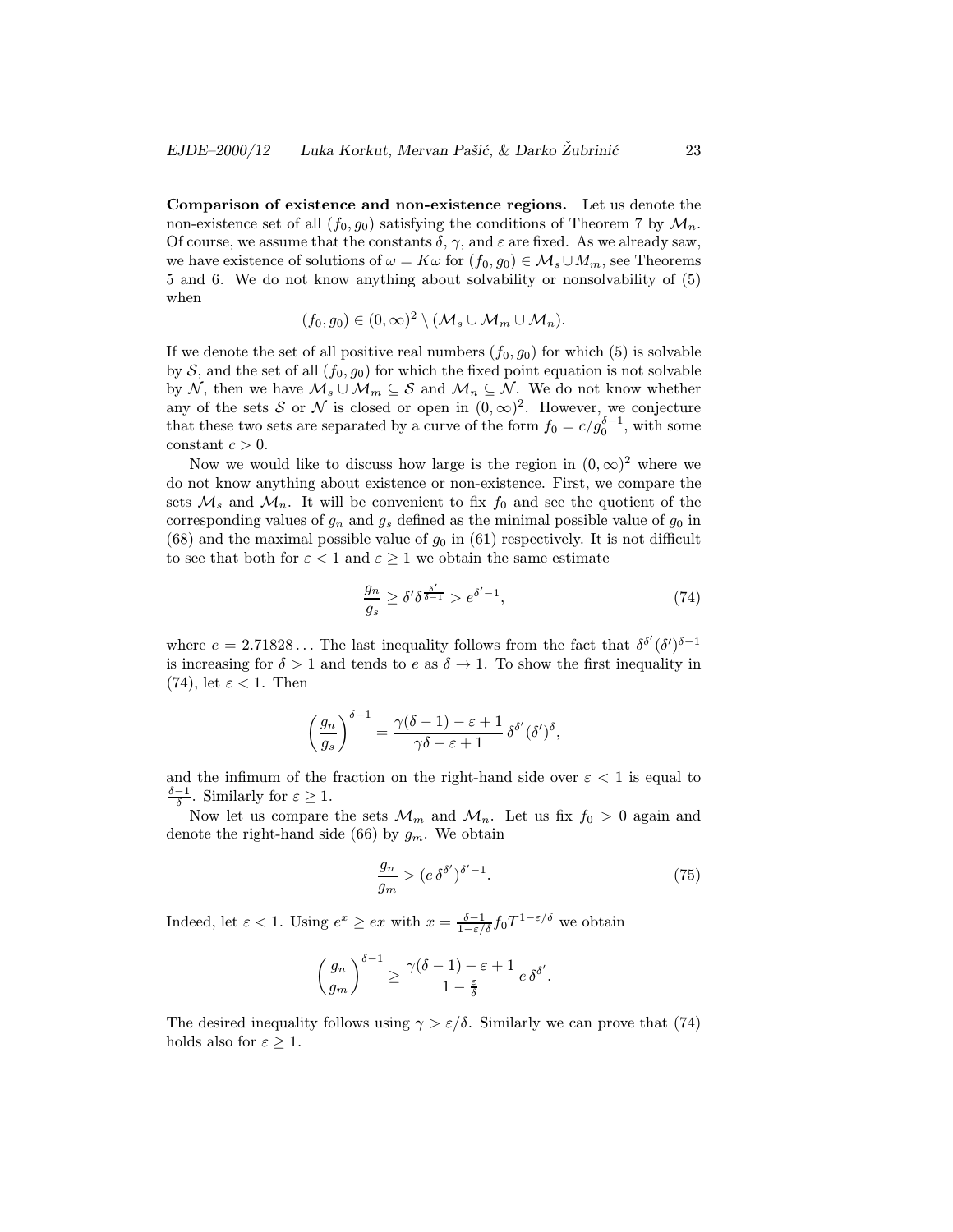### 2.4 Qualitative properties of solutions

The following result will be important in obtaining regularity of solutions of (1), see Proposition 6 below.

**Proposition 3** Assume that  $\delta > \frac{\varepsilon - 1}{\gamma} + 1$ ,  $\gamma > 0$ ,  $\varepsilon \in \mathbb{R}$ , and let  $\omega \in D(K)$  be such that  $\omega = K\omega$ , where K is defined (4) and  $D(K)$  by (6) or (7). Then

$$
\lim_{t \to 0} \frac{\omega(t)}{t^{\gamma}} = \lim_{t \to 0} \frac{\omega'(t)}{\gamma t^{\gamma - 1}} = g_0.
$$
\n(76)

We have  $\omega \in C^{\infty}((0,T])$ , and if  $\gamma \geq 1$  then also  $\omega \in C^1([0,T])$ .

PROOF. Due to L'Hospital's rule it suffices to prove only the second equality. From (3) we have

$$
\frac{\omega'(t)}{\gamma t^{\gamma-1}} = g_0 + \frac{\omega(t)^{\delta}}{t^{\varepsilon+\gamma-1}}.
$$

Since  $0 \leq \omega(t) \leq Mt^{\gamma}$  for some  $M > 0$ , the second term on the right-hand side tends to zero as  $t \to 0$ . The fact that  $\omega \in C^{\infty}((0,T])$  follows easily from  $\omega = K\omega$ . The continuity of  $\omega'(t)$  at  $t = 0$  for  $\gamma \ge 1$  follows immediately from  $(3).$ 

Now we give a partial answer to the question of continuous dependence of solutions of (3) on  $(f_0, g_0) \in \mathcal{M}_s \cup \mathcal{M}_m$ , where  $\mathcal{M}_s$  is defined by (61) and  $\mathcal{M}_m$ by (66). Recall that  $\mathcal{M}_b \subset \mathcal{M}_s$ .

**Proposition 4** Assume that  $\delta > \frac{\varepsilon - 1}{\gamma} + 1$ ,  $\delta > 0$ ,  $\gamma > 0$ ,  $\varepsilon \in \mathbb{R}$ . Assume that  $(f_1, g_1) \in \mathcal{M}_b$ , and let  $\omega_1(t)$  be the unique solution obtained via Theorem 4. Let  $I(f_1)$  and  $I(g_1)$  be closed neighbourhoods of  $f_1$  and  $g_1$  respectively such that  $I(f_1) \times I(g_1) \subset \mathcal{M}_b$ , and let  $f_0 = \max I(f_1)$ ,  $A := [1 - c(f_0)]^{-1}$ , where  $c(f_0)$  is defined by (55). Then for all  $f_2 \in I(f_1)$ ,  $g_2 \in I(g_1)$  we have

$$
\|\omega_1 - \omega_2\|_{\gamma} \le A[|g_1 - g_2| + |f_1 - f_2|B(\omega_1)],\tag{77}
$$

with

$$
B(\omega_1) = \sup_{t \in (0,T]} \frac{1}{t^{\gamma}} \int_0^T \frac{\omega_1(s)^{\delta}}{s^{\varepsilon}} ds.
$$

In particular, if  $f_2 \to f_1$  and  $g_2 \to g_1$ , then  $\omega_2 \to \omega_1$  uniformly on  $[0, T]$ .

PROOF. Since  $(f_2, g_2)$  is contained in a convex, open neighbourhood of  $(f_1, g_1)$ in  $\mathcal{M}_b$ , there exists  $M > 0$  such that  $(f_i, g_i) \in Q_M$ , see (56). Therefore the corresponding operators  $K_i$ ,  $i = 1, 2$  have a common domain  $D(K)$  defined by (6) with the same  $M > 0$ . Since  $\omega_i = K_i \omega_i$ , we have for any  $t \in [0, T]$  (see the proof of Theorem 4):

$$
\frac{1}{t^{\gamma}}|\omega_1(t) - \omega_2(t)| \leq \frac{1}{t^{\gamma}}|K_1\omega_1 - K_2\omega_1| + \|K_2\omega_1 - K_2\omega_2\|_{\gamma} \leq |g_1 - g_2| + |f_1 - f_2|B(\omega_1) + c(f_2)||\omega_1 - \omega_2\|_{\gamma}, (78)\leq |g_1 - g_2| + |f_1 - f_2|B(\omega_1) + c(f_0)||\omega_1 - \omega_2\|_{\gamma},
$$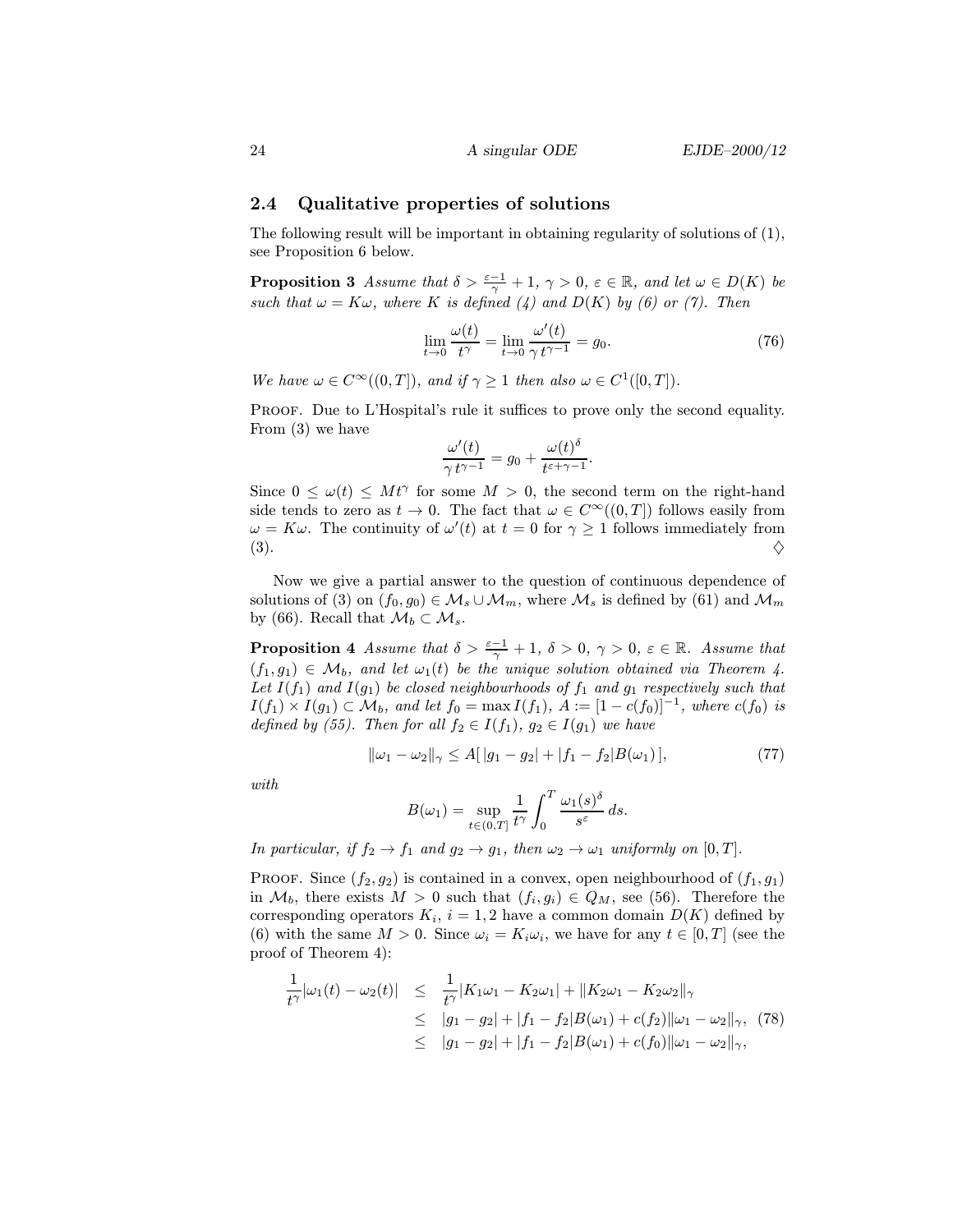Taking supremum over  $t \in (0, T]$  in (78) and using  $c(f_0) < 1$  we obtain the claim. claim.  $\diamondsuit$ 

Note that we have established continuous dependence of solutions only in  $\mathcal{M}_b$ , i.e. in the proper subset of  $\mathcal{M}_s$ . We do not know anything about continuous dependence of solutions of (3) with respect to  $(f_0, g_0) \in (\mathcal{M}_s \cup \mathcal{M}_m) \setminus \mathcal{M}_b$ .

Also note that for any given  $(f_0, g_0) \in \mathcal{M}_s$  there exist the minimal value of  $M > 0$  such that  $(f_0, g_0) \in T_M$ , see (62). This value, that we denote by  $M_e$ , appears in an a priori bound of  $\omega(t)$ .

**Proposition 5** Assume that  $\delta > \frac{\varepsilon - 1}{\gamma} + 1$ ,  $\delta > 0$ ,  $\gamma > 0$ , and  $\varepsilon \in \mathbb{R}$ . Let  $(f_0, g_0) \in \mathcal{M}_s$ , see (62), and let  $\omega$  be the solution of (4) from Theorem 5. Assume that  $M_e$  is the smaller of two positive solutions of equation (63).

(a) We have the following estimate:

$$
0 \le \omega(t) \le M_e t^{\gamma}.\tag{79}
$$

Furthermore, this solution of  $(3)$  is unique in the set defined by  $(7)$ . (b) If  $(f_0, g_0) \in \mathcal{M}_s$ , see (62), then

$$
|\omega(b)-\omega(a)| \le g_0|b^{\gamma}-a^{\gamma}|+f_0 M_e^{\delta} \frac{|b^{\gamma\delta-\varepsilon+1}-a^{\gamma\delta-\varepsilon+1}|}{\gamma\delta-\varepsilon+1}, \quad \forall a, b \in (0, T). \tag{80}
$$

In particular,

$$
|\omega'(t)| \le g_0 \gamma t^{\gamma - 1} + f_0 M_e^{\delta} t^{\gamma \delta - \varepsilon}.
$$
 (81)

PROOF. (a) Note that  $\omega \in D(K)$ , with  $D(K)$  as in (6) and  $M = M_e$ . The uniqueness claim follows from Lemma 5.

(b) We have that  $0 \leq \omega(t) \leq M_e t^{\gamma}$ , and there holds (49). Hence, similarly as in the proof of equicontinuity in Lemma 7 we get that for all  $a, b \in [0, T]$ ,  $a < b$ :

$$
|\omega(b) - \omega(a)| = |K\omega(b) - K\omega(a)| \le g_0|b^{\gamma} - a^{\gamma}| + \frac{f_0 M_e^{\delta}}{\gamma \delta - \varepsilon + 1} [b^{\gamma \delta - \varepsilon + 1} - a^{\gamma \delta - \varepsilon + 1}]
$$
\n(82)

Relation (81) follows if we divide (80) by  $|b - a|$  and let  $b \to a$ .

It is possible to effectively compute  $M_e$ . For example, if  $\delta = 2$  it is easy to see that

$$
M_e = \frac{1 - \sqrt{1 - 4ag_0}}{2a}, \quad a = \frac{f_0 T^{\gamma - \varepsilon + 1}}{2\gamma - \varepsilon + 1}.
$$
 (83)

Note that in the case of monotone iterations method (see Theorem 6), that is, when  $(f_0, g_0) \in \mathcal{M}_m$ , we have uniqueness of the corresponding solution in a much larger domain, which is defined by (7).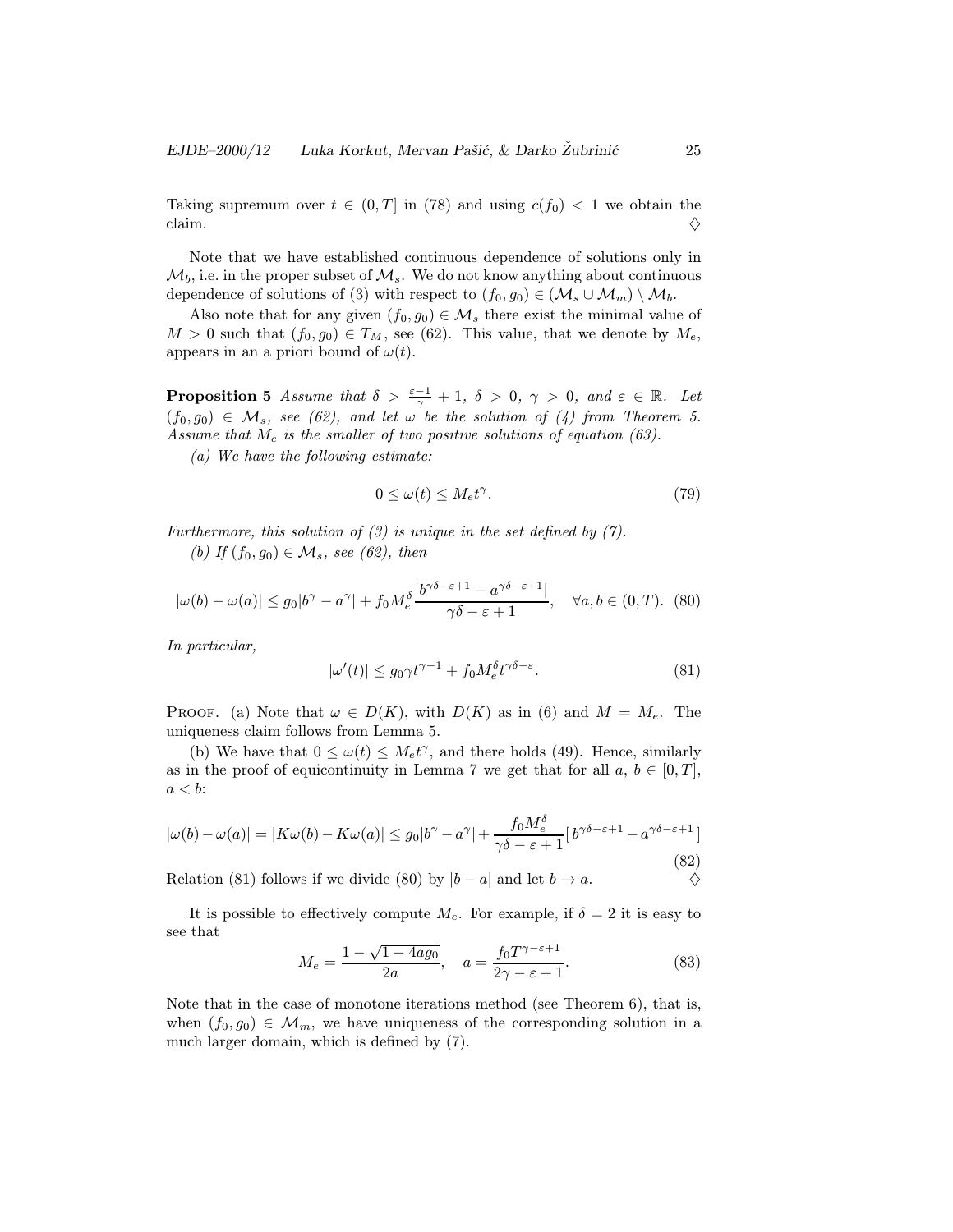# 3 Quasilinear PDE

### 3.1 Existence and non-existence of solutions

The main results of this paper are Theorem 8 and Theorem 9 below. Recall that by  $\omega$ -solutions of (1) we mean strong solutions that can be obtained via ODE (3), as described in Lemma 1.

**Theorem 8** Assume that  $1 < p < \infty$ ,  $m > \max\{-p, -N\}$ , and let  $\tilde{f}_0$  and  $\tilde{g}_0$ be positive real numbers.

 $(a)$  If

$$
\tilde{f}_0 \le \left(m+1+\frac{N}{p'}\right) \left(\frac{m+N}{pR^{m+p}\tilde{g}_0}\right)^{p'-1},\tag{84}
$$

then there exists  $\omega$ -solution of  $(1)$  which can be obtained constructively using the method of monotone iterations, see the remark after the proof of Theorem 6, and Lemma 1. If we have strict inequality in  $(84)$  then the same sequence of monotone iterations can be obtained also by contraction method via Theorem 4 and Lemma 1. Any  $\omega$ -solution of (1) is unique in the set

$$
\{w \in C^2(B \setminus \{0\}) \cap C(\overline{B}) : \exists M_w > 0, \ |\nabla w(x)| \le M_w |x|^{\frac{p'}{p}(m+1)}\}.
$$
 (85)

and satisfies the following estimate:

$$
|\nabla v(x)| \le NC_N^{\frac{(m+p)p'}{Np}} M_e^{p'/p} |x|^{\frac{p'}{p}(m+1)},\tag{86}
$$

where  $M_e = M_e(f_0, g_0)$  is defined in Proposition 5 for  $f_0$  and  $g_0$  as in (16). In particular, in the case of  $p = 2$  and  $m = 0$  we have that

$$
|\nabla v(x)| \le |x| \frac{N+2}{2\tilde{f}_0 R^2} \left( 1 - \sqrt{1 - \frac{4\tilde{f}_0 \tilde{g}_0 R^2}{N(N+2)}} \right). \tag{87}
$$

(b) If  $m > -1$  and

$$
\tilde{g}_0 \le N^{p-1} C_N^{\frac{m+p}{N}} (m+N)|B|^{-\frac{m+1}{N}} e^{-N|B|^{1/N} \tilde{f}_0}, \quad |B| = C_N R^N, \tag{88}
$$

then there exists  $\omega$ -solution of (1) that can be obtained constructively using the method of monotone iterations via Theorem 6 and Lemma 1, and which is unique in the set (85). If  $(f_0, \tilde{g}_0)$  satisfies also the condition in (a), then the solution in (b) coincides with the one in (a).

 $(c)$  If

$$
\tilde{f}_0 \ge \begin{cases}\n(m+p)(p')^p \left(\frac{m+N}{R^{m+p}\tilde{g}_0}\right)^{p'-1} & \text{for } p > N, \\
(m+N)(p')^p \left(\frac{m+N}{R^{m+p}\tilde{g}_0}\right)^{p'-1} & \text{for } p \le N,\n\end{cases}
$$
\n(89)

then (1) has neither strong nor weak solutions.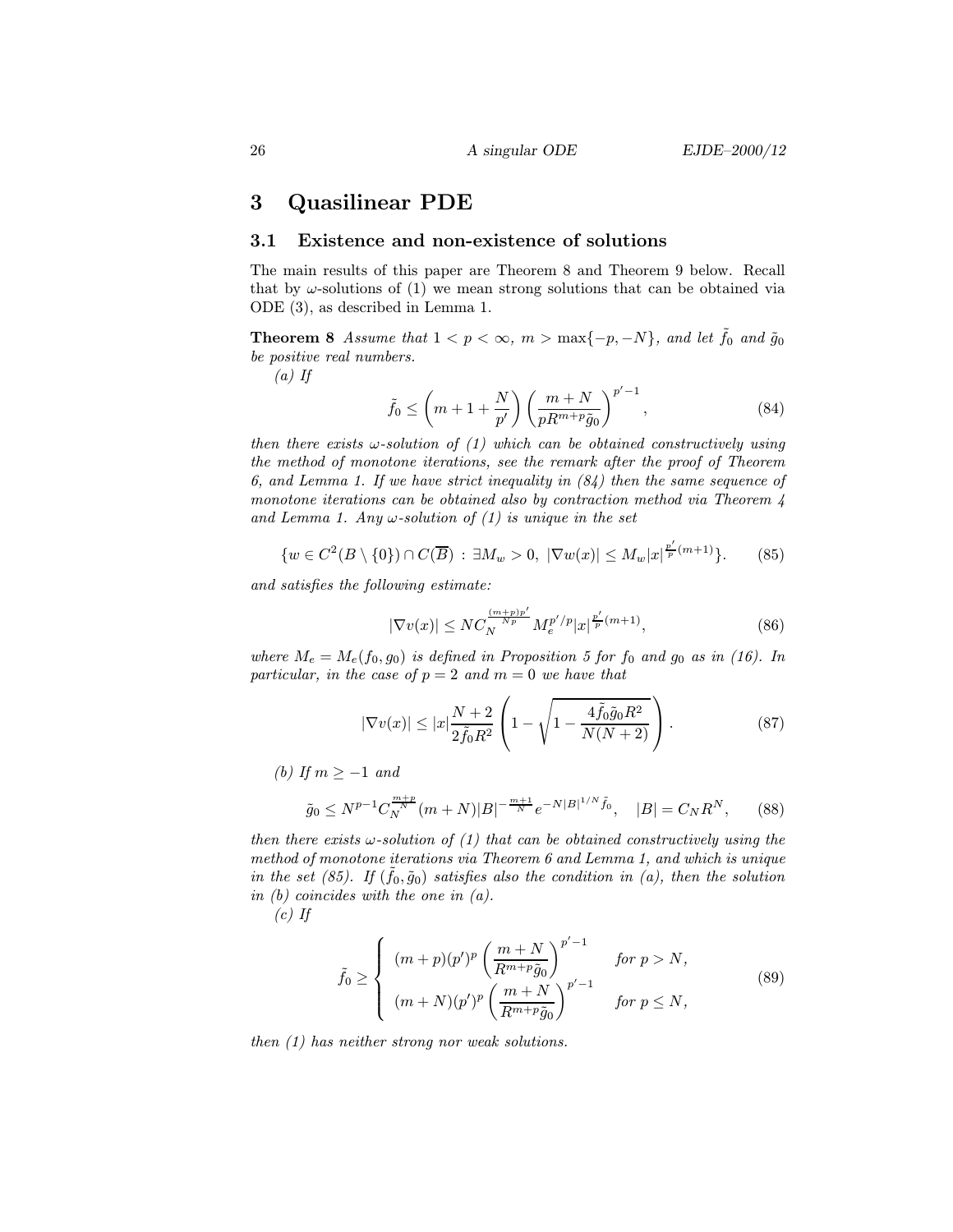PROOF. It suffices to use Lemma 1 together with: (a) Theorem 5, Theorem 4 and Proposition 5, (b) Theorem 6. (c) To show non-existence, we proceed by contradiction. Assume that v is a strong or weak solution of  $(1)$ . Using Lemma 2 or Theorem 2 respectively, in both cases we obtain a solution  $\omega\in D^+$ of (22). This contradicts Theorem 7.

Coincidence of solutions in (a) and (b) follows easily from the fact that the uniqueness domain in (b) equals the uniqueness domain in (a).  $\diamondsuit$ 

In Theorem 9 we will show that  $\omega$ -solutions, whose existence we have proved in the above theorem, see (a) and (b), are in fact unique weak solutions of (1).

It is natural to define the sets  $\mathcal{M}_s$ ,  $\mathcal{M}_m$ , and  $\mathcal{M}_n$  of all  $(\tilde{f}_0, \tilde{g}_0) \in (0, \infty)^2$ satisfying conditions in (a), (b), and (c) respectively. If

$$
(\tilde{f}_0,\tilde{g}_0)\in (0,\infty)^2\setminus (\tilde{\mathcal{M}}_s\cup \tilde{\mathcal{M}}_m\cup \tilde{\mathcal{M}}_n),
$$

we do not know anything about existence or non-existence of weak and strong solutions of (1). Also, let us denote by  $\tilde{S}$  and  $\tilde{N}$  the existence and non-existence sets of all  $({\tilde f}_0, {\tilde g}_0)$  in  $(0, \infty)^2$ . We do not know anything about geometrical properties of these sets, except that

$$
\tilde{\mathcal{S}}\supseteq\tilde{\mathcal{M}}_s\cup\tilde{\mathcal{M}}_m,\quad \tilde{\mathcal{N}}\supseteq\tilde{\mathcal{M}}_n.
$$

### 3.2 Qualitative properties of solutions

First we study the behaviour of the gradient of  $\omega$ -solutions of (1) near the origin  $x = 0$  and near the boundary of ball B.

**Lemma 8** Let  $m > \max\{-p, -N\}$ , and let  $v(x)$  be  $\omega$ -solution of (1). Let us define  $u(r) = v(x), r = |x|$ . Then (a)  $v \in C^{\infty}(\overline{B} \setminus \{0\}) \cap C(\overline{B});$ (b)

$$
\lim_{r \to 0} \frac{u'(r)}{r^{\frac{p'}{p}(m+1)}} = -\left(\frac{\tilde{g}_0}{m+N}\right)^{p'/p} \tag{90}
$$

$$
\lim_{r \to 0} \frac{u''(r)}{r^{\frac{p'}{p}(m-p+2)}} = -\frac{m+1}{p-1} \left(\frac{\tilde{g}_0}{m+N}\right)^{p'/p}, \tag{91}
$$

(c) if  $(\tilde{f}_0, \tilde{g}_0) \in \tilde{\mathcal{M}}_s$ , see (84), then

$$
|u'(R)| \le D_1 R^{\frac{p'}{p}(m+1)} + D_2 R^{\frac{2p'}{p}(m+1)+1},\tag{92}
$$

where

$$
D_1 = \frac{\tilde{g}_0 N^2 M_e^{p'-2}}{m+N} C_N^{\frac{m(p'-2)+p'-p}{N}}, \ D_2 = \frac{\tilde{f}_0 p N^2 M_e^{2(p'-1)}}{p'(2m+N+1)+p} C_N^{\frac{p'}{p}\frac{m+p}{N} + \frac{p'(m+1)-m}{N}}.
$$

Here  $M_e = M_e(f_0, g_0)$  is defined in Proposition 5 with  $f_0$ ,  $g_0$  from (16).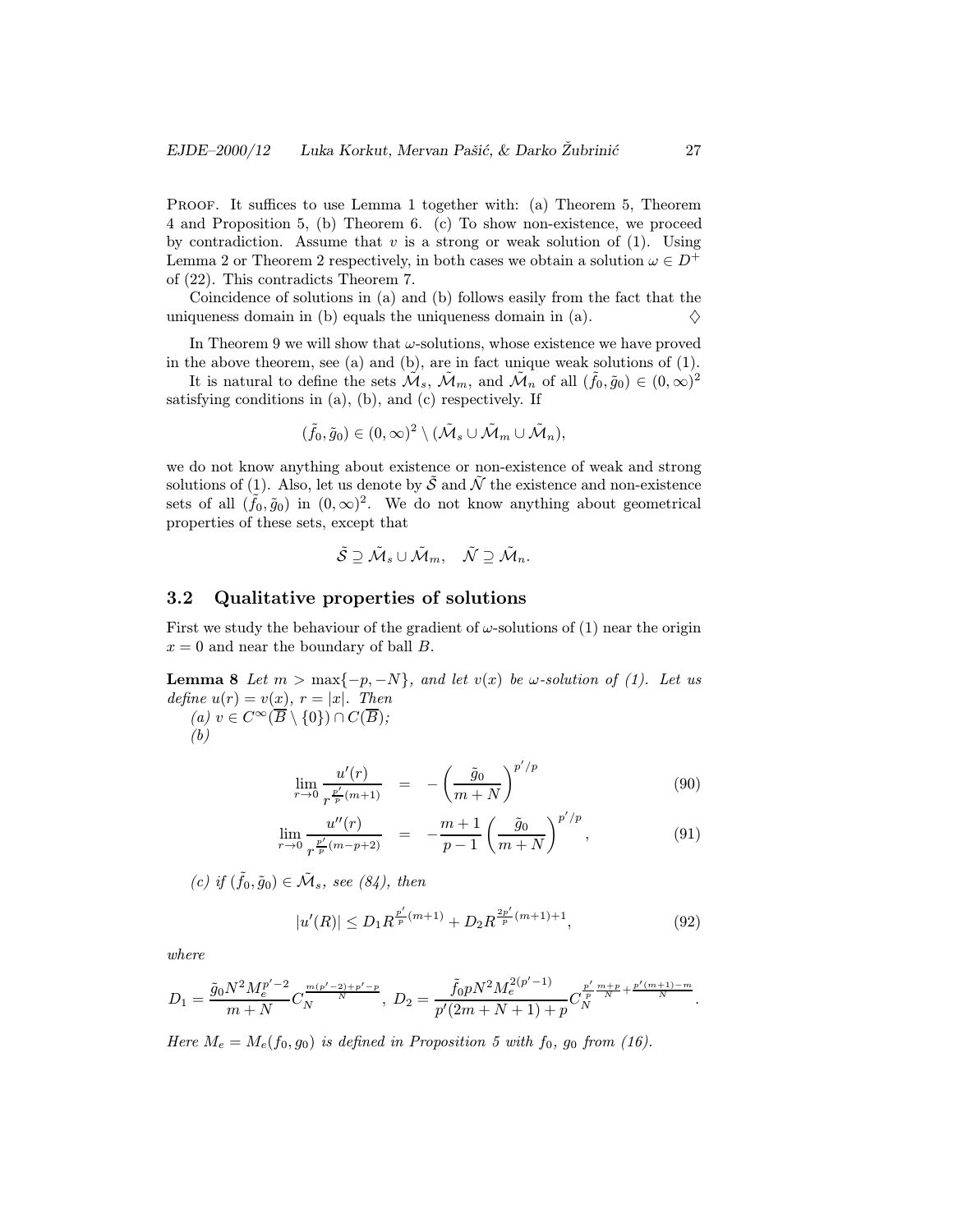PROOF. (a) This follows easily from  $(8)$ ,  $(10)$  and Proposition 3.

(b) It suffices to use (17). The first relation is immediate, while the second relation follows after differentiating (17) and using Proposition 3 with  $t = C_N r^N$ . Indeed, we have that  $\frac{\omega(t)}{t^{\gamma}} \to g_0$ ,  $\frac{\omega'(t)}{\gamma t^{\gamma-1}} \to g_0$  as  $t \to 0$ . Denoting  $c = -NC$  $\frac{p'}{p}(\frac{p}{N}-1)$  and  $\gamma = 1+\frac{m}{N}$  we obtain after an easy computation that

$$
\frac{u''(r)}{c r^{\frac{p'}{p}(m-p+2)}} = -(N-1)C_N^{\frac{\gamma p'}{p}} \frac{p'}{p} \left[ \frac{\omega(C_N r^N)}{(C_N r^N)^{\gamma}} \right]^{p'/p} +
$$
  

$$
+ \gamma NC_N^{\frac{p'\gamma}{p}} \frac{p'}{p} \left[ \frac{\omega(C_N r^N)}{(C_N r^N)^{\gamma}} \right]^{\frac{p'}{p}-1} \frac{\omega'(C_N r^N)}{\gamma(C_N r^N)^{\gamma-1}}
$$
  

$$
\to -(N-1)C_N^{\frac{\gamma p'}{p}} \frac{p'}{p} g_0^{p'/p} + \gamma NC_N^{\frac{p'\gamma}{p}} \frac{p'}{p} g_0^{\frac{p'}{p}-1} g_0
$$
  

$$
= \frac{p'}{p} g_0^{p'/p} C_N^{\gamma p'/p} (\gamma N - N + 1) \text{ as } r \to 0.
$$

Now we use (16) to obtain the desired result.

(c) To prove  $(92)$  we first use  $(17)$ :

$$
r^{\frac{p'}{p}(N-1)}|u'(r)| = |c| \cdot \omega(C_N r^N)^{p'/p}.
$$

Now we differentiate this equality with respect to  $r$ :

$$
\frac{d}{dr} (r^{\frac{p'}{p}(N-1)}|u'(r)|)= |c| \frac{p'}{p} \omega(C_N r^N)^{\frac{p'}{p}-1} \omega'(C_N r^N)\cdot C_N \, N \, r^{N-1},
$$

and then use estimates  $0 \leq \omega(t) \leq Mt^{\gamma}$  and (81). The desired inequality follows after a short computation upon integration over  $(0, R)$ :

$$
R^{\frac{p'}{p}(N-1)}|u'(R)|-\lim_{r\to 0}r^{\frac{p'}{p}(N-1)}|u'(r)|=\int_0^R [E_1r^{\frac{p'}{p}(m+N)-1}+E_2r^{\frac{p'}{p}(2m+N+1)}]dr,
$$

where  $E_1$ ,  $E_2$  are positive constants depending on m, p, N,  $\tilde{g}_0$ , and  $\tilde{f}_0$ . Note that the function under the integral sign is integrable since  $m > \max\{-N, -p\}$ implies that the exponents at  $r$  are  $> -1$ . We also need (90) to obtain that

$$
\lim_{r \to 0} r^{\frac{p'}{p}(N-1)} |u'(r)| = |A| \lim_{r \to 0} r^{\frac{p'}{p}(m+N)} = 0,
$$

where A is the right-hand side of (90).  $\diamondsuit$ 

A priori bound (92) is a refinement of (86) for  $|x| = R$ . Relations (90) and (91) immediately imply the following qualitative properties of the gradient of  $\omega$ -solutions of (1) at  $x = 0$ .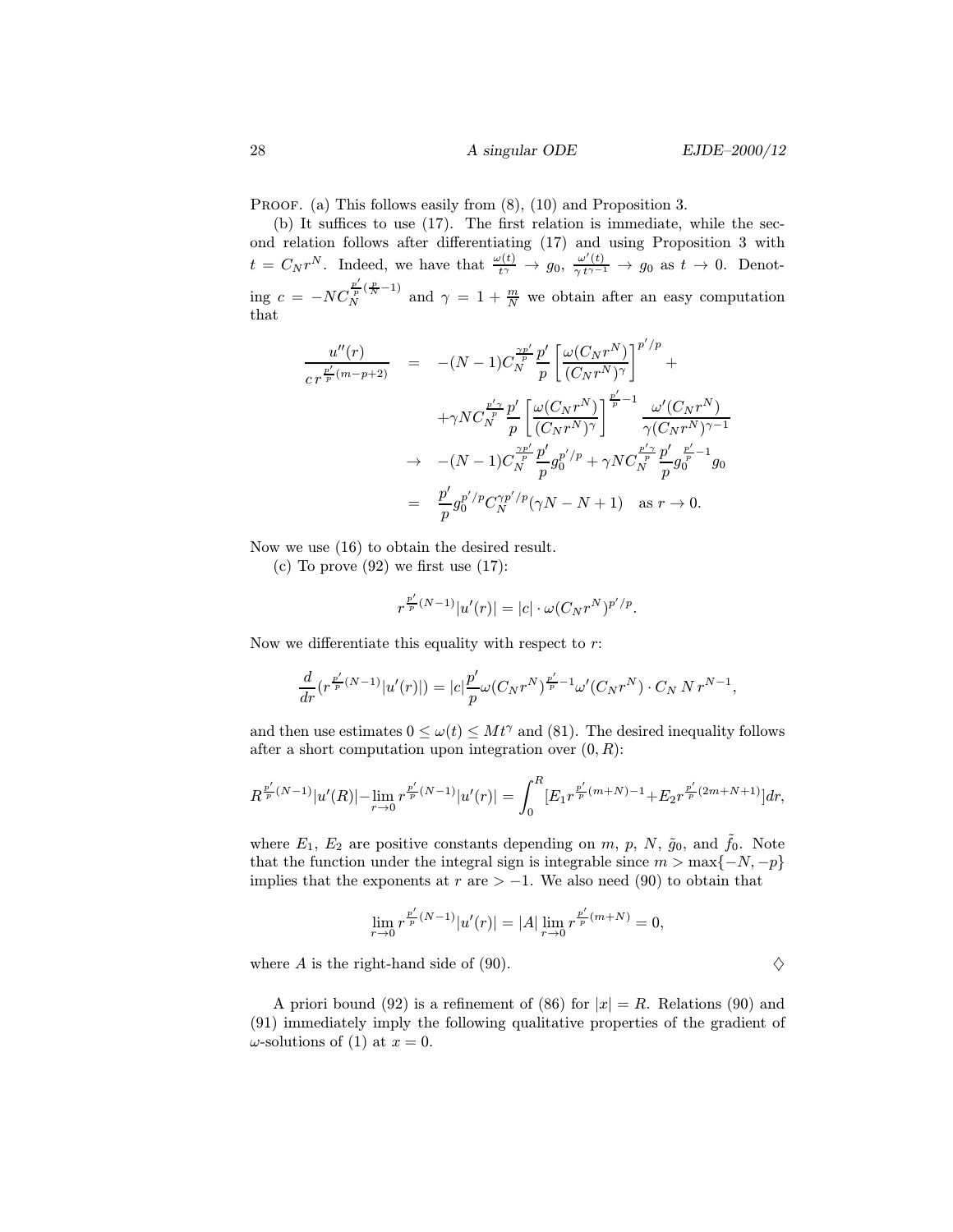**Proposition 6** Assume that  $m > max\{-p, -N\}$ , and let  $v(x)$  be  $\omega$ -solution of (1). Then we have the following regularity results at  $x = 0$ :

(a) If  $m < -1$  then  $\lim_{r \to 0} u'(r) = -\infty$ . In particular,  $v \notin C^1(\overline{B})$ . (b) If  $m = -1$  then

$$
\lim_{r \to 0} u'(r) = -\left(\frac{\tilde{g}_0}{m+N}\right)^{p'/p} \tag{93}
$$

As in case (a), we have  $v \notin C^1(\overline{B})$ . (c) If  $-1 < m < p - 2$ , then

$$
\lim_{r \to 0} u'(r) = 0, \quad \lim_{r \to 0} u''(r) = -\infty.
$$
\n(94)

In particular,  $v \in C^1(\overline{B})$  and  $v \notin C^2(B)$ . (d) If  $m \ge p-2$ , then  $\lim_{r\to 0} u'(r) = 0$  and

$$
\lim_{r \to 0} u''(r) = \begin{cases} -\frac{m+1}{p-1} \left( \frac{\tilde{g}_0}{m+N} \right)^{p'/p} & \text{for } m = p-2, \\ 0 & \text{for } m > p-2. \end{cases}
$$
(95)

In particular, v is classical solution,  $v \in C^2(\overline{B})$ .

The above proposition shows that we have precise information on the gradient of  $\omega$ -solutions at  $x = 0$ . With larger values of m we can have even more regularity of  $\omega$ -solutions, and it is possible to study Hölder continuity as well, see [19]. On the other hand, we are not able to obtain precise information about  $v(0)$ . We can obtain only upper and lower estimates for  $v(0)$ .

**Proposition 7** (a priori estimate of v(0)) (a) Let  $m > max\{-p, -N\}$  and let  $v(x)$  be  $\omega$ -solution of (1) corresponding to  $(\tilde{f}_0, \tilde{g}_0) \in \tilde{\mathcal{M}}_s$ , see Theorem 5, and let  $M_e = M_e(f_0, g_0)$  be defined as in Proposition 5, where  $f_0, g_0$  are given by (16). Then

$$
v(0) \le N \frac{p-1}{m+p} \cdot C_N^{\frac{m+p}{N} \cdot \frac{p'}{p}} R^{\frac{p'}{p}(m+p)} M_e^{p'/p}.
$$
 (96)

In particular, for  $p = 2$  and  $m = 0$  we have

$$
v(0) \le \frac{N+2}{4\tilde{f}_0} \left( 1 - \sqrt{1 - \frac{4\tilde{f}_0 \tilde{g}_0 R^2}{N(N+2)}} \right) \tag{97}
$$

(b) For any weak solution  $v(x)$  of (1) we have the following lower bound:

$$
v(0) \ge \begin{cases} \frac{1}{(2p)^{p'}} \left(\frac{R^{m+p}\tilde{g}_0}{2^N-1}\right)^{p'-1} & \text{for } m < 0, \\ \left(\frac{c(m,p,N)R^{m+p}\tilde{g}_0}{p^p}\right)^{p'-1} & \text{for } m \ge 0, \end{cases}
$$
(98)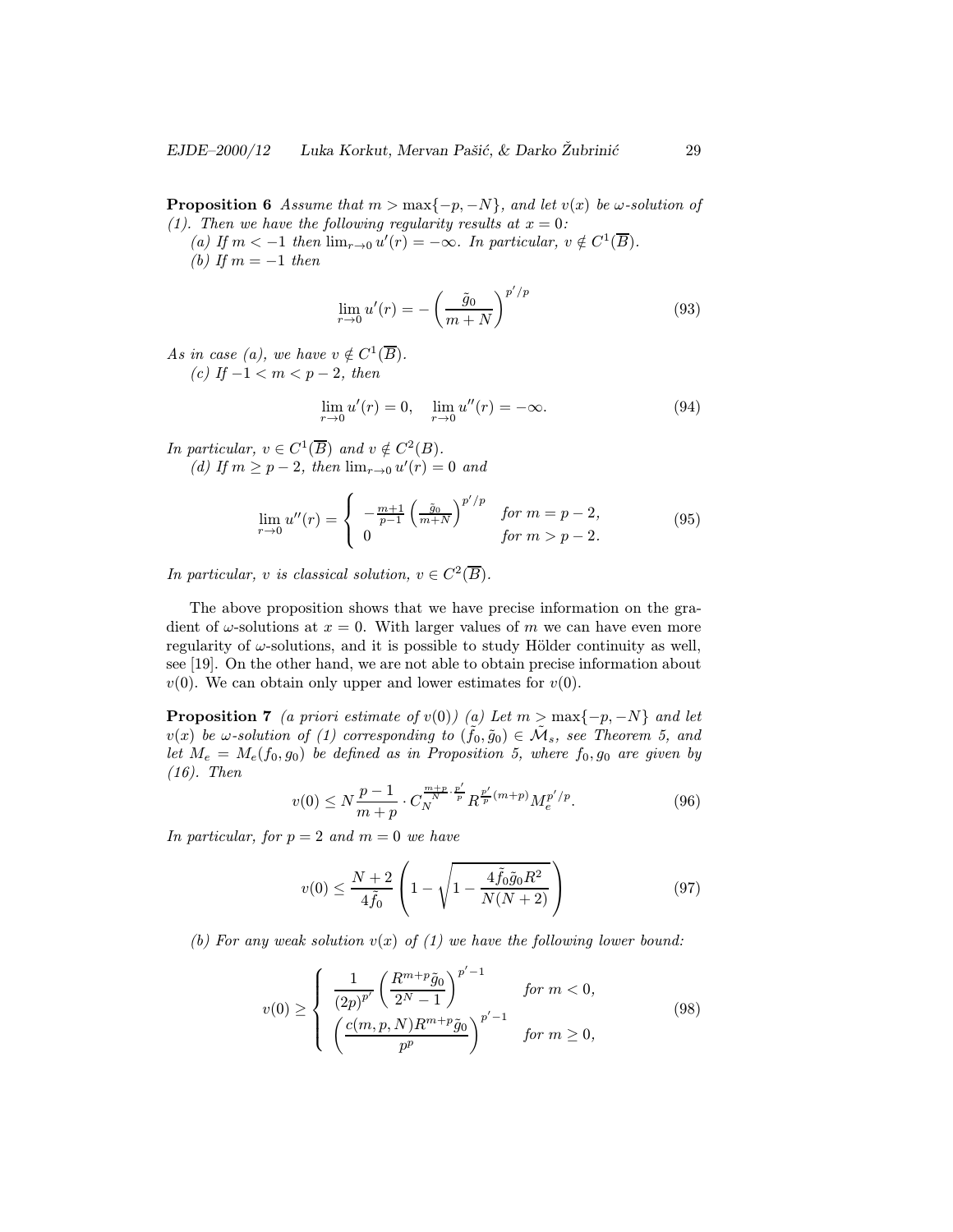where

$$
c(m, p, N) = \sup_{t \in (0, \frac{1}{2})} \frac{t^p [(1-t)^N - t^N](1-t)^m}{1 + t^N - (1-t)^N}.
$$
 (99)

If  $m > \max\{-p, -N\}$  then the above estimate holds also for any  $\omega$ -solution of  $(1).$ 

In particular, when  $p = 2$ ,  $N = 2$ ,  $m \geq 0$ , we obtain the following lower bound for weak solutions of  $(1)$ :

$$
v(0) \ge \frac{1}{4}c(m)R^{m+2}\tilde{g}_0,
$$
\n(100)

where

$$
c(m) = \frac{1}{2}t(1-2t)(1-t)^m, \quad t = \frac{m+5-\sqrt{m^2+2m+9}}{4(m+2)}.
$$

If in addition to this we assume that  $m = 0$ , we obtain  $v(0) \geq \frac{1}{64}R^2 \tilde{g}_0$ .

(c) If  $m \ge -1$  and  $(\tilde{f}_0, \tilde{g}_0) \in \tilde{\mathcal{M}}_m$ , see (88), then for the corresponding  $\omega$ -solution  $v(x)$  of (1) we have

$$
c(p)\frac{p-1}{m+p} \left[ \left( \frac{\tilde{g}_0}{m+N} \right)^{p'/p} R^{p'(m+1)-m} + \left( \frac{\tilde{f}_0 \tilde{g}_0^{p'}}{[p'(m+1)+N](m+N)^{p'}} \right)^{p'/p} (p')^{-1} R^{p'[p'(m+1)-m]} \right] \leq (101)
$$
  

$$
\leq v(0) \leq \frac{p-1}{m+p} \left( \frac{\tilde{g}_0 \cdot e^{\tilde{f}_0 N|B|^{1/N}} R^{m+p}}{m+N} \right)^{p'/p},
$$

where  $c(p) = 1$  for  $p \in (1,2)$  and  $c(p) = 2^{p'-2}$  for  $p \ge 2$ . The same lower bound holds also for  $(\tilde{f}_0, \tilde{g}_0) \in \tilde{\mathcal{M}}_s$ , see  $(84)$ .

PROOF. (a) We obtain the upper bound using (17) and  $v(0) \leq \int_0^R |u'(r)| dr$ .

(b) This lower bound is obtained using lower oscillation estimate for general quasilinear elliptic problems studied in [9]. In the case of  $m < 0$  the estimate follows immediately from [9, Corollary 12]. If  $m \geq 0$ , we use the following version of oscillation estimate, see [9, Theorem 9]:

$$
\underset{A_r}{\text{osc}} \, v \ge \frac{1}{p^{p'}} \left( \frac{r^p |A|}{|A_r \setminus A|} \right)^{p'/p} \underset{x \in A}{\text{ess inf}} (\tilde{g}_0 |x|^m)^{p'/p},\tag{102}
$$

for any open subset  $A \subset B$  and  $r > 0$  such that  $A_r \subset B$ , where  $A_r$  denotes open r-neighbourhood of A. Note that  $\csc_B v = v(0)$ . We consider the family of sub-rings A of B such that  $A_r = B \setminus \{0\}$ ,  $r \in (0, \frac{R}{2})$ . Then substituting  $t = \frac{r}{R}$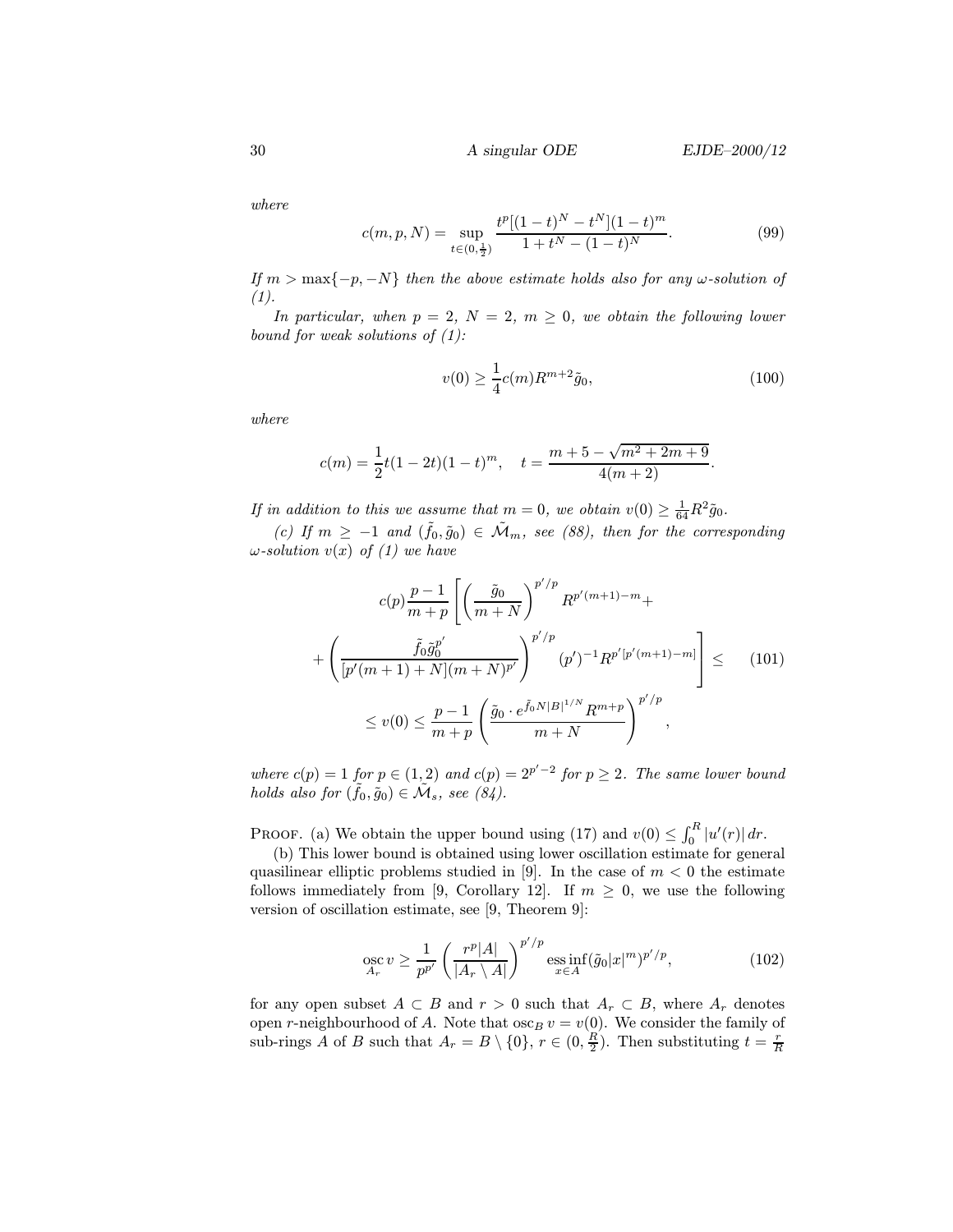we obtain

$$
v(0) \geq \frac{\tilde{g}_0^{p'/p}}{p^{p'}} \sup_{r \in (0, \frac{R}{2})} \left( \frac{r^p [(R-r)^N - r^N]}{R^N + r^N - (R-r)^N} \right)^{p'/p} (R-r)^{mp'/p}
$$
  
\n
$$
= \frac{\tilde{g}_0^{p'/p}}{p^{p'}} \left( \sup_{r \in (0, \frac{R}{2})} \frac{r^p [(R-r)^N - r^N](R-r)^m}{R^N + r^N - (R-r)^N} \right)^{p'/p}
$$
(103)  
\n
$$
= \frac{\tilde{g}_0^{p'/p}}{p^{p'}} R^{\frac{p'}{p}(m+p)} \left( \sup_{t \in (0, \frac{1}{2})} \frac{t^p [(1-t)^N - t^N](1-t)^m}{1 + t^N - (1-t)^N} \right)^{p'/p}.
$$

It will be shown in Proposition 11 that for  $m > \max\{-p, -N\}$  any  $\omega$ -solution is also weak solution.

(c) The claim follows from estimate (67) in Theorem 6 and from Lemma 1, similarly as in (a); see also the remark after the proof of Theorem 6. We use the fact that  $(a + b)^q \ge d(q)(a^q + b^q)$ , where  $d(q) = 2^{q-1}$  for  $q \in (0, 1)$ ,  $d(q) = 1$ for  $q \ge 1$ ,  $a \ge 0$ ,  $b \ge 0$ , with  $q = p'/p$ .  $/p.$ 

Note that in particular, under the assumptions of (a), we have that for any  $\omega$ -solution  $v(x)$  of (1) we have

$$
\text{if } R \to 0 \text{ then } v(0) \to 0. \tag{104}
$$

Property (b) implies that for any weak solution  $v(x)$  we have

if 
$$
R \to \infty
$$
 or  $\tilde{g}_0 \to \infty$ , then  $v(0) \to \infty$ . (105)

Under the assumptions of (c) we have that all these implications hold for  $\omega$ solutions. Furthermore, from (101) we also see that

$$
\text{if } \tilde{f}_0 \tilde{g}_0^{p'} \to \infty \text{ then } v(0) \to \infty. \tag{106}
$$

It is possible to obtain even better constant than  $c(m, p, N)$  in (98), if in the proof we consider the family of sub-annuli A such that  $A_r \subset B \setminus \{0\}$ , and not only  $A_r = B \setminus \{0\}.$ 

In formulating our problem (1) we imposed the condition that  $v(x)$  be decreasing. Let us consider the corresponding problem without this condition:

$$
-\Delta_p v = \tilde{g}_0 |x|^m + \tilde{f}_0 |\nabla v|^p,
$$
  
\n
$$
v|_{\partial B} = 0, \quad v \in C^2(B \setminus \{0\}) \cap C(\overline{B}),
$$
  
\n
$$
v(x) \text{ spherically symmetric.}
$$
\n(107)

The following proposition shows that if  $v(x)$  is a strong solution of (107) which belongs to  $C^1(B)$ , or  $p > 2$ , then  $u(r)$  is necessarily decreasing, where  $u(r) =$  $v(x), r = |x|.$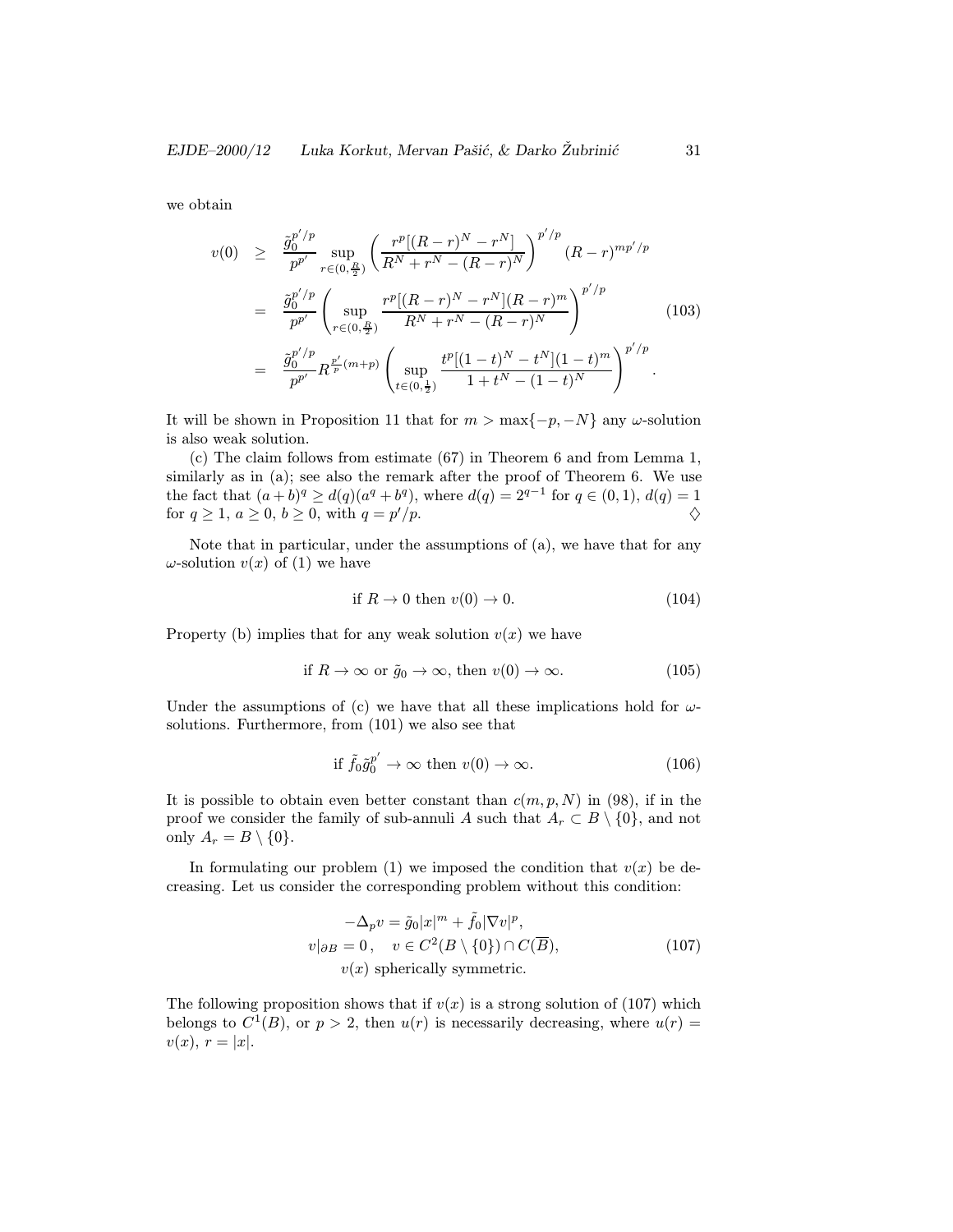**Proposition 8** Let  $\tilde{f}_0$  and  $\tilde{g}_0$  be positive real numbers. Let  $v(x)$  be a strong solution of (1).

(a) Then  $u|_{(0,R)}$  can have at most one local maximum  $r_0$ , and  $u(r)$  is decreasing on  $(r_0, R)$ .

(b) If  $v \in C^1(B)$ , then  $u(r)$  is decreasing on  $[0, R]$ .

(c) If  $p > 2$  then  $u(r)$  is decreasing on  $[0, R]$ .

PROOF. (a) Let us define  $V(s)$ ,  $s \in (0, |B|)$  by  $V(C_N r^N) = u(r)$ . It suffices to show that if  $r_0 \in [0, R]$  is such that  $V'(s_0) = 0$ ,  $s_0 = C_N r_0^N$ , then  $V'(s) < 0$  for  $s = C_N r^N \in (s_0, C_N R^N)$ . Let  $x \in B$  be such that  $s = C_N |x|^N$  for some given  $s>s_0$ . We have

$$
-N^{p}C_{N}^{\frac{p}{N}}\frac{d}{ds}\left(s^{p(1-\frac{1}{N})}\left|\frac{dV}{ds}\right|^{p-2}\frac{dV}{ds}\right) = -\Delta_{p}v = \tilde{g}_{0}|x|^{m} + \tilde{f}_{0}|\nabla v|^{p}
$$

$$
\geq \tilde{g}_{0}\left(\frac{s}{C_{N}}\right)^{\frac{m}{N}}.
$$
(108)

Integrating from  $s_0$  to s we obtain

$$
-s^{p(1-\frac{1}{N})}\left|\frac{dV}{ds}(s)\right|^{p-2}\frac{dV}{ds}(s)+s_0^{p(1-\frac{1}{N})}\left|\frac{dV}{ds}(s_0)\right|^{p-2}\frac{dV}{ds}(s_0) > 0.
$$

Since  $\frac{dV}{ds}(s_0) = 0$  we arrive to  $\frac{dV}{ds} < 0$ , which proves that  $\frac{du}{dr} < 0$  for all  $r \in (r_0, R)$ , see (8).

(b) If  $v \in C^1(B)$ , then  $u'(0) = 0$ , and we can proceed as in (a) with  $r_0 = 0$ . (c) Assume that  $u(r)$  is not decreasing. Then there exists  $r_0 \in (0, R)$  such

that  $u'(r_0) = 0$ . From (108) we obtain

$$
p(1 - \frac{1}{N})s^{p(1 - \frac{1}{N}) - 1}|V'(s)|^{p-2}V'(s) + (p-1)s^{p(1 - \frac{1}{N})}|V'(s)|^{p-2}V''(s) \leq -c \cdot s^{m/N},
$$

where  $c > 0$ . Substituting  $s = s_0$  we obtain a contradiction:  $0 \leq -c \cdot s_0^{m/N}$ .

Assume that u is decreasing on  $(0, a)$ , but is not decreasing on [a, R]. Then there exists a point  $r_0 \in [r_0, R)$  such that  $u'(r_0) = 0$ , which implies a contradiction in the same way as above.  $\Diamond$ 

In (92) we obtained an upper estimate of  $|u'(R)|$ , that is, of the outward normal derivative on the boundary of B for any  $\omega$ -solution  $v(x)$  of (1). Now we want to obtain the lower bound of  $|u'(R)|$  for any solution of (1).

**Proposition 9** Let  $m > -N$ . For any strong solution  $v(x)$  of (1) such that  $u'(r) \to 0$  as  $r \to 0$  we have the following lower bound:

$$
|u'(R)| \ge \left(\frac{\tilde{g}_0 R^{m+1}}{m+N}\right)^{p'-1}.\tag{109}
$$

In particular, if  $m > -1$  this estimate holds for any  $\omega$ -solution of (1).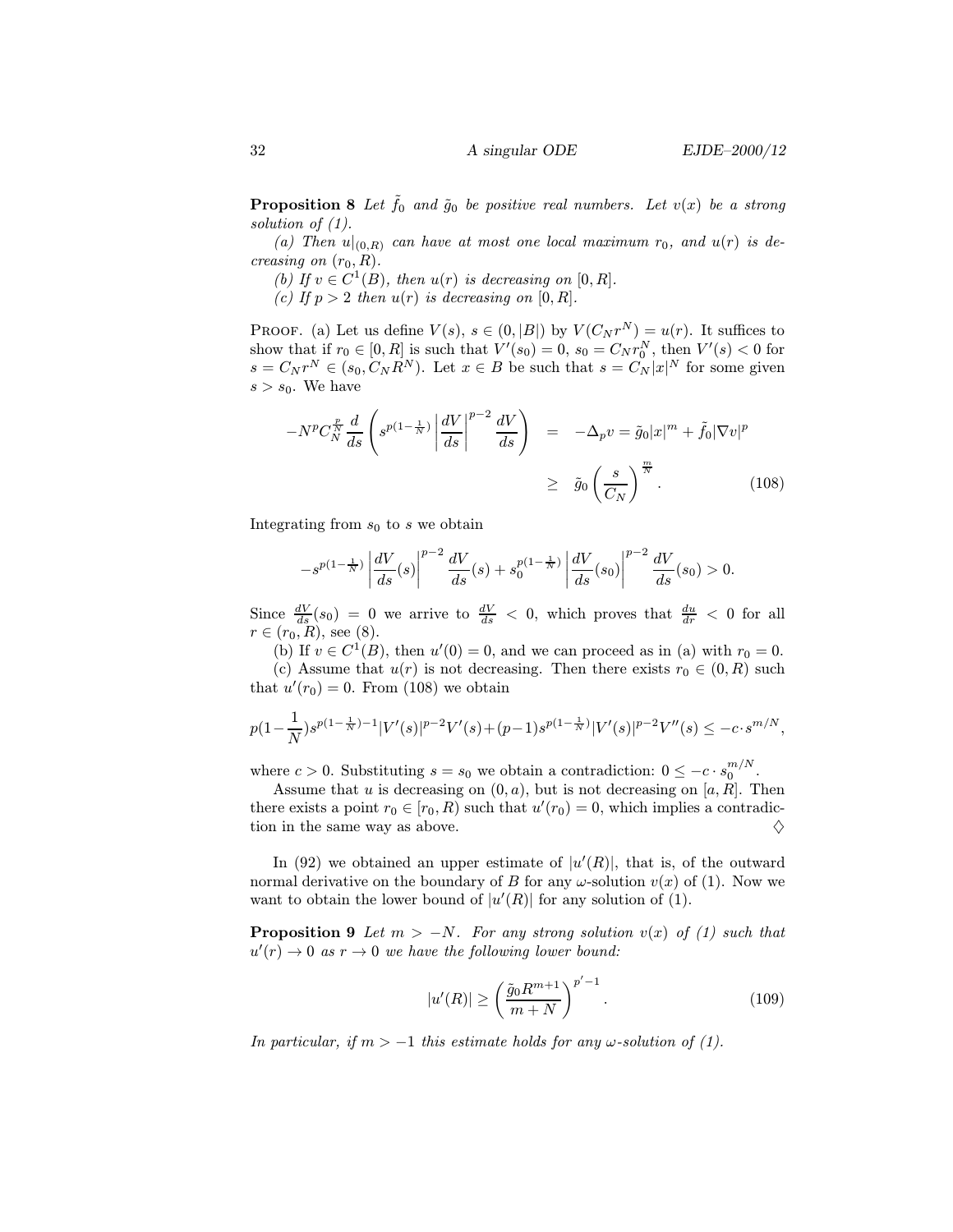PROOF. Let  $s = C_N r^N$ , and let us integrate (108) from 0 to |B|. We obtain

$$
N^p C_N^{\frac{p}{N}} |B|^{p(1-\frac{1}{N})} |V'(|B|)|^{p-1} \geq \frac{N\tilde{g}_0|B|^{\frac{m+N}{N}}}{C_N^{m/N}(m+N)}.
$$

On the other hand, after differentiating  $V(C_N r^N) = u(r)$  with respect to r, we get  $V'(|B|) = \frac{u'(R)}{NC_N R^{N-1}}$ , and the result follows easily. The claim for  $\omega$ -solutions follows from Proposition 6.  $\Diamond$ 

We can also state a continuous dependence result for  $\omega$ -solutions of (1), which follows easily from Theorem 8(a) and Lemma 1.

**Proposition 10** Assume that  $1 < p < \infty$ ,  $m > \max\{-p, -N\}$  and  $(\tilde{f}_1, \tilde{g}_1) \in$  $\tilde{\mathcal{M}}_b$ , where  $\tilde{\mathcal{M}}_b$  is defined by (56). Let  $I(\tilde{f}_1)$  and  $I(\tilde{g}_1)$  be closed neighbourhoods of  $\tilde{f}_1$  and  $\tilde{g}_1$  respectively,  $f_0 = \max I(f_1)$  and  $g_0 = \max I(g_1)$ , where  $f_1$ ,  $g_1$ and the corresponding intervals  $I(f_1)$ ,  $I(g_1)$  are defined by  $(16)$ ,  $A > 0$ ,  $B(\omega_1)$ as in Proposition 4. If  $f_2 \in I(f_1)$  and  $\tilde{g}_2 \in I(\tilde{g}_1)$ , then for the corresponding  $\omega$ -solutions  $v_1, v_2$  from Theorem  $\mathcal{S}(a)$  we have that for all  $r \in [0, R]$ :

$$
|u'_1(r) - u'_2(r)| \leq C r^{\frac{p'}{p}(m+1)}[|g_1 - g_2| + B(\omega_1)|f_1 - f_2|], \qquad (110)
$$
  

$$
|u_1(r) - u_2(r)| \leq C \frac{R^{p'(m+1)-m} - r^{p'(m+1)-m}}{p'(m+1)-m}
$$
  

$$
\times [|g_1 - g_2| + B(\omega_1)|f_1 - f_2|], \qquad (111)
$$

where

$$
C = (p'-1)NC_N^{\frac{m+p}{N(p-1)}}M_e^{p'-2}A.
$$
\n(112)

Here f's, g's, u's, and  $\omega_1$  are defined analogously as in Lemma 1, and  $M_e =$  $M_e(f_0, g_0)$ , see Proposition 5, with  $f_0$  and  $g_0$  as in Proposition 4. In particular, if  $\tilde{f}_2 \rightarrow \tilde{f}_1$  and  $\tilde{g}_2 \rightarrow \tilde{g}_1$ , then  $v_2 \rightarrow v_1$  in  $C^1(\overline{B})$ . If  $p = 2$ , then  $v_2 \rightarrow v_1$  in  $C^2(\overline{B})$ .

PROOF. (a) We have

$$
|u_1'(r) - u_2'(r)| = cr^{-(N-1)\frac{p'}{p}} |\omega_1(C_N r^N)^{\frac{p'}{p}} - \omega_2(C_N r^N)^{\frac{p'}{p}}|,\tag{113}
$$

where  $c = NC_N^{\frac{p'}{p}(\frac{p}{N}-1)}$ . We can use (46) and  $\omega(t) \leq Mt^{\gamma}$ ,  $t = C_N r^N$ ,  $\gamma = 1 + \frac{m}{N}$ , together with

$$
|\omega_1(t) - \omega_2(t)| \le t^{\gamma} A[|g_1 - g_2| + B(\omega_1)|f_1 - f_2|],
$$

see Proposition 4. (113).

(b) To prove (111) note that the zero boundary condition implies

$$
|u_1(r) - u_2(r)| \leq \int_r^R |u'_1(\rho) - u'_2(\rho)| d\rho.
$$

It suffices to use (110).

(c) The convergence in  $C^2(\overline{B})$  for  $p = 2$  follows from standard  $L^2$ -regularity for elliptic equations.  $\Diamond$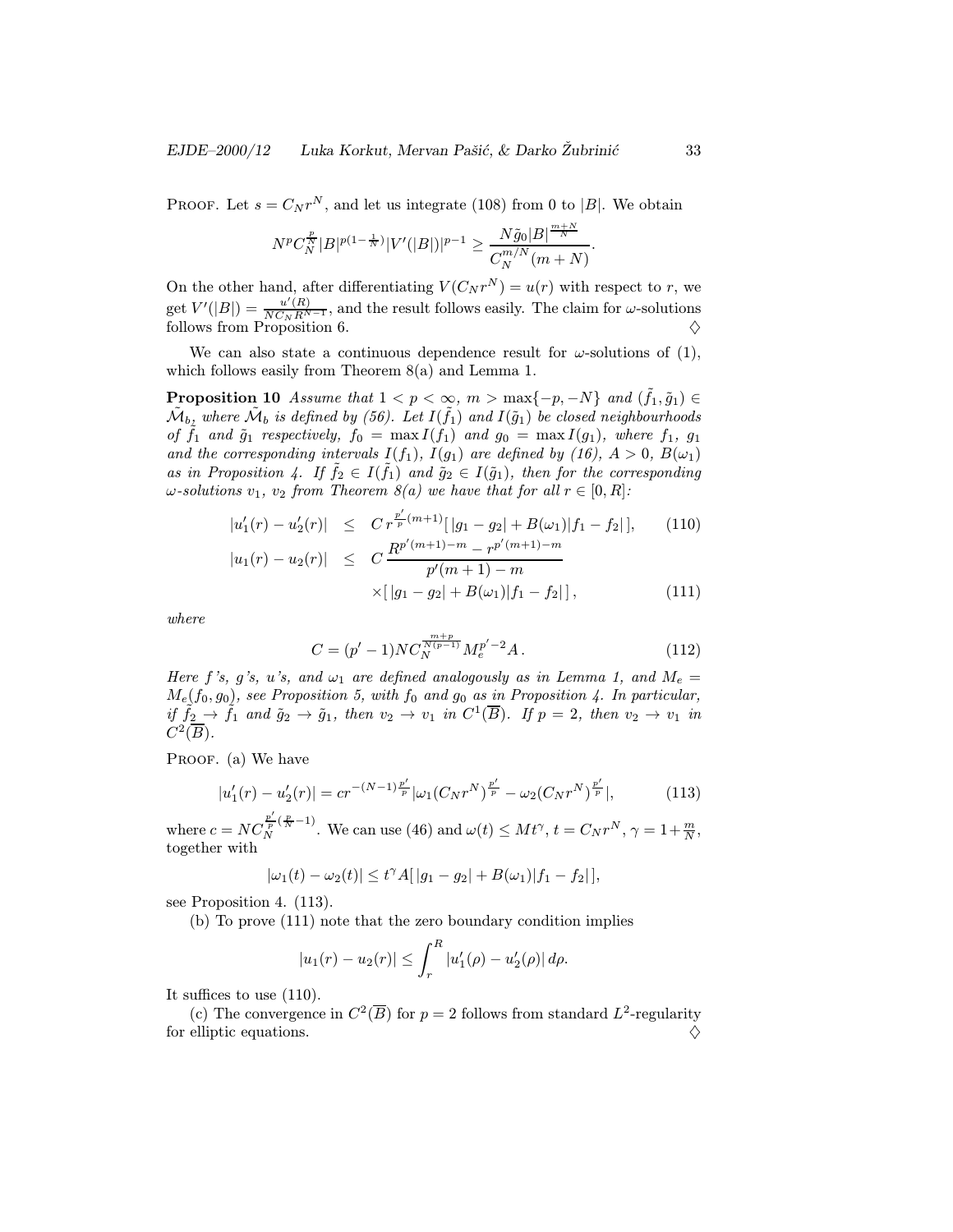# 3.3 Uniqueness of weak solutions

Here we study the problem of existence of unique weak solution of (1).

**Proposition 11** Assume that  $m > \max\{-p, -N\}$ . (a) Then any  $\omega$ -solution of (1) is weak solution, and conversely, any weak solution of (1) is  $\omega$ -solution. (b) There exists at most one weak solution of (1). In particular, under conditions (a) or (b) of Theorem 8 problem (1) possesses the unique weak solution.

PROOF. (a1) Let us show that the pointwise derivative  $\frac{\partial v}{\partial x_i}$  of  $\omega$ -solution v is also the weak derivative. First, since  $v$  is continuous, it is integrable on  $B$ . We can write

$$
\int_B v \frac{\partial \varphi}{\partial x_i} dx = \lim_{\varepsilon \to 0} \int_{\Omega_{\varepsilon}} v \frac{\partial \varphi}{\partial x_i} dx,
$$

where  $\varphi \in C_0^{\infty}(\Omega)$ . Using Green's formula we have that

$$
\int_{\Omega_{\varepsilon}} v \cdot \frac{\partial \varphi}{\partial x_i} dx = - \int_{\Omega_{\varepsilon}} \frac{\partial v}{\partial x_i} \cdot \varphi dx + \int_{S_{\varepsilon}} v \varphi \nu_i dS,
$$

where  $\nu$  is the outward unit normal vector at  $x, |x| = \varepsilon$ , with respect to domain  $\Omega_{\varepsilon} = B \setminus B_{\varepsilon}(0)$ , and  $S_{\varepsilon}$  is the inner bounding sphere of  $\Omega_{\varepsilon}$  whose radius is  $\varepsilon$ . The last integral tends to zero as  $\varepsilon \to 0$  since v is bounded. From this we can easily see that

$$
\int_B v \cdot \frac{\partial \varphi}{\partial x_i} = -\int_B \frac{\partial v}{\partial x_i} \cdot \varphi \, dx,
$$

i.e. the pointwise derivative of  $v$  is also the weak derivative of  $v$ .

(a2) Let us prove that the  $\omega$ -solution v of (1) is also weak solution. Since v is of class  $C^{\infty}$  on  $\Omega_{\varepsilon}$ , see Lemma 8(c), we have that it satisfies (1) pointwise on  $\Omega_{\varepsilon}$ . This together with Green's formula yields:

$$
\tilde{g}_0 \int_{\Omega_{\varepsilon}} |x|^m \varphi \, dx + \tilde{f}_0 \int_{\Omega_{\varepsilon}} |\nabla v|^p \varphi \, dx = - \int_{\Omega_{\varepsilon}} \Delta_p v \, \varphi \, dx =
$$

$$
= \int_{\Omega_{\varepsilon}} |\nabla v|^{p-2} \nabla v \cdot \nabla \varphi \, dx - \int_{S_{\varepsilon}} \sum_{i=1}^N |\nabla v|^{p-2} \frac{\partial v}{\partial x_i} \, \varphi \, \nu_i \, dS.
$$

To show that the last integral tends to zero we use the fact that there exists a constant  $C > 0$  such that

$$
|u'(r)| \leq C \cdot r^{(m+1)\frac{p'}{p}}
$$

for all  $r \in [0, R]$ , see Lemma 8(b). Therefore the last integral does not exceed

$$
C\int_{S_{\varepsilon}} |\nabla v|^{p-1} dS \le C|u'(\varepsilon)|^{p-1} \cdot \varepsilon^{N-1} \le C \cdot \varepsilon^{m+N} \to 0 \quad \text{as } \varepsilon \to 0,
$$
 (114)

where  $C > 0$  is a generic constant. Passing to the limit in the above integral equality we obtain that  $-\Delta_p v = \tilde{g}_0 |x|^m + \tilde{f}_0 |\nabla v|^p$  in the weak sense.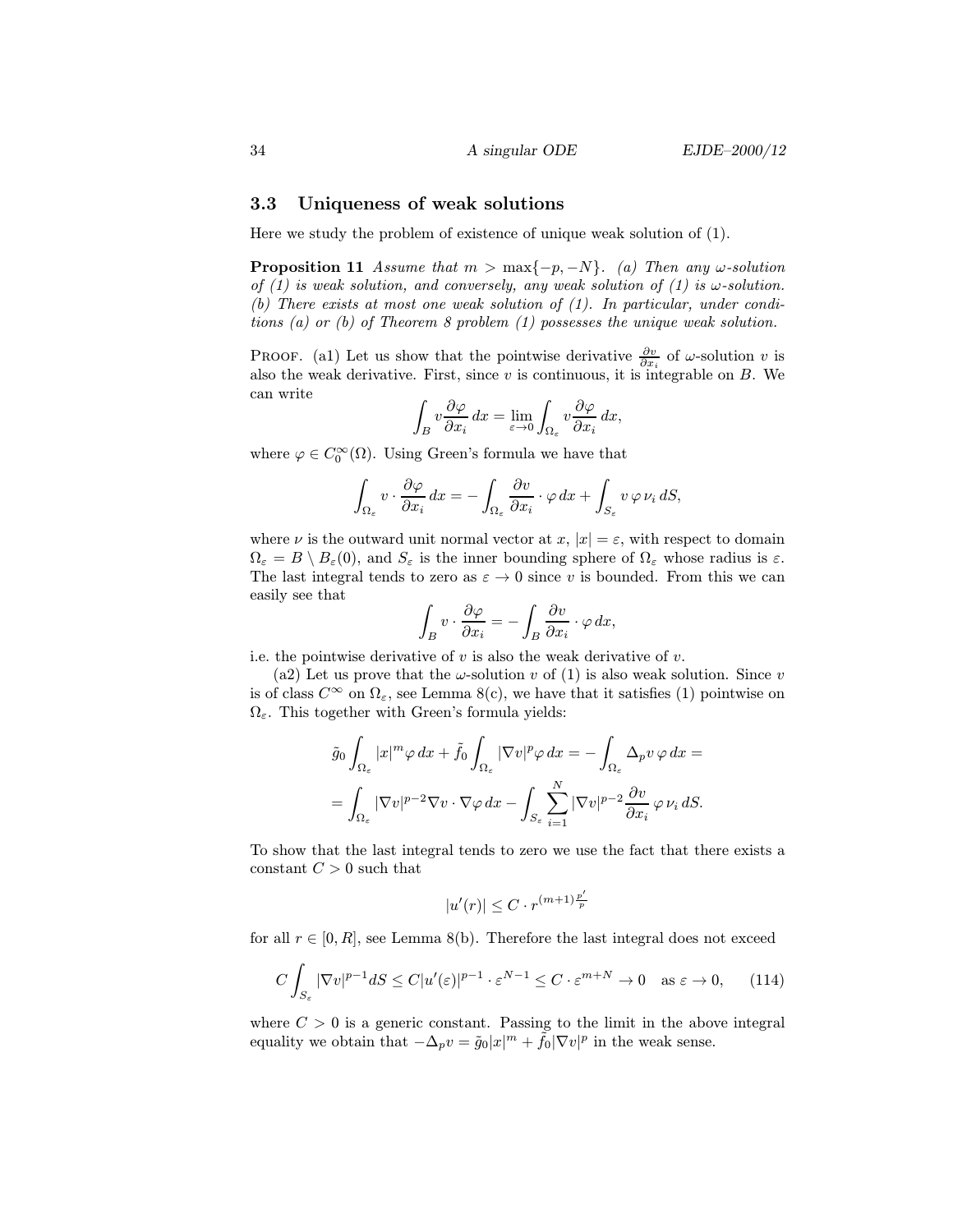It remains to check that  $v \in W_0^{1,p}(B)$ , that is,

$$
\int_B|\nabla v|^pdx\leq C\int_0^R r^{(m+1)p'+N-1}dr<\infty.
$$

This is equivalent to  $(m + 1)p' + N > 0$ , and this inequality follows easily from  $m > \max\{-p, -N\}.$ 

(b) Since any weak solution is  $\omega$ -solution, uniqueness of weak solutions follows from Lemma 5.  $\Diamond$ 

**Theorem 9** Assume that  $1 < p < \infty$ ,  $m > \max\{-p, -N\}$ , and

$$
(\tilde{f}_0,\tilde{g}_0)\in \tilde{\mathcal{M}}_s\cup \tilde{\mathcal{M}}_n,
$$

where  $\tilde{\mathcal{M}}_s$  and  $\tilde{\mathcal{M}}_n$  are subsets of  $(0,\infty)^2$  defined by (84) and (88) respectively. Then there exists a unique weak solution  $v \in W_0^{1,p}(B) \cap L^{\infty}(B)$  of (1). Furthermore, we have  $v \in C^{\infty}(\overline{B} \setminus \{0\}) \cap C(\overline{B})$ , and v is  $\omega$ -solution. It has all qualitative properties described in Section 3.2.

PROOF. By Proposition 11 we know that for  $m > \max\{-p, -N\}$  any  $\omega$ -solution is also weak solution of (1). Therefore it suffices to show that there exists a unique  $\omega$ -solution. The existence of  $\omega$ -solutions has been proved in Theorem 8(a) and (b). Now by Theorem 2 we know that weak solutions of (1) are in fact  $\omega$ solutions. Assume that there exist two different weak solutions  $v_1$  and  $v_2$  of (1). Then this implies the existence of two different functions  $\omega_1$  and  $\omega_2$  both satisfying equation  $\omega = K\omega$ , where K is defined by (4) on domain (7). The fact that  $\omega_1 \neq \omega_1$  follows easily from (8). But this contradicts Proposition 11. This proves unique solvability of (1). For regularity of v see Lemma 8(a).  $\Diamond$ 

As we see from Theorem 2 and Proposition 11, the notions of weak solution and  $\omega$ -solution coincide provided  $m > \max\{-p, -N\}.$ 

Using a slight modification it is also possible to obtain existence and uniqueness results for (1) with a weaker notion of strong solution:  $v \in C^2(B \setminus \{0\})$ instead of  $v \in C^2(B) \cap C(\overline{B})$ , that is, for solutions allowing singularity at  $0 \in B$ .

Acknowledgments. The third author expresses his deepest gratitude to the International Centre for Theoretical Physics in Trieste, Italy, for having had opportunity to participate valuable courses and conferences in Nonlinear Functional Analysis.

# References

[1] Berestycki H., Lions P.L., Peletier L.A., An ODE approach to the existence of positive solutions for semilinear problems in  $\mathbb{R}^n$ , *Indiana Univ. Math J.*, 30 (1981), 141–157.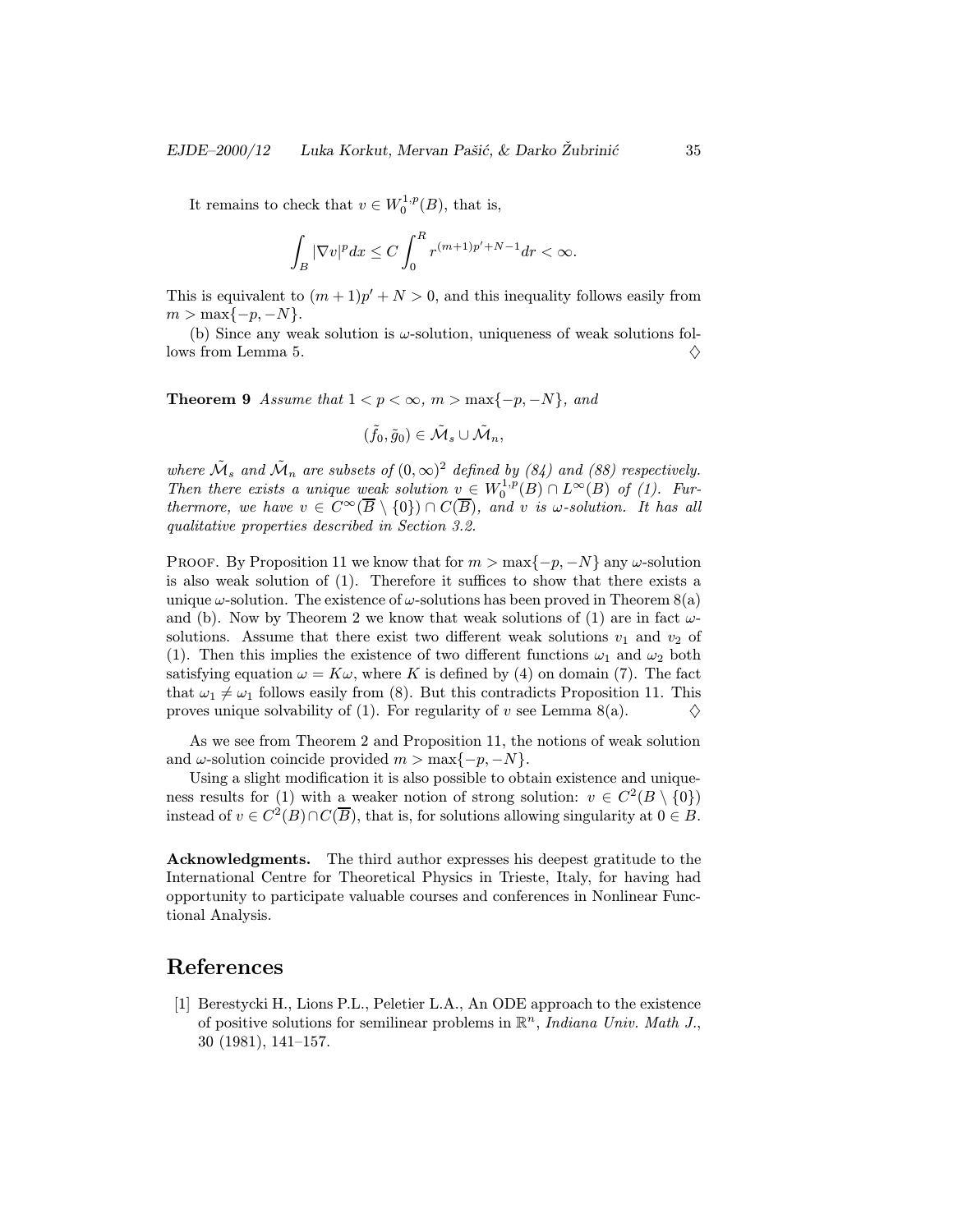- [2] Brezis H., Browder F.E., Existence theorems for nonlinear integral equations of Hammerstein type, Bull. Amer. Math. Soc., 81, 1975, 73–78.
- [3] Cho K., Choe H. J., Nonlinear degenerate elliptic partial differential equations with critical growth conditions on the gradient, Proc. Amer. Math. Soc. 123, **12** (1995), 3789-3796, (1995).
- [4] Dautray R., Lions J.-L., "Analyse math´ematique et calcul numerique pour les sciences et les techniques, 2, L'Opérateur de Laplace," Masson, Paris, 1987.
- [5] Dolbeault J., Poupaud F., A remark on the critical explosion parameter for a semilinear elliptic equation in a generic domain using an explosion time of an ordinary differential equation, Nonlinear Analysis, 24 (1995), 1149–1162.
- [6] Gilbarg D., Trudinger N. S., "Elliptic partial differential equations of second order," Springer-Verlag, Berlin, 1983.
- [7] Jiang J., On radially symmetric solutions to singular nonlinear Dirichlet problems, Nonlinear Analysis, 24 (1995), 159–163.
- [8] Korkut L., Pašić M., Žubrinić D., Control of essential infimum and supremum of solutions of quasilinear elliptic equations, C. R. Acad. Sci. Paris, t. 329, Série I, 1999, 269–274.
- [9] Korkut L., Pašić M., Žubrinić D., Some qualitative properties of quasilinear elliptic equations and applications, J. Differential Equations, to appear.
- [10] Mitrović D., Zubrinić D., "Fundamentals of applied functional analysis," Pitman Monographs and Surveys in Pure and Applied Mathematics 91, Addison Wesley Longman, 1998.
- [11] Meehan M., O'Regan D., Existence theory for nonlinear Volterra integrodifferential and integral equations, Nonlinear Analysis, 31, 317–341, 1998.
- [12] Nabana E., De Thélin F., On the uniqueness of positive solutions for quasilinear elliptic equations, Nonlinear Analysis, 31 (1988), 413–430.
- [13] O'Regan D., Existence results for nonlinear integral equations, J. Math. Analysis and Appl. 192, (1995) 705–726.
- [14] Pašić M., Symmetrization and existence results for some quasilinear elliptic equations, *C. R. Acad. Sci. Paris* **325** (1997), 49-54.
- [15] Pašić M., Isoperimetric inequalities in quasilinear elliptic equations of Leray-Lions type, J. Math. Pures. Appl., 75 (1996), 343-366.
- [16] Pašić M., Nonexistence of spherically symmetric solutions for  $p$ -Laplacian in the ball, *C. R. Math. Rep. Acad. Sci. Canada*, Vol. **21** (1) (1999), 16-22.